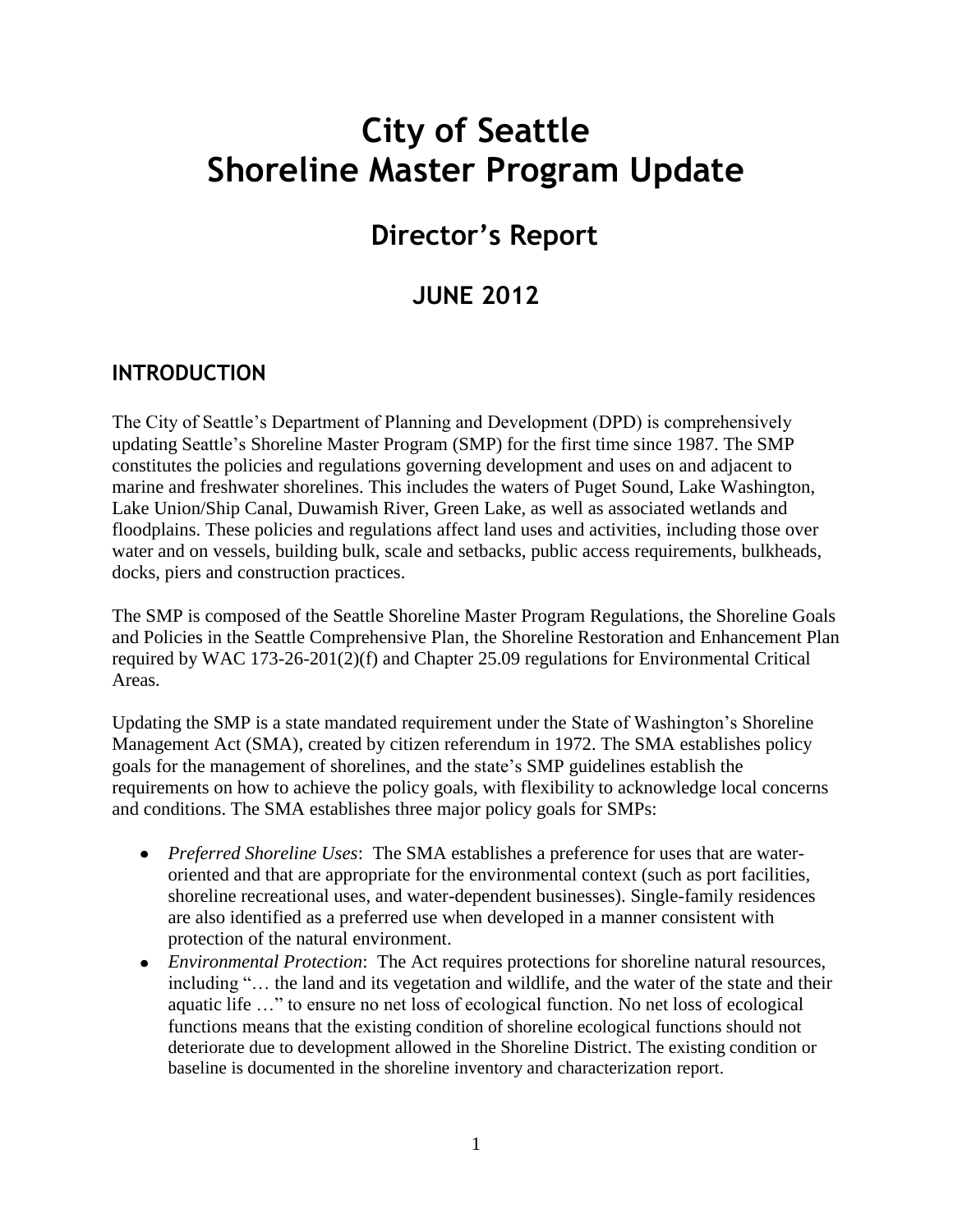*Public Access*: The Act promotes public access to shorelines, including view protection by mandating inclusion of a public access element in local SMPs and requiring provisions to ensure that new development maintains public access features.

The goal of the update process is to improve Seattle's SMP to both comply with the new SMA guidelines developed by the Washington State Department of Ecology (Ecology) in 2003 and better implement the people of Seattle's vision for Seattle's shorelines.

# **SUMMARY**

Ecology's Shoreline Master Program Guidelines challenges local jurisdictions to reduce the impact of shoreline activities on ecological processes through the concept of "no net loss" of ecological functions. The SMP update also provided DPD the opportunity to fine-tune Seattle's shoreline regulations to ensure that economic development and environmental protection priorities are effectively balanced.

# *Public Involvement*

Throughout the update process DPD conducted public outreach in many ways including a Citizen Advisory Committee (CAC) that was convened in 2008. The CAC met from May 2008 through June 2009 to help develop the policy direction for the update. Additionally, DPD convened inter-departmental and inter-agency teams to provide input on the proposed changes and attended many community meetings gathering input on the proposed regulations.

# *Shoreline Master Program Guidelines*

The SMP Guidelines are composed of six main components that are required for the SMP update:

- 1. Shoreline Inventory and Ecological Characterization Report.
- 2. Development and implementation of a public participation plan, included the Citizen Advisory Committee.
- 3. Shoreline Policy Development for the City's Comprehensive Plan.
- 4. Regulations.
- 5. Cumulative Impact Analysis on regulations to demonstrate that regulations meet no net loss of ecological functions.
- 6. Restoration Plan non-regulatory build on existing salmon recovery planning efforts, city department capital improvement projects and other public agency work that restores ecological functions along the shorelines

## *Key Recommendations*

The proposal to amend the Shoreline Master Program is summarized by the following list of key recommendations: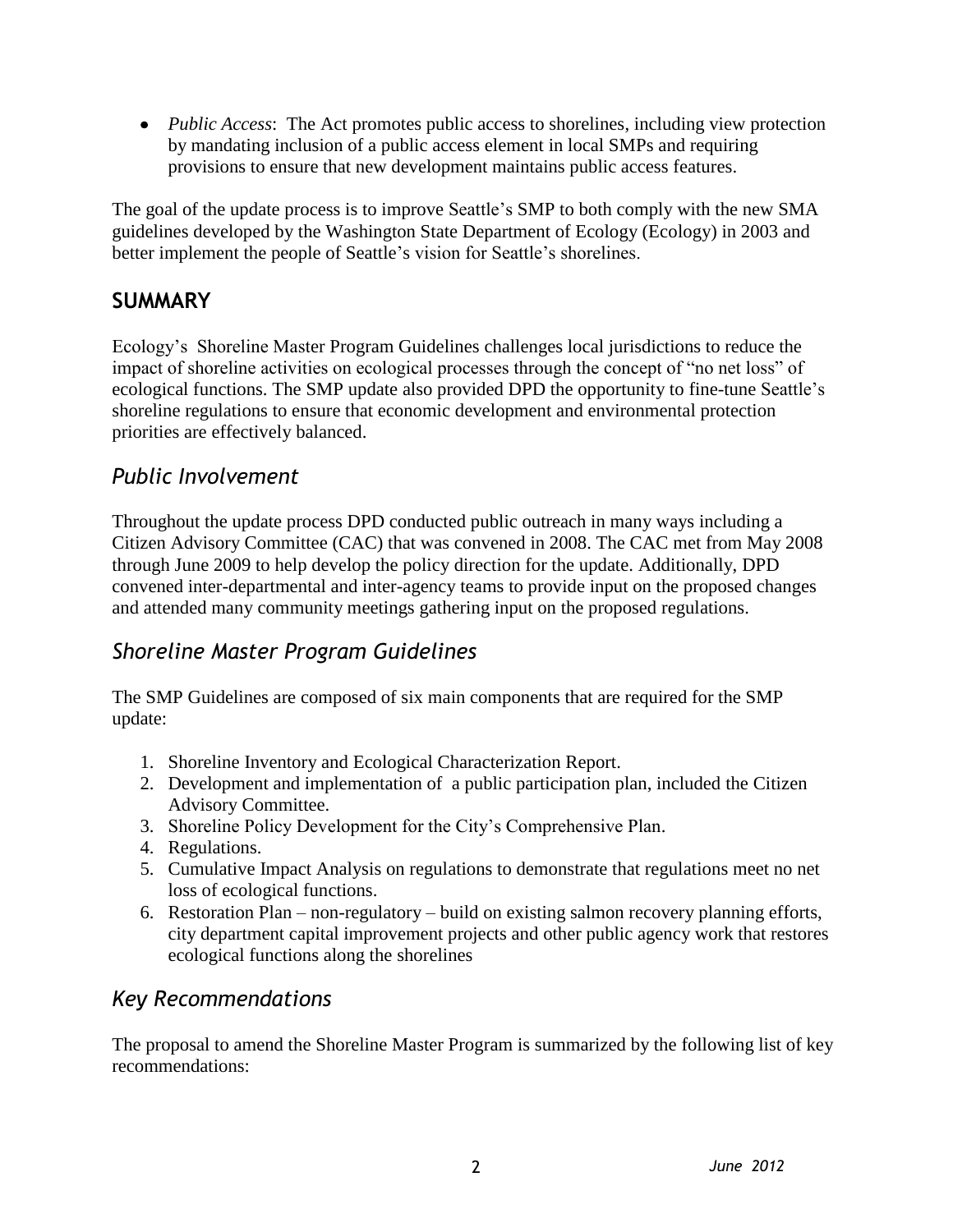- Require that the regulations, including the Environmentally Critical Areas regulations, meet No Net Loss (NNL) of Ecological functions.
- Regulate environmentally critical areas located in the Shoreline District under the SMP.
- Develop a restoration plan that is non-regulatory and when implemented results in improved ecological functions of the shoreline.
- Require that non-water-oriented uses, when allowed on waterfront lots, include ecological restoration to meet the goals of the SMA.
- Require that non-conforming uses and structures when allowed to be replaced include ecological restoration to meet the goals of the SMA.
- Include shoreline buffers for all shoreline environments based on the purpose of the shoreline environment and the ecological conditions of the shoreline as determined by the Shoreline Inventory and Characterization Report. Buffers range from 15 ft for water dependent and water related uses in the Urban Industrial and Urban Maritime Shoreline Environments to 100 ft in areas of the Conservancy Preservation Shoreline Environment where there is little to no existing development.
- Add a new section to allow 20% of a site to be used for uses that are not water-dependent or water-related (WD/WR) and support WD/WR uses as identified in the Seattle Shoreline Market Study. These uses are allowed without a Conditional Use.
- Add a new section to allow additional height for structures that are used for the above allowed uses that are not WD/WR and for accessory uses.
- Add a new section for small lots that allows for WD/WR uses to be located over water on lots in the Urban Commercial and Urban Maritime shoreline environments and allow certain non-water-dependent or water-related uses to be located overwater as a Conditional Use.
- Add new sections for mitigation sequencing that requires a project to avoid impacts and mitigate remaining impacts to achieve NNL.
- Add a new section that defines and protects priority freshwater and saltwater habitat.
- Allow for existing structures in the Urban shoreline environments built in the required setback to be replaced if mitigation is provided.
- Allow recreational marinas in the Urban Industrial and Urban Maritime shoreline environments in the Lake Union Ship Canal.
- Maintain current regulations for floating homes to be repaired, maintained and replaced.
- Prohibit new floating homes.
- Maintain current regulations prohibiting house barges after 1990 and requiring water quality protection.

# **Background**

## **State Requirements**

Ecology's 2003 SMP Guidelines require that local jurisdictions comprehensively update their SMPs. The main components of the update include:

1. *Shoreline Inventory and Characterization Report*. DPD inventoried the shoreline ecological environment and assessed the ecological conditions of the shoreline. A Shoreline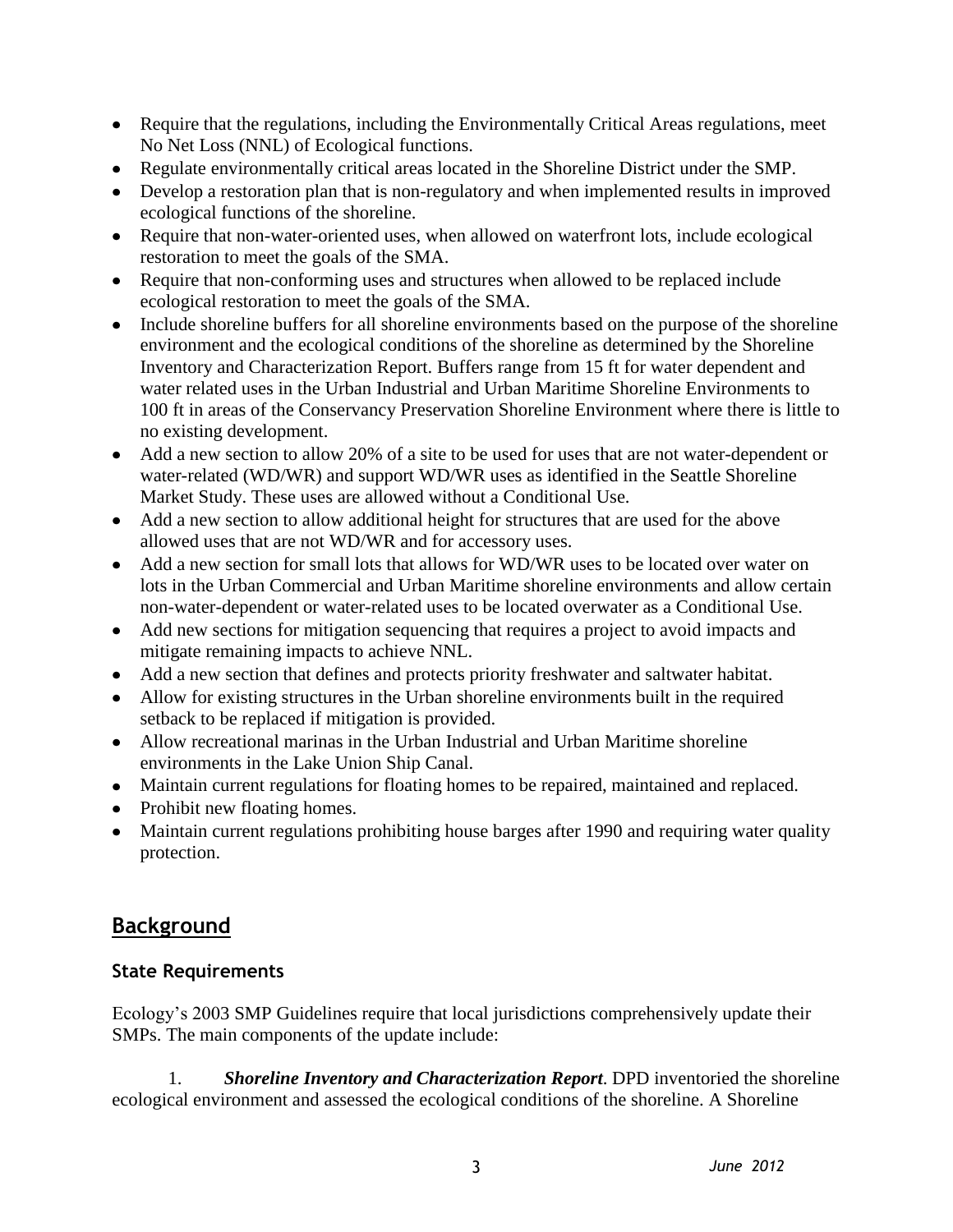Characterization report was produced that rated the ecological condition with five ratings from least impaired to most impaired. The information on the ecological condition of the shorelines will serve as the baseline conditions by which DPD measures impacts and restoration on the shoreline after the new regulations are implemented.

2. *Public Participation Plan.* DPD produced a public participation plan that included a website, an open house, a public survey of Seattle citizens and seven visioning workshops, a Visioning Report that summarized the public survey and visioning workshops and the formation of a Citizen Advisory Committee (CAC) with a report that summarized the work of the CAC.

3. *Shoreline Environments.* DPD evaluated existing shoreline environment designations and compared these designations with Ecology's new requirements for protection of shoreline ecological functions while providing for the preferred uses and public access of the shoreline.

4. *Shoreline goals, policies and regulations*. DPD has proposed updated shoreline goals and polices in the Comprehensive Plan and shoreline regulations in Chapter 23.60 of the Seattle Municipal Code to:

- a. Protect areas of the shoreline that have higher ecological functions based on the results of the Shoreline Inventory and Characterization Report.
- b. Require that all uses on waterfront parcels be water dependent unless a study shows that the demand by water-dependent uses is less than the supply of available land for such uses. Single family residential use is also a preferred use and therefore can be allowed on waterfront parcels if developed in a manner consistent with protection of the natural environment.
- c. Require that all impacts to the shoreline environment meet "no net loss" of ecological functions.
- d. Incorporate the City's regulations for environmentally critical areas, currently in SMC 25.09.

5. *Cumulative Impact Analysis.* DPD analyzed the draft regulations to determine if the regulations, when implemented, meet "no net loss" of ecological functions. The draft Cumulative Impact Analysis report detailing the findings of this analysis was completed in April of 2012.

6. *Shoreline Restoration and Enhancement Plan.* DPD prepared a draft shoreline restoration plan that identifies the type of restoration that will increase ecological functions along Seattle's shorelines. The shoreline is divided into reaches and within each reach, specific actions are identified that will increase ecological functions along the reach. This restoration plan is nonregulatory and plans for the improvement of ecological functions of the shoreline over time. The restoration plan will be approved as part of the SMP ordinance.

All SMP update documents may be accessed on DPD's website at:

<http://www.seattle.gov/dpd/Planning/ShorelineMasterProgramUpdate>

# **PUBLIC PARTICIPATION**

The SMA requires that local governments actively encourage participation by the public. To this end DPD has implemented the following to engage and inform the public on the SMP update: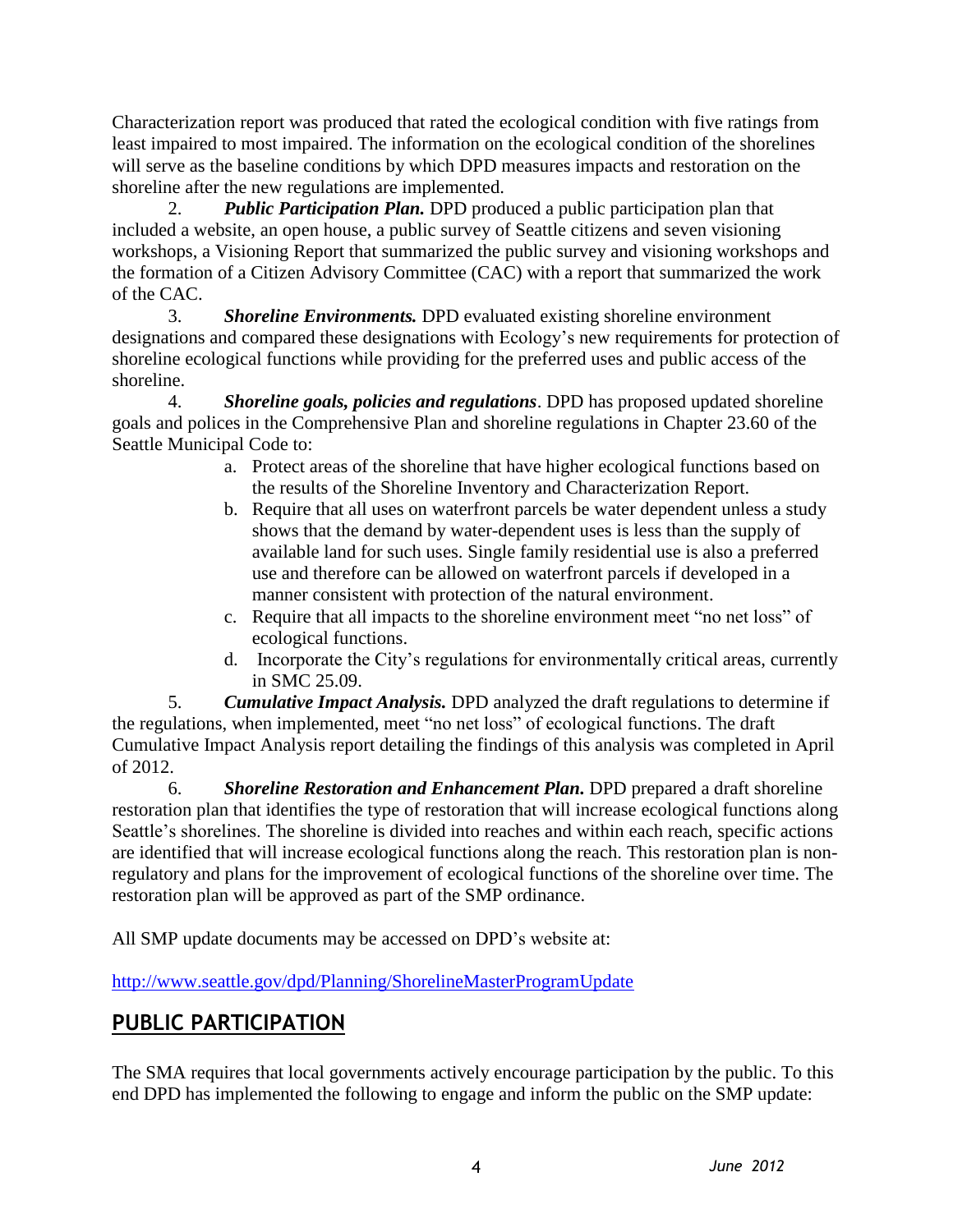## **Website and ListServ**

DPD established a website and a ListServ in the fall of 2007. The website provides information on the shoreline update process, announces dates and times of public meetings, including CAC meetings, and posts all documents that have been prepared for the SMP update and contains a comprehensive list of comments received on the first and second drafts, how the City responded to the first comments, a summary of the response to the second comments.

Information regarding public meetings and the release of documents are sent to the Listserv so that constituents requesting specific notice are kept informed of the SMP update progress.

#### **Public Meetings**

Table 1 in Appendix A lists the public meetings, including the purpose of the meetings held in 2007 – 2012 for the SMP update.

#### **Visioning Process**

As part of the Visioning element required by the SMP guidelines, DPD undertook a community visioning process to develop an overall vision for Seattle shorelines and to establish the intent of future shoreline policy. This Visioning process identified a range of visions and views for the city as a whole, as well as for each of six shoreline sub-regions (Elliott Bay, Duwamish River, Lake Union/Ship Canal, Lake Washington, Puget Sound and Green Lake).

The community visioning process consisted of: 1) a telephone survey conducted by Elway Research, Inc.; 2) a series of seven visioning workshops in the shoreline sub-regions attended by 117 participants; and 3) comments provided online via the city's SMP Update web site (http://www.seattle.gov/dpd/Planning/ShorelineMasterProgramUpdate). The telephone survey was designed to quantify general public opinion about Seattle's shorelines. 400 randomly selected Seattle residents were asked fourteen questions. The results of the survey

are statistically valid, with a 95% probability that the results are within 5% of what would have been obtained by interviewing all city residents.

The community visioning workshops were designed to generate more in-depth conversation about shorelines and competing values. Workshops were structured around the following questions:

- What do we want our shorelines to be like in the future?
- What are the different visions for shoreline management that exist within each community?
- How well are competing uses being balanced?
- What unique conditions exist in each section of shoreline?

A Visioning Report provided a summary of the rich and diverse input provided through this visioning process and concluded that Seattle's shorelines play an important role in how we work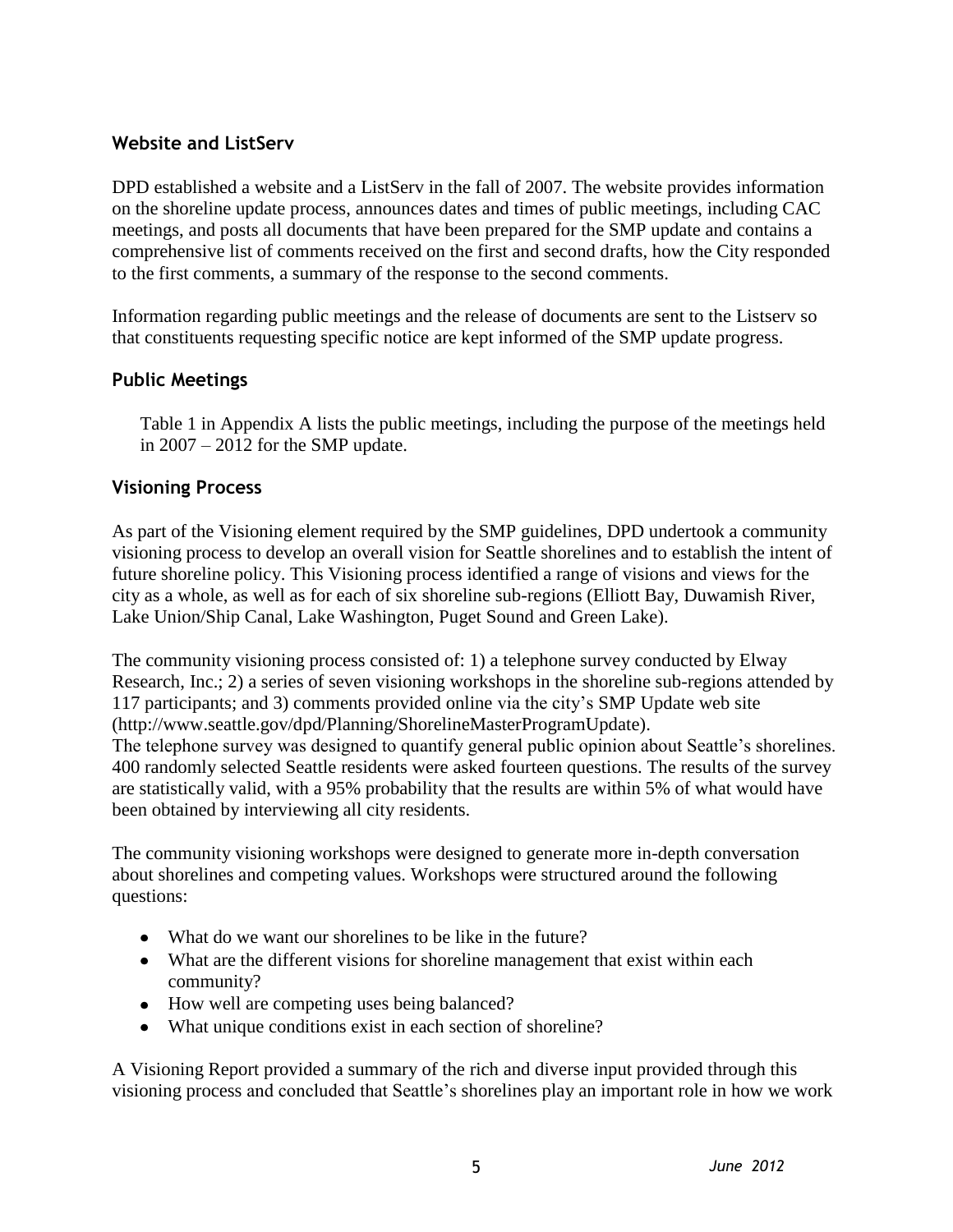and recreate, and they are one of the features that make Seattle a world-class city. The public survey and visioning process demonstrated that citizens of Seattle place a high value on shorelines and that water-dependent businesses, public access, and environmental protection are all priorities for the future. Through this public visioning process, the public helped DPD review and update the City's Comprehensive Plan shoreline policies and the SMP.

Responses to the telephone survey, the visioning workshops, and via the online comment form are available on the City's SMP Update web site.

## **Citizen Advisory Committee**

DPD convened a Citizens Advisory Committee (CAC). The CAC's charge was to review, discuss and make recommendations to influence and guide DPD in the course of updating the SMP. DPD developed a list of stakeholders to serve on the CAC, asked for and received nominations from the public. Nominees were interviewed by Triangle Associates (who also provided meeting facilitation for the CAC and the Community Visioning Workshops). Triangle worked with DPD to develop and present recommendations as to who would sit on the CAC. The objective was to provide a wide range of perspectives, not a proportionately representational group (a list and biosketches of CAC members are included as an appendix to the final CAC report).

CAC members also participated in an interactive visioning exercise. The result was a consensus vision statement to guide the CAC's deliberations as they discussed, debated and expressed their viewpoints on the issues. The full record of the CAC's visioning exercise is attached to the final CAC report as an appendix. The vision statement reads as follows:

*The SMP Update Citizens Advisory Committee envisions a future for Seattle's shorelines in which the Shoreline Management Act's three major co-equal policy goals (protecting preferred uses, providing environmental protection, and promoting public access) are truly balanced. This means that the opportunity for citizens to experience and interact with the shoreline in a wide variety of ways will not be limited by a lack of public access points or views. It means that the shoreline's ability to sustain diverse plants and animals will be both protected and restored. It means that existing historic, diverse and active uses of Seattle's shorelines will be maintained. And it means ensuring that Seattle remains a place where marine businesses thrive and make an important contribution to both the economy and our unique character.* 

The major issue areas that were discussed at the CAC meetings were:

- Shoreline Environmental Designations
- Residential Development Standards
- Commercial and Industrial Development Standards
- Shoreline Modifications (including dredging, shoreline stabilization and overwater structures)
- Shoreline Mitigation
- Public Access and Views
- Floating Homes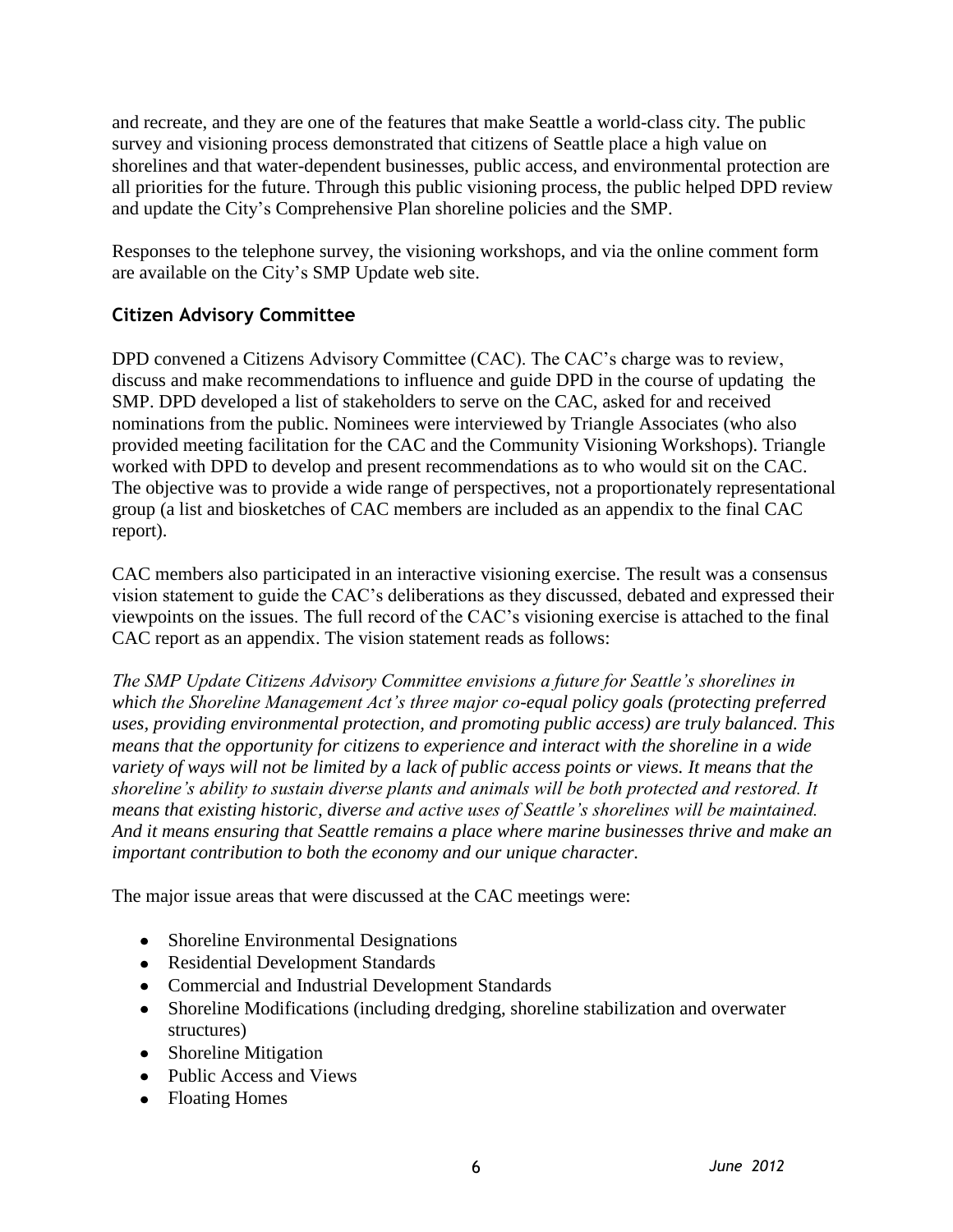- Urban Stable/Urban Mixed Use Development and Use Standards
- Non-Conforming Structures and Uses

Three documents were prepared for each of the issue areas, to document the CAC's review and discussion. Prior to each meeting, DPD prepared a policy paper that outlined existing standards and explained how the state's guidelines in the Washington Administrative Code (WAC) applied to the subject at hand, as well as a list of issues that needed to be addressed under that specific issue area.

CAC members discussed each policy paper at the meetings, and were asked to identify areas of agreement, as well as provide statements of support or concern where there was not broad agreement. CAC members were also encouraged to provide written comments on the issue areas between meetings. After each meeting, a summary was prepared by Triangle Associates, to describe areas of agreement and disagreement, clarify where and why there was disagreement and to state points of view fairly and clearly.

DPD then developed response papers for each issue, containing a summary of the proposals DPD presented to the CAC, views expressed by CAC members, and DPD's responses to these comments. All of these documents are provided as appendices to the final CAC report.

CAC Report- the CAC, with support provided by DPD, compiled their own report of their views and positions with regard to the topic areas discussed. The report provides a concise summary of the CAC's year-long process to review and discuss key policy issue areas for the Seattle SMP update.

## **Boat Tour**

In September of 2008 DPD organized a boat tour of Seattle's shorelines to provide the members of the CAC and the public an opportunity to view the shorelines from the water and to hear about the history of Seattle's shorelines from Dr. Lorraine McConaghy, the historian at the Museum of History and Industry. Additionally, the boat tour provided the opportunity for broad discussions regarding the ecological functions and the industrial, commercial, residential and recreational uses of the shoreline. Judith Noble, a Strategic Advisor for Seattle Public Utilities, provided information on the environmental and industrial aspects of the shoreline focusing on the Duwamish River and Elliott Bay, and Eric Hanson, the manager of Seaport Planning for the Port of Seattle, provided information regarding the Port's role in providing both economic and environmental benefits to Seattle.

Attendees on the tour included Councilmember Jean Godden, ten CAC members, 29 community members, DPD consultants and staff from the Seattle Department of Transportation (SDOT), Office of Economic Development (OED), Seattle Public Utilities (SPU) and DPD.

## **Other Agency Reviews:**

The State requires that local governments actively encourage participation of federal, state and other local agencies in updating SMPs. Therefore, DPD organized four meetings with the staff of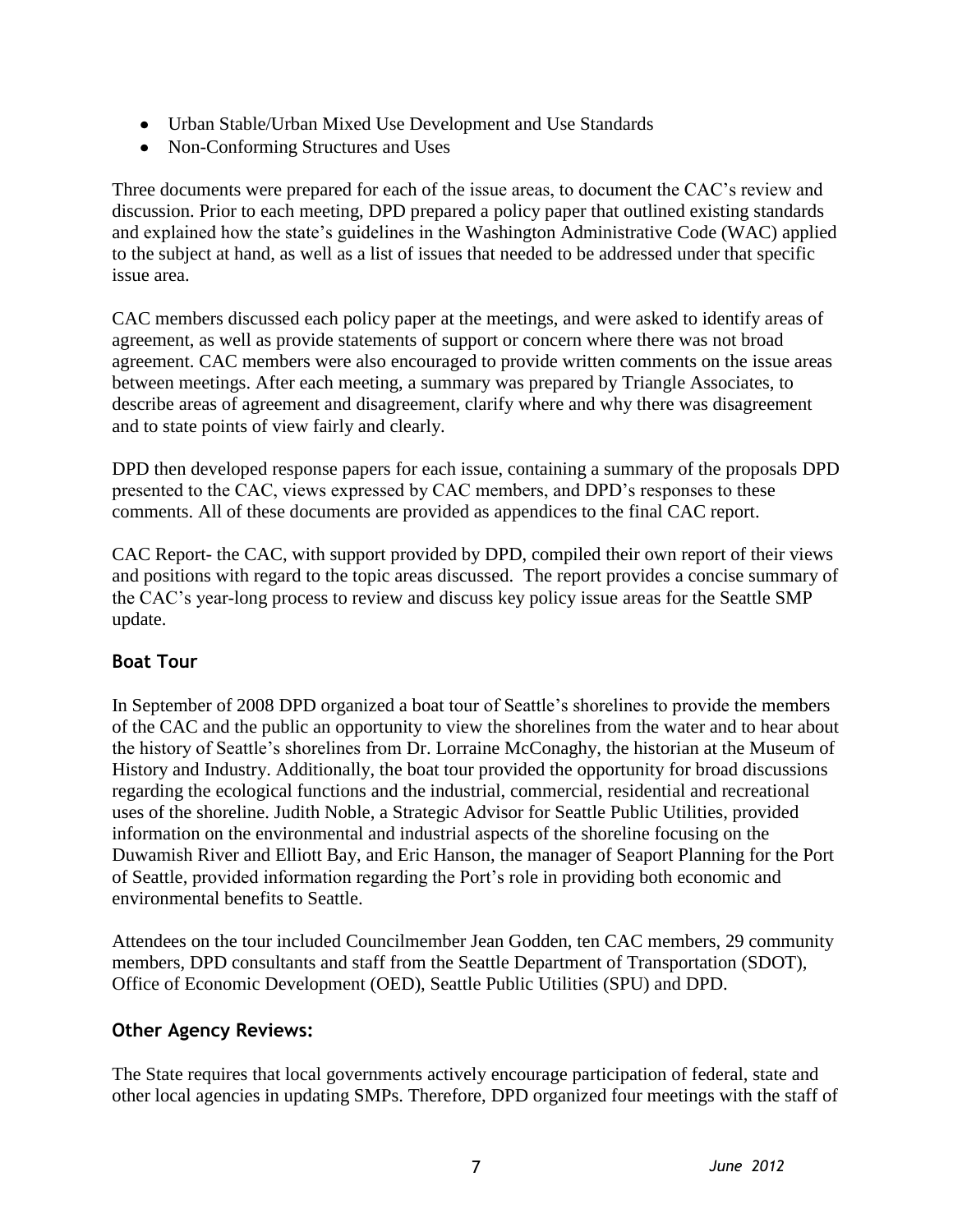the Washington Department of Fish and Wildlife, the Washington Department of Natural Resources, NOAA Fisheries, U.S. Fish and Wildlife Service and the Army Corps of Engineers during the months of August and September, 2009. Staff from the Muckleshoot Tribe were invited but could not attend the meetings because of time constraints. These meetings were held after completion of CAC meetings so that the discussions could focus on how proposed regulations would address the major issues that were discussed at the CAC meetings. No major concerns were identified during these meetings.

## **Draft Proposals and SEPA Review:**

DPD released two drafts of the proposed regulations for public and Department of Ecology review and comment. The first draft was released on February 8, 2011 followed by a 4 month public comment period and the second draft was released in October 26, 2011 followed by a 2 and ½ month public comment period. As noted, public comments received are posted on the SMP update website.

DPD published a SEPA decision on the proposed Shoreline Master Program including the shoreline policies, proposed regulations and maps (see Appendix B) of the shoreline district with the proposed changes to shoreline environments.

# **ANALYSIS & RECOMMENDATIONS**

## **COMPREHENSIVE PLAN**

The majority of changes that were made to the Comprehensive Plan were organizational and grammatical. The major substantive changes to the Comprehensive Plan are as follows:

- Included the purpose of each shoreline environment to the goals and policies for each environment.
- Included the requirement to achieve no net loss of ecological functions to the shoreline protection and restoration goals and polices.
- Allowed uses that are not water-dependent or water-related as part of a development that includes a water-dependent use if the use was indentified in the maritime report prepared as part of the SMP update and the development includes shoreline ecological restoration that furthers the goals of the SMP.
- Included the requirement of a Restoration and Enhancement Plan, to guide restoration activities and improve the ecological functions of the shoreline.
- Supported the use of scientific and technical studies and monitoring to measure the implementation of the regulations to achieve not net loss of ecological functions and the implementation of the Restoration and Enhancement Plan to increase the ecological functions of the shoreline.

## **SHORELINE ENVIRONMENT DESIGNATIONS**

Shoreline environments separate Seattle's shorelines into distinct geographic areas based on environmental conditions, land use patterns, and zoning. Seattle has two main categories of shoreline environments, Urban and Conservancy: there are six Urban and five Conservancy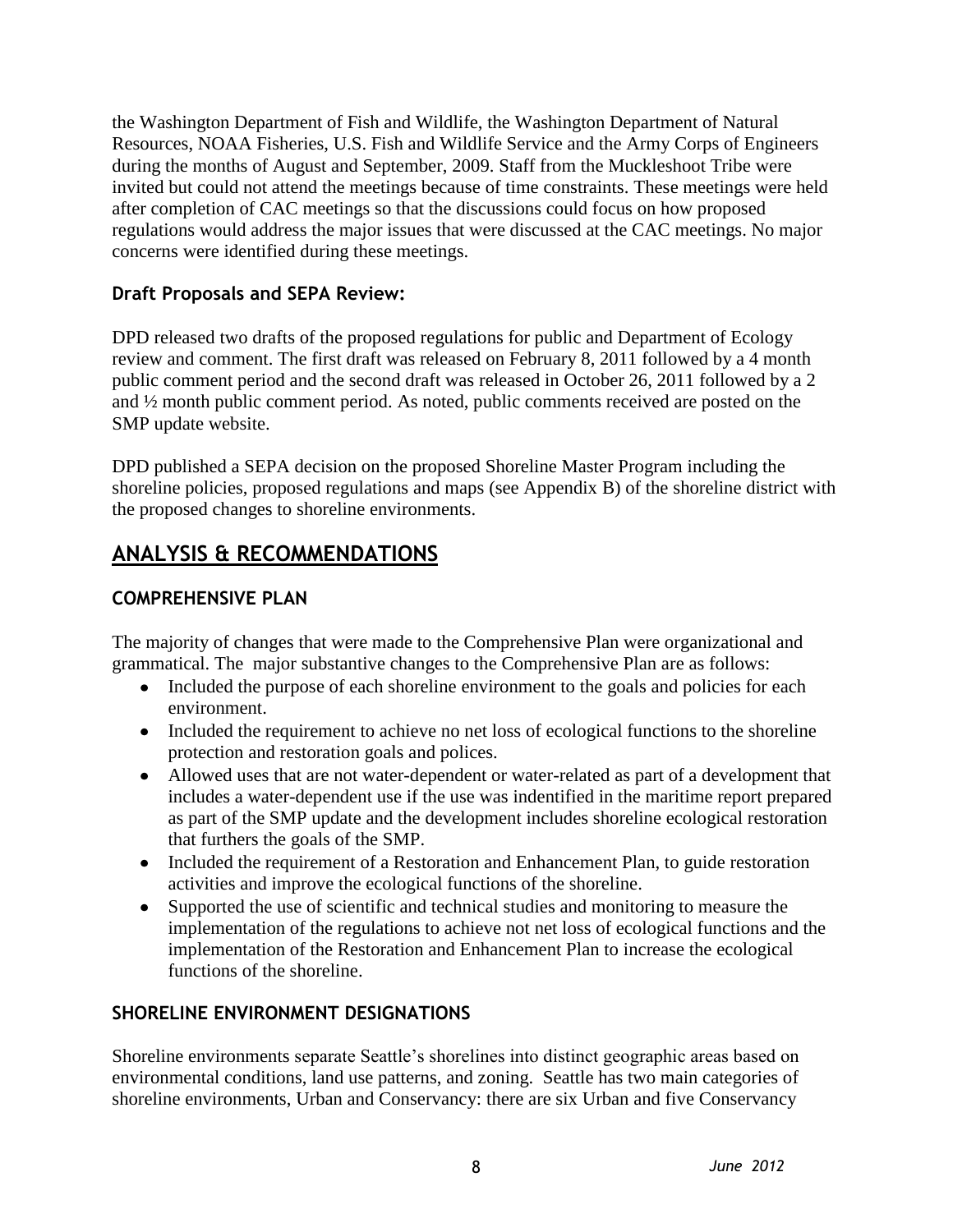shoreline environments. The Urban environments are areas that are more developed and provide for single family residential development and water-dependent and water-related uses. The Conservancy shoreline environments are less developed and provide for areas of navigation, recreation and habitat protection.

In updating shoreline environments and designations, DPD assessed the overall framework of goals, policies and locational criteria and determined that the existing eleven shoreline designations reflect the unique goals and characteristics of the shorelines and meet the SMA and WAC 173-26; therefore, the existing eleven shoreline environments are proposed to remain subject to the following changes:

- The name of the Urban Stable (US) shoreline environment (Lake Union/Ship Canal) will change to Urban Commercial (UC) to better describe the type of development that characterizes this shoreline environment.
- All the management policies from the environmental designation provisions of the SMP will be moved to Comprehensive Plan. This change will combine overarching policies and integrate these policies with other existing shoreline goals and policies.
- The policy of "no net loss of ecological function" and water quality protection will be specifically included in the SMP as an over-arching policy for all shoreline environments.

Shoreline environment designations were further reviewed against the SMA and WAC 173-26 criteria, and reviewed against the preferences for shorelines of statewide significance pursuant to RCW 90.58.020; the updated goals and policies in the Comprehensive Plan, the locational criteria for each Shoreline Environment based on current conditions, underlying zone and the general rezone standards in subsections 23.34.008.B through 23.34.008.I, to determine where the designations should be changed. Six sources of information were used in this analysis:

- 1. Land use data collected in the 2007 Land Use Inventory
- 2. Ecological conditions noted in the 2009 Shoreline Inventory and Characterization Report
- 3. Underlying zoning designations
- 4. SMA and WAC 173-26
- 5. Seattle Municipal Code (subsections 23.60.220 and 23.34.008.B through I)
- 6. Comments from the public and the SMP Citizen Advisory Committee

Based on this analysis, changes to the environment designations are proposed in 18 locations. These proposed changes are identified as follows and correspond with areas identified on Maps A and B included as Exhibit 1:

## **General Proposals**

- Based on the characterization report, apply the most appropriate environmental designations to publicly-owned land with high quality habitat or high potential for restoration. The proposed changes include re-designating areas 1, 10, 9, 11, 18, 14 and 15 to Conservation Preservation (CP).
- Rename the Urban Stable environment to Urban Commercial (UC) environment for greater clarity in the types of uses that are allowed in this shoreline environment.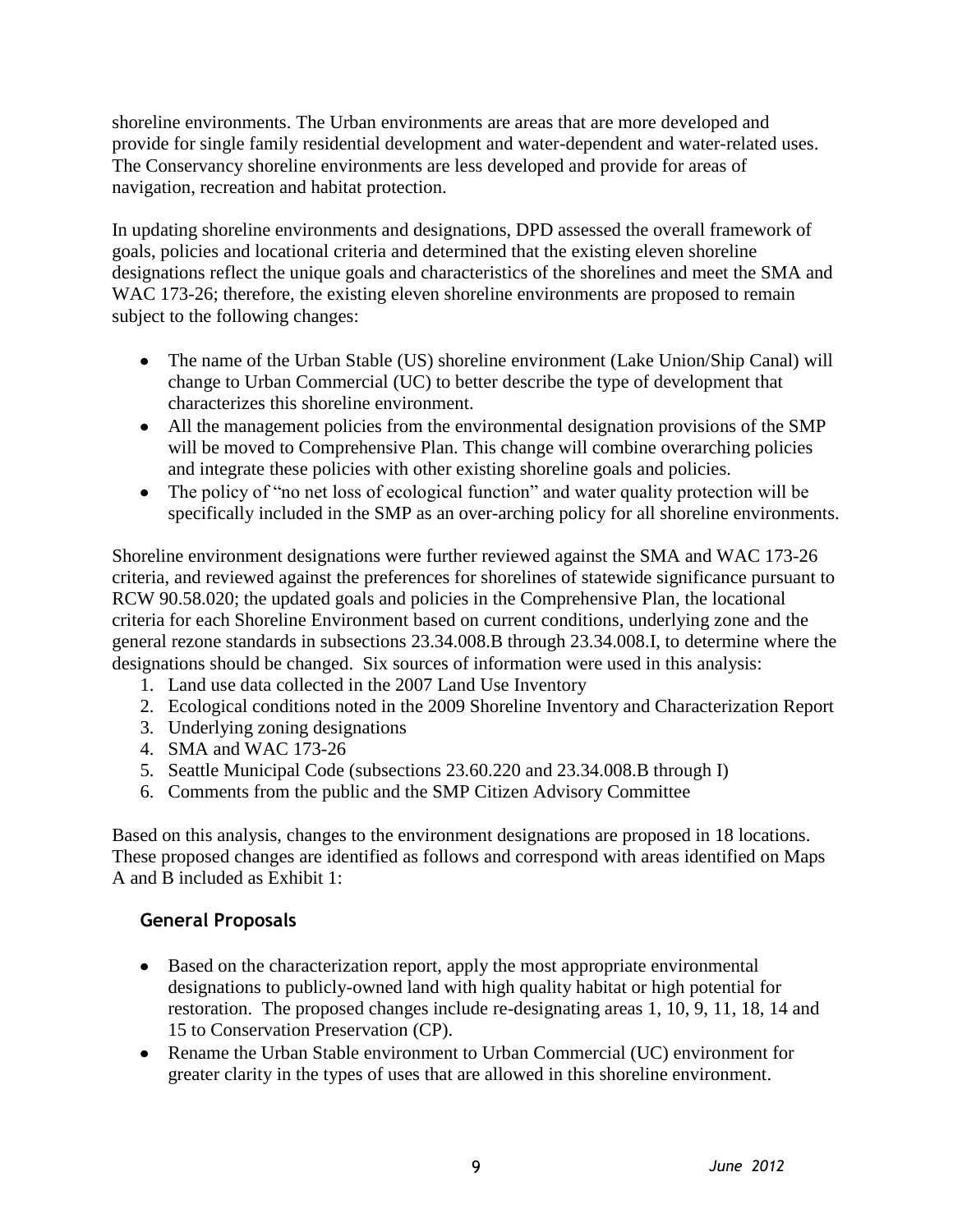- Re-designate certain areas in the former US environment (now UC) based on current uses and site characteristics. The proposed changes include area 4.
- Expand the shoreline jurisdiction to include shoreline-associated wetlands, as authorized by WAC 173-26. Designate newly-added wetland areas as CP (2, 5 and 15).
- Adjust boundaries of existing shoreline environments where they conflict with the regulations of underlying land use zones (3,).
- Change parks with boat ramps and no major overwater boat storage from Conservancy Management (CM) to Conservancy Recreation (CR) to more clearly differentiate between CM and CR (8, 7 and 6).
- Change dry land at Elliott Bay Marina to CM for consistency with other marinas (12).
- Change Elliott Bay parks from CM to CR to recognize the new waterfront trails and restored ecological functions (13, 17).
- Change parks in the Urban Industrial (UI) shoreline environment to CR to recognize recently created public access and restored ecological functions (18).
- Change land containing multifamily residential development from CM to UC for consistency (16).

## **Specific Proposals**

- 1. Change designation from CN to CP for submerged lands between Golden Gardens Park and the northern city limit.
- 2. Expand shoreline jurisdiction upstream to capture the associated wetlands of Pipers Creek (CP).
- 3. South of the Hiram Chittenden Locks on the Lake Washington Ship Canal, change a sliver of UR to UM where a conflict exists between the shoreline environment and the underlying zoning, which is Industrial Buffer /U45 and does not allow residential use.
- 4. Change the south side of the Fremont cut from US to UG for consistency with the north side, and to reflect the impracticality of water-related uses along this shoreline.
- 5. Extend shoreline jurisdiction upland to capture the associated wetlands on UW property and designate these new areas as CP.
- 6. Change dry and submerged land at Laurelhurst Beach Club from CM to CR for consistency with other recreation areas.
- 7. Change dry land at Laurelhurst Country Club from CM to CR for consistency with other recreation areas.
- 8. At the Magnuson boat ramp area, change dry and submerged land from CM to CR for consistency with other recreation areas.
- 9. East of NOAA's pier, change submerged land from CM to CP.
- 10. Change Matthews Beach Park dry and submerged land from CR to CP to protect creek mouth and high quality shallow-water habitat.
- 11. On submerged land northwest of Elliott Bay Marina, change high quality habitat reach from CR to CP.
- 12. At Elliott Bay Marina, change upland area from UR to CM for consistency with other marinas.
- 13. On submerged land adjacent to Myrtle Edwards (south of grain elevators), convert CM to CR in recognition of multiple beach restoration areas and waterfront trail.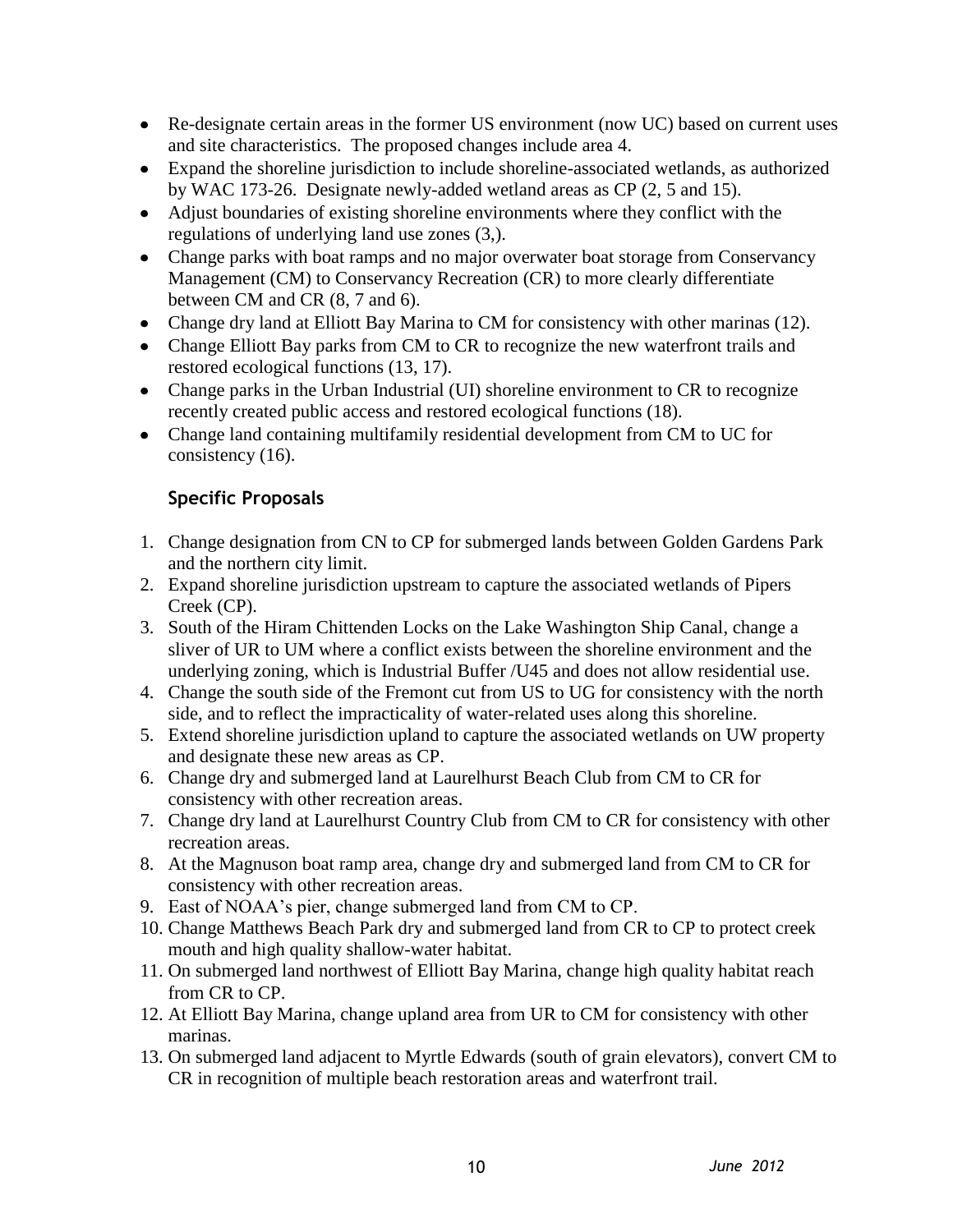- 14. Change submerged land at Madrona Park from CR to CP to better protect undeveloped shoreline.
- 15. Add associated wetlands at Pritchard Island as CP. Change wetlands at Beer Sheva from CR to CP to protect high-quality habitat.
- 16. Change land containing marinas and condos from CM to UC.
- 17. On dry and submerged land at Seacrest Park, change CM to CR.
- 18. Change dry land at Herring's House Park from UI to CR to protect the recently restored intertidal habitat area. Change submerged land at T-107 Park and Herring's House Park from UI to CP.

#### **SHORELINE ENVIRONMENTS - USE AND DEVELOPMENT STANDARDS**

While underlying zoning continues to generally apply, shoreline environments contain specific standards that regulate uses, height, lot coverage and setbacks in accordance with specific shoreline objectives. Proposed changes to uses and general development standards in the shoreline environments are discussed below. Specific changes applicable to uses for each shoreline environment are indicated in Tables 2 through 12 of Appendix C.

#### **Common Elements in the Shoreline Environments**

In all shoreline environments the following proposed changes are recommended:

- Upland lots by definition are separated from the water by a right-of-way or other government controlled property; therefore, these lots do not have access to the water. Allow uses on these upland lots that are not water-oriented because they do not have direct access to the water and thereby meet the requirements of *WAC 173-26-211.5.d.ii.A allowance of non-water-oriented uses on lots without direct shoreline access should be limited to specific situations identified in a shoreline use analysis.*
- Aquaculture, where allowed, is proposed as a conditional use because of concerns regarding the impacts of this use on the aquatic environment including water quality.
- Cemeteries are included as a listed use and are prohibited in all shoreline environments.
- Live-work units are included as a listed use and are prohibited in all Conservancy shoreline environments; are allowed on waterfront and upland lots in the Urban Commercial shoreline environment, allowed on upland lots in the Urban Harborfront shoreline environment and prohibited in all other Urban shoreline environments.
- Research uses and restoration and enhancement uses are new uses that are regulated and allowed in all shoreline environments.
- $\bullet$ Surface water heating cooling pumps are new uses that are regulated and allowed as conditional use outside the Lake Union and Ship Canal area in the Conservancy Management, Conservancy Recreation and Urban shoreline environments.
- To avoid requiring the applicant to apply for a variance that likely would be granted, redevelopment on lots with little or no dry land would be allowed as follows: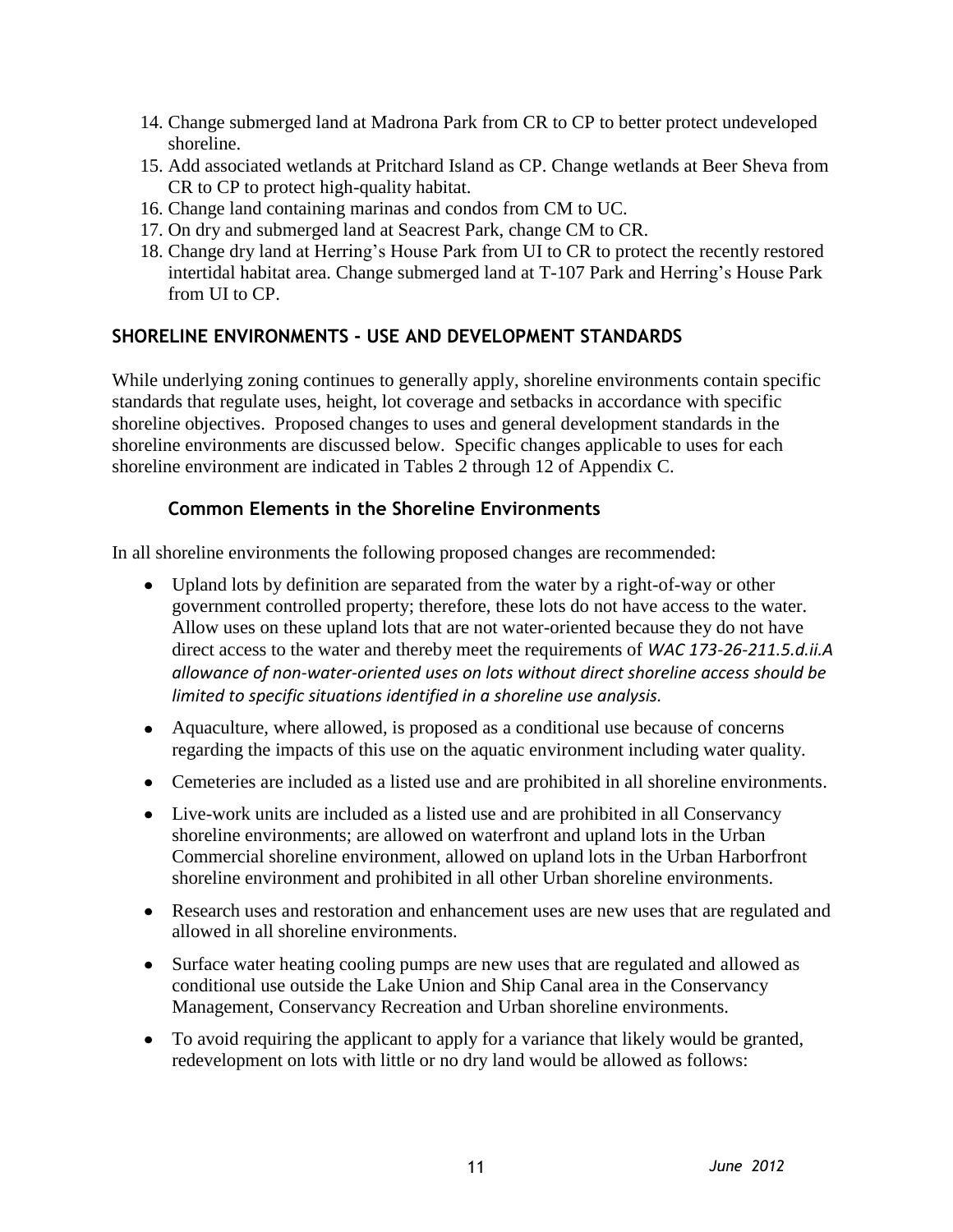- $\triangleright$  If the dry land portion of the lot from ordinary high water mark to the landward lot line is less than 65 feet, but at least 35 feet, the replacement structure can be no farther waterward from the landward lot line than 35 feet and must be located outside of the shoreline setback to the extent reasonable.
- $\triangleright$  If the dry land portion of the lot from OHW to the landward lot line is less than 35 feet, the replacement structure can be rebuilt within the shoreline setback to the existing footprint of the structure or overwater to the extent reasonable and no larger than the existing footprint of the structure.

## **Urban Environments**

The SMP contains six urban environments: Urban Commercial, Urban General, Urban Harborfront, Urban Industrial, Urban Maritime and Urban Residential. These environments include areas of industrial and commercial water-dependent and water-related uses including Port facilities, cargo transportation, and commercial and recreational marinas and areas for residential development.

## **Urban Commercial Environment**

The current Urban Stable (US) environment is located in Lake Union, the Ship Canal, Lake Washington near Leschi, and in some areas along Seaview Avenue NW. These areas represent a unique environment within Seattle that accommodates high density development of commercial and residential uses as well as a mix of water-dependent and water-related commercial and recreational uses. Many of the lots have only small areas of dry land, with the majority of each parcel comprised of submerged lands. These lots support buildings that extend over-water on piers, and most, but not all, of the buildings existed before the SMA was enacted. The following changes to regulations in this shoreline environment are proposed:

- Rename the existing US environment, Urban Commercial, to better describe this area.
- Define Lake Union as the area between the Fremont Bridge and the University Bridge.
- Establish a 35 foot setback that will result in the following:
	- $\triangleright$  Limited development would be allowed in the buffer including development necessary for water-dependent uses;
	- $\triangleright$  Structures that exist in the setback are allowed to be repaired, maintained and replaced to the existing footprint and will not be considered nonconforming. No expansion of these structures is allowed in the setback area. Expansion of structures is allowed outside the setback pursuant to the development standards.
- Allow for exceptions to the previous standards that reduce or eliminate the setback required on lots with little or no dry land. No expansion is allowed.
- Continue to allow residential, office and mixed non-water-dependent commercial uses on the dry land portion of waterfront lots in limited quantity; retain existing provisions with the following proposed changes: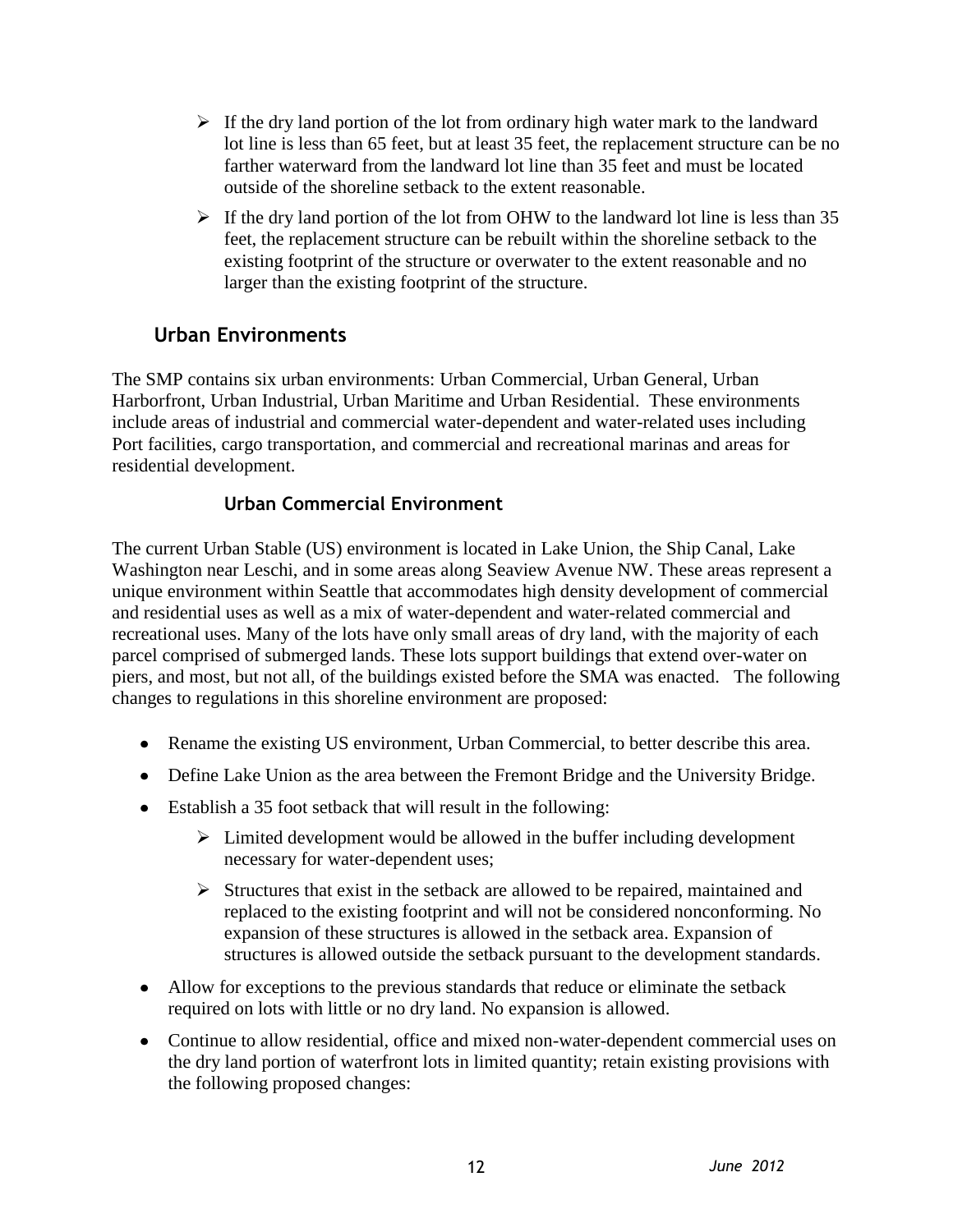- $\triangleright$  Either provide public access as allowed in the existing regulations or provide ecological improvements, a new option, when permitting a non-water oriented commercial use, provided that the use must be part of a development that contains a water-dependent use. The public access requirement is for a major open space including a waterfront walkway instead of other public access options that are currently allowed, unless it is infeasible due to parcel size or incompatibility with water-dependent uses. The ecological improvement option is for a project that substantially improves the shoreline condition.
- $\triangleright$  Allow counting the vegetated buffer in the calculation for the size of a major open space where required.
- $\triangleright$  Apply existing commercial use floor area ratio (FAR) & parking limits to residential uses.
- $\triangleright$  Increase the minimum percent of water dependent use required to avoid public access or ecological improvement requirements from 40% to 50%. Allow certain uses that are not water-dependent or water-related over water in existing buildings if a significant public benefit with respect to restoration goals of the Shoreline

Management Act is provided as required by WAC 173-26-241.

- Allow residential, office and non-water-dependent commercial uses on upland lots.
- Change major durable retail sales from a conditional use to a prohibited use on waterfront lots.

All proposed changes to existing shoreline uses in the Urban Commercial shoreline environment are shown in Table 2 in Appendix C.

## **Urban General, Urban Harborfront, Urban Industrial and Urban Maritime Environments**

Urban General, Urban Harborfront, Urban Industrial, and Urban Maritime shoreline environments are the heavy commercial and industrial shorelines of the city. These areas contain the bulk of water-dependent and water-related uses that occur in Seattle, particularly marine industrial uses, and they play a critical role in the economic vitality of the city. Proposed changes in these shoreline environments are as follows:

- Maintain the requirement for water-dependent and water-related uses on waterfront lots, but allow greater flexibility on upland lots.
- Require a 15-ft building setback in the UH, UI and UM shoreline environments for water-dependent and water-related uses to provide some protection to the shoreline and provide the opportunity for shoreline vegetation where it does not compete with the allowed use on the property. The size of this setback is small in order to facilitate the use of this land by water-dependent and water-related uses.
- Water dependent uses that are required to be located in the shoreline setback and structures, including docks, piers, loading facilities and equipment necessary to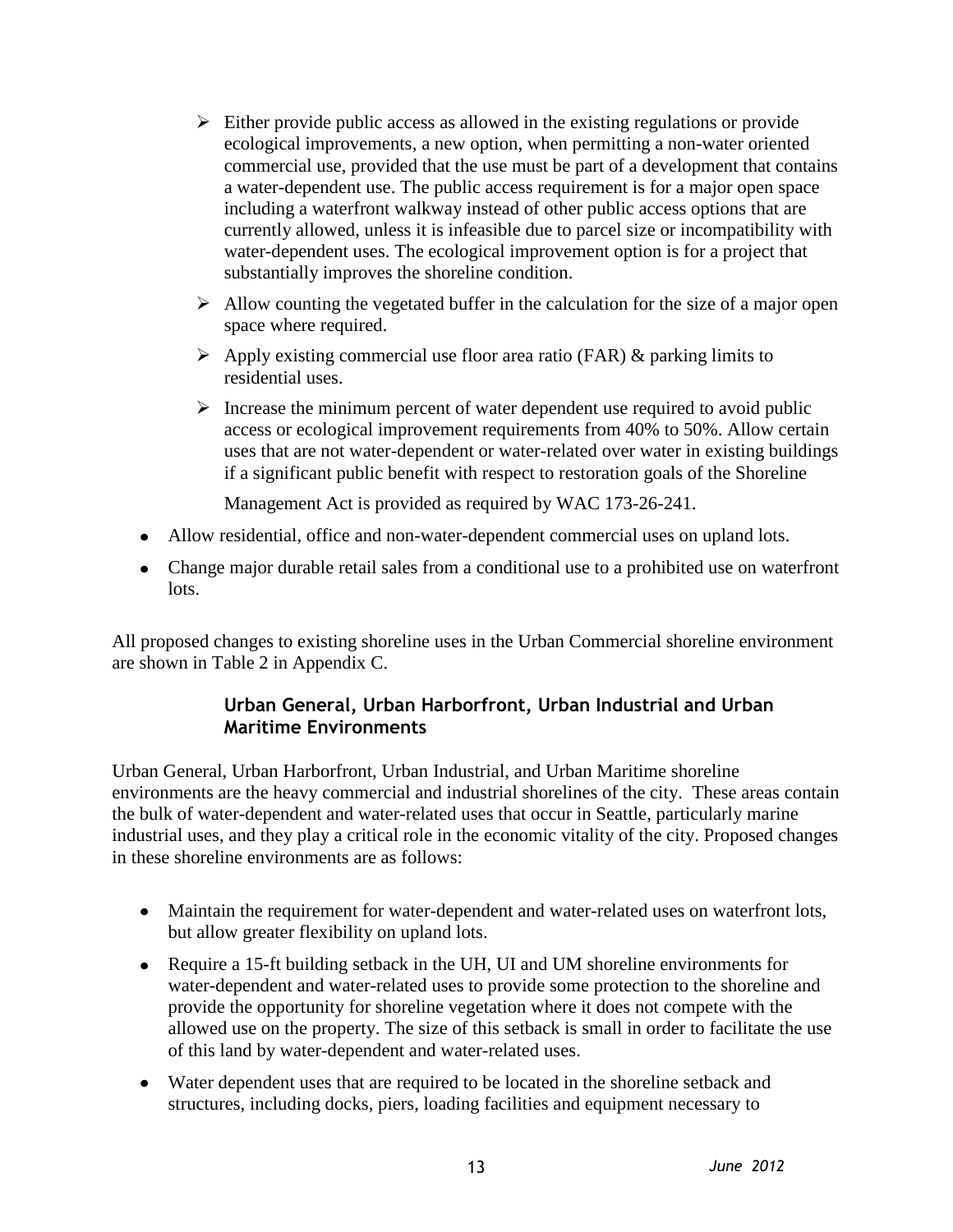accommodate access to the water by water-dependent uses are allowed within the 15 feet shoreline setback.

- Allow for reduced or no shoreline setback on lots with little or no dry land as follows: If the dry land portion of the lot from OHW to the landward lot line is less than 30 feet, the replacement structure can be rebuilt within the shoreline setback to the existing footprint of the structure or overwater to the extent reasonable and no larger than the existing footprint of the structure.
- When mitigation is required continue to seek re-vegetation in the setback as part of mitigation plans.
- The locational criteria for the Urban General shoreline environment are generally for areas within the Shoreline district that do not have access to the water because they are separated from the water by a government controlled property. Therefore, non-wateroriented uses are allowed on such lots in the Urban General shoreline environment. This allowance meets the requirement of WAC 173-26-211.5.d.ii.A allowance of non-wateroriented uses on lots without direct shoreline access, which should be limited to specific situations identified in a shoreline use analysis.
- Require a 35 foot shoreline setback in the UG shoreline environment because waterdependent uses are generally not located in this shoreline environment because the lots do not provide access to the water. Allow for an exception to this setback requirement on lots that have water access and contain a water-dependent use.

The state requires that uses on waterfront lots be water-dependent unless the demand by waterdependent uses is less than the supply of land available for such uses. Some waterfront property owners are concerned that their properties are vacant because there is no demand for the use of their property by water-dependent users.

DPD commissioned a study by Easton and Associates to determine the demand for, and availability of waterfront land for water-dependent uses in order to understand whether the current inventory of land is adequate. Results of the study indicated that the demand for shoreline property by water dependent businesses does not exceed supply of shoreline property, however, the location and size of shoreline property available does not always meet the needs of the waterdependent businesses. Additionally, the study identified non-water dependent businesses that support water-dependent and water-related businesses that could help the economic viability of water-dependent and water-related uses if they were allowed to be located on the same shoreline property.

Based on this information and with the goal of ensuring an adequate supply of land for waterdependent and water-related uses while accommodating the efficient and profitable use of shoreline property, the following change is proposed:

• Allow for 20% of a waterfront shoreline property to be used for the non-water-dependent uses identified in the Shoreline Market study. The identified uses include material suppliers, grocery suppliers, hardware stores and machine shops. If these uses are non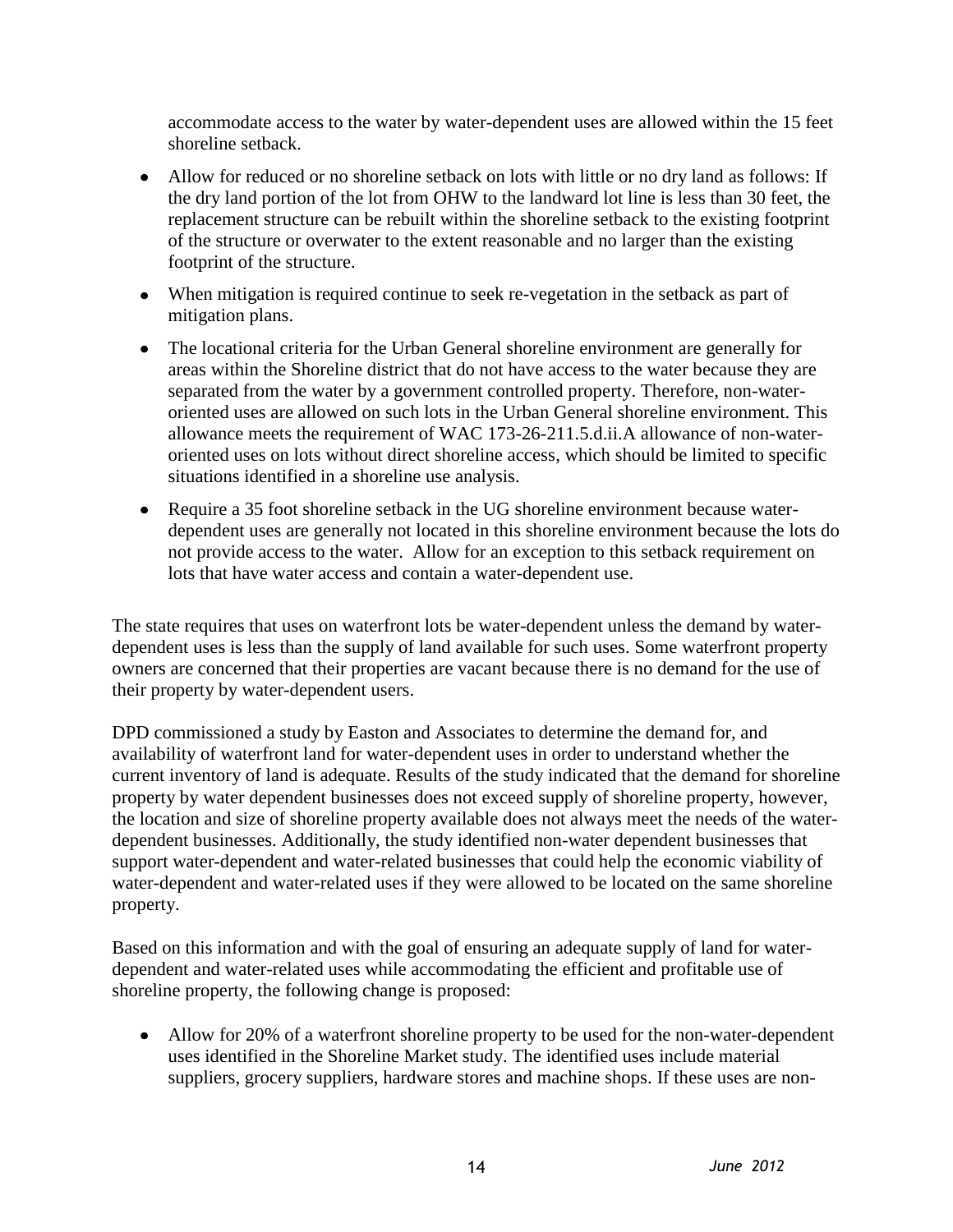water-oriented, they must be part of a project with a water-dependent use and provide a significant benefit such as ecological restoration that promotes the SMA goals.

Additional proposed changes to the uses in these shoreline environments are as follows:

- Allow water-related museums on upland lots in the UM environment.
- Allow water-dependent and water-related uses over water in existing structures on lots with less than 50-ft of dry land in the UM environment.
- Allow certain commercial and institutional uses overwater on and in existing structures.
- Allow new recreational marinas in the UI and UM in the Lake Union/Ship Canal.
- Prohibit bus bases in the UH environment.
- Provide clearer definitions of "water-dependent" uses and "water-related" uses to meet the SMP update requirements.

All proposed changes to existing shoreline uses in the Urban General, Urban Harborfront, Urban Industrial and Urban Management shoreline environments are shown in Tables 2 through 5 in Appendix C.

## **Residential Environments**

The Urban Residential environment represents the only explicitly residential environment in the Shoreline District. Floating homes primarily occur in the UR environment but are discussed separately and in more detail in the Over Water Residential Use Section of this report. Proposed changes are as follows:

- No substantial changes are proposed for use, height, and lot coverage. A variety of residential and limited institutional uses will continue to be allowed in this environment, similar to underlying residential zones. Height and lot coverage will continue to be consistent with underlying zoning.
- Extend existing 25 foot shoreline setback for primary structures to 35 feet and expand setback to include accessory structures, including garages, pools, decks, etc. DPD considered keeping the existing 25 foot setback; however the best available science regarding the impacts of development on aquatic habitat indicates that the minimum setback for protection of the aquatic environment is 35 feet. In order to provide minimum protection the restriction is needed for all structures and impervious surface. Primary structures existing in the shoreline setback area are allowed to be repaired, maintained and replaced to the existing footprint but may not expand in any manner in the setback. Expansion of structures is allowed outside the setback pursuant to the development standards.
- Allow for reduced or no shoreline setback on lots with little or no dry land as follows: If the dry land portion of the lot from OHW to the landward lot line is less than 30 feet, the replacement structure can be rebuilt within the shoreline setback to the existing footprint of the structure or overwater to the extent reasonable and no larger than the existing footprint of the structure.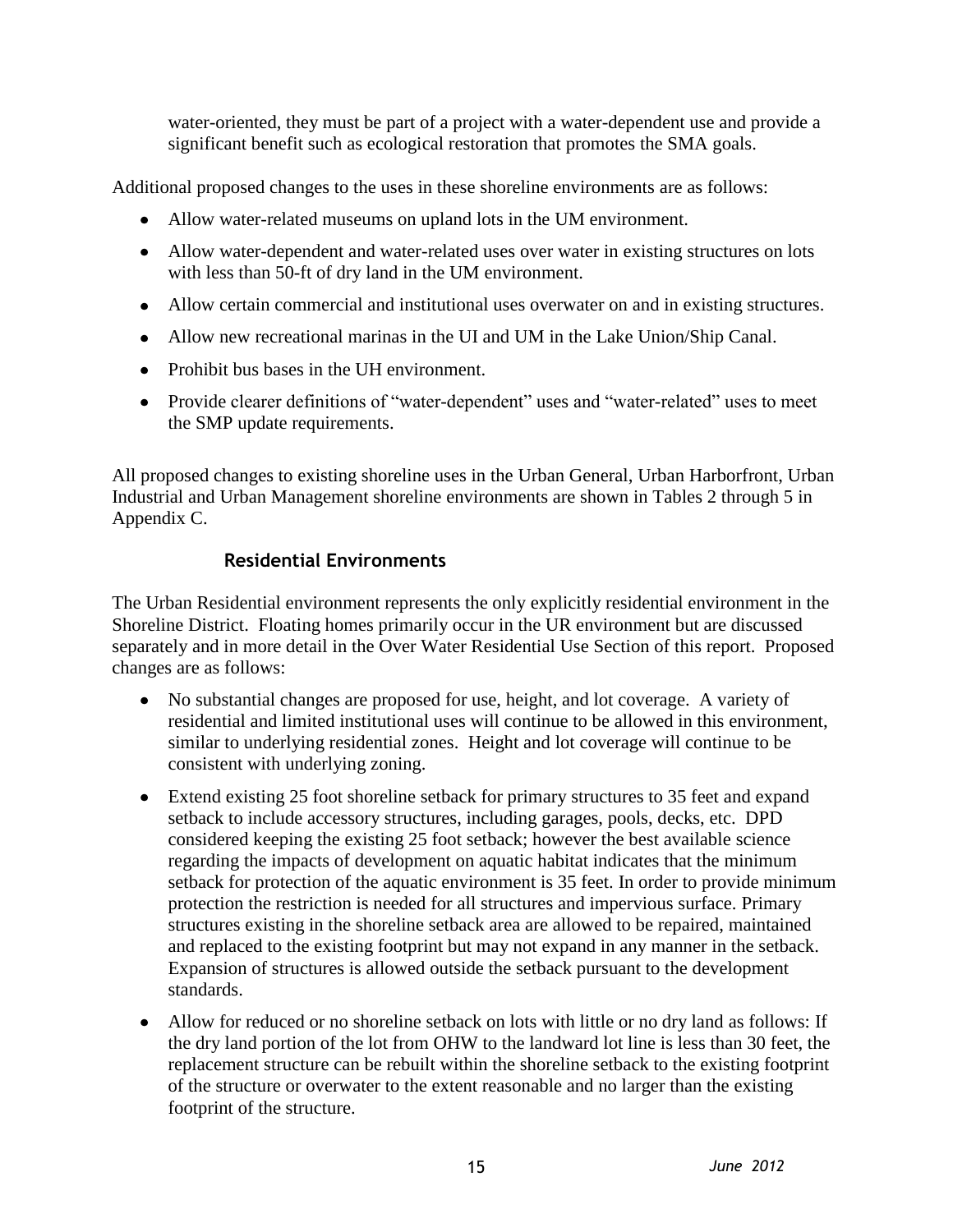• The existing residential view setback, which prevents new homes from being located waterward of adjacent residences, remains in effect.

All proposed changes to existing shoreline uses in the Urban Residential shoreline environment are shown in Table 7 in Appendix C.

## **Conservancy Environments**

The SMP contains five conservancy environments: Conservancy Management, Conservancy Navigation, Conservancy Preservation, Conservancy Recreation, and Conservancy Waterway. These environments include areas of high ecological value and submerged and aquatic lands that play important roles in providing habitat for aquatic species, navigation, recreation, and/or major public works such as the Hiram M. Chittenden Locks and the West Point sewage treatment plant.

The common change to all Conservancy shoreline environments is to establish a shoreline setback of 35, 50, 80 and 100 feet based on the best available science. A limited amount of development, including trails to access required viewpoints that provide public access, is allowed in the setbacks. Proposed changes to uses allowed in the Conservancy shoreline environments include:

- Allow certain non-water-oriented commercial uses in existing buildings located in designated historic districts in the CM shoreline environment.
- Allow, as a conditional use, utility service uses in the CR shoreline environment.
- Require water-related uses to provide public access as required by the Department of Ecology.
- Remove public access requirement for waterways where the dry-land portion of the lot is used for industrial purposes.
- Clarify when public access is allowed overwater.

All proposed changes to existing shoreline uses in the Conservancy shoreline environments are shown in Tables 7 through 11.

## **SHORELINE MODIFICATIONS**

A new section is proposed to be added to address shoreline modifications as required by the State. Shoreline modifications are those actions that modify the physical configuration or qualities of the shoreline area, usually through the construction of a physical element such as a dike, breakwater, pier, weir, dredged basin, fill, bulkhead or other shoreline structure. They can include other actions, such as clearing, grading, or application of chemicals. The main shoreline modifications are discussed below.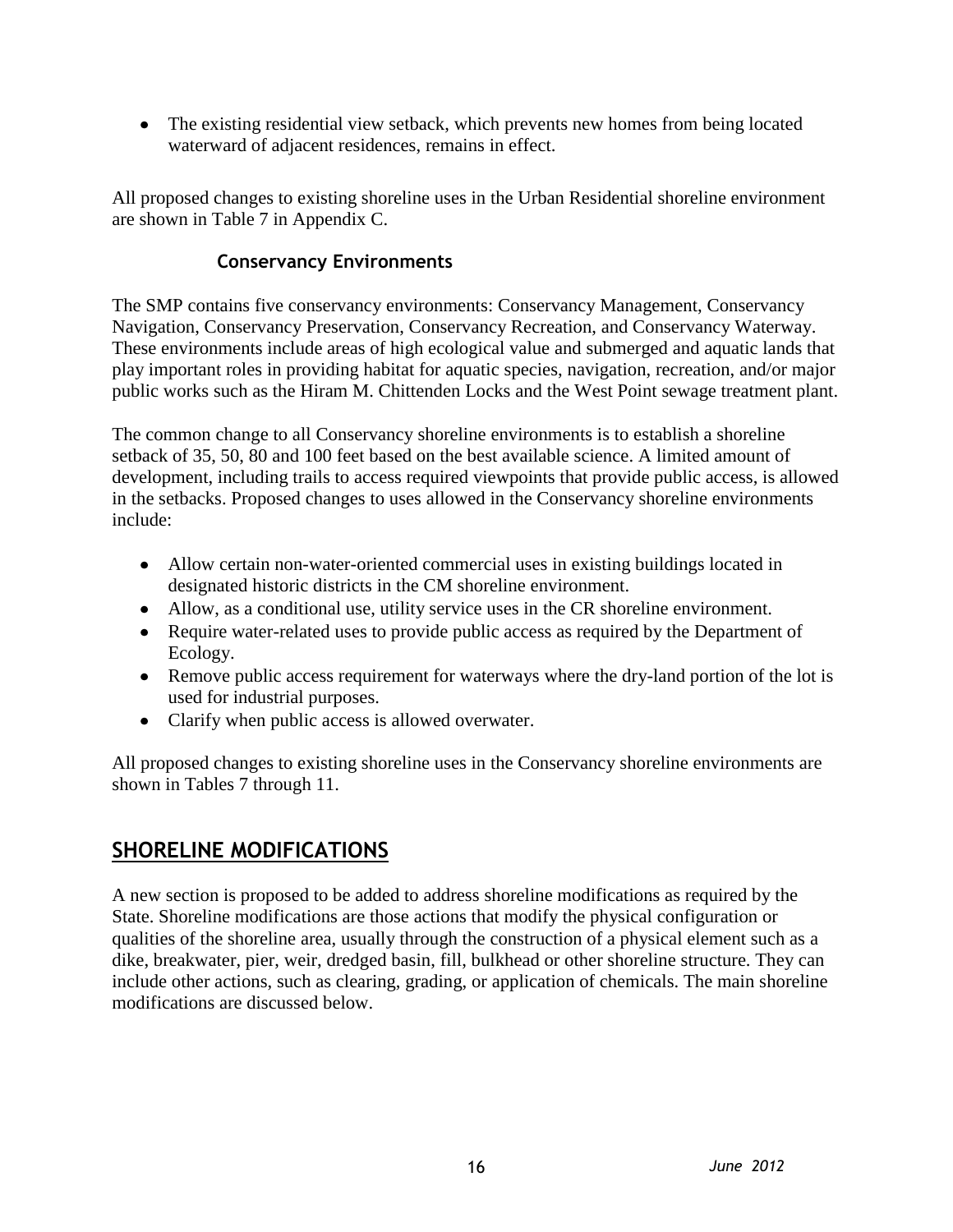## **Dredging and Filling**

- Make minor changes to the existing location standards for dredging and filling to ensure that these modifications are only permitted where necessary for access to waterdependent uses, transportation projects of state-wide significance, environmental mitigation or enhancement, cleanup of contaminated materials, and installation of utilities and bridges.
- Prohibit dredging accessory to residential docks and piers in the CR and UR environments.
- Add clarification on the types of best management practices that are required to address existing standards regarding dredged material containment, turbidity generation, dewatering of dredge materials and identification of contaminated materials.
- Allow dredging and filling for environmental mitigation or enhancement in all shoreline environments.

#### **Shoreline Stabilization**

Shoreline stabilization includes actions taken to impede erosion of land at the shoreline. Shoreline erosion is a natural process that provides the building blocks for essential aquatic habitat. Shoreline stabilization impacts property and structures. These actions can include structural ("hard engineering" or "armoring") and nonstructural methods ("soft engineering"). "Hard" structural stabilization measures refer to those with solid, hard surfaces, such as concrete bulkheads or rip rap. "Soft" structural measures rely on softer materials such as vegetation, sand and gravel, and drift logs. Nonstructural methods may also include building setbacks, relocation of structures to be protected, storm water management and other planning or regulatory measures to avoid the need for structural stabilization. Proposed changes include:

- Provide ongoing exemptions for repair and replacement of existing shoreline armoring.
- Provide ongoing exemptions for beach nourishment and bioengineering.
- Revise existing shoreline stabilization standard to allow new or replacement of "hard engineering" only where it is demonstrated that principal structures or uses are threatened. A geotechnical study must demonstrate why softer solutions are not feasible for new or expanded bulkheads and that adjacent properties with soft shorelines will not be harmed by the installation of a new or expanded bulkhead.

## **Overwater Structures**

Overwater structures include piers (fixed, pile supported structures and floating structures connected to the shoreline) and floats (floating structures that are moored, anchored or otherwise secured in the water and not connected to the shoreline). Floating homes and overwater buildings are also overwater structures and are discussed here in the context of the amount of overwater coverage that is allowed in each shoreline environment. A more in-depth analysis of floating homes and overwater buildings is included in the "Floating Homes" and "Urban Stable/Urban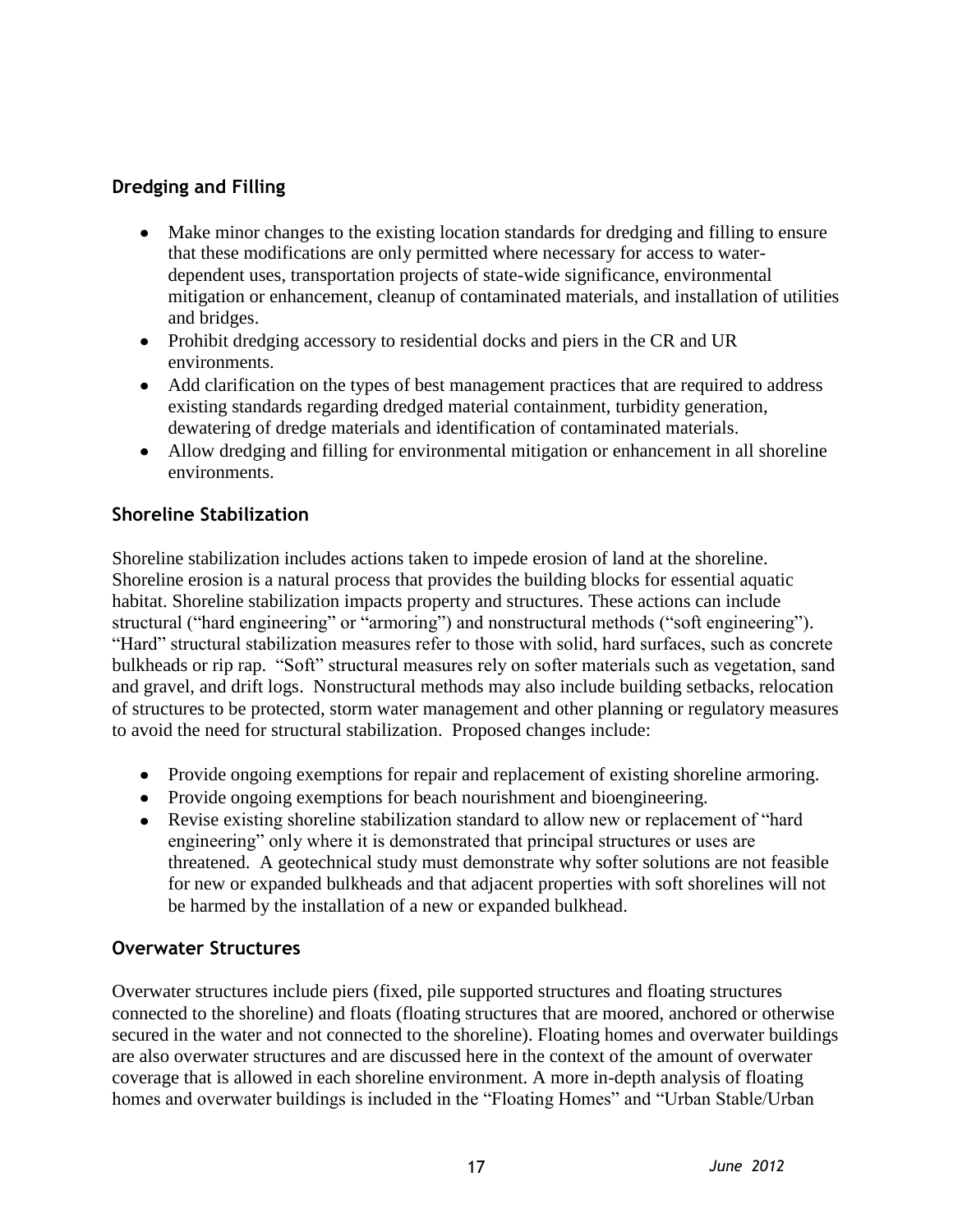Commercial" sections of this report. Overwater structures typically require permits from local, state and federal agencies.

Proposed changes for commercial/industrials uses include:

- Continue to regulate primarily through submerged lot coverage regulations that are not proposed to change.
- Clarify that new overwater coverage is allowed for the components of water-dependent uses that are necessary to provide access to the water or necessary for use of the water such as piers, floats and loading equipment.
- Require that all principal residential and recreational moorage facilities locate ells and boat moorage areas a minimum of 30 feet waterward from the ordinary high water mark, in saltwater and Lake Washington if reasonable.
- Require that principal residential and recreational moorage facilities locate ells and boat moorage areas 15 feet waterward of the ordinary high water mark, in Lake Union if reasonable.
- Require that commercial moorage locate ells and boat moorage areas 15 feet waterward of the ordinary high water mark where doing so does not interfere with the function of water-dependent and water-related uses. Commercial moorage can be located closer than 15 feet if required for the operation of the water-dependent use.

For residential uses, DPD was encouraged by the Department of Ecology to revise the residential pier standards to meet the US Army Corps of Engineer's residential pier standards. DPD considered this change; however, there were concerns raised over this approach because the Army Corps of Engineers often modifies their standards on a case by case basis. An alternative to using the Army Corps of Engineers residential pier standards was considered. This alternative included using less prescriptive standards in the SMP regulations for residential piers and relying on the review by the Army Corps of Engineers for the final determination of the configuration of a proposed pier structure. DPD analyzed this alternative, and based on discussions with Ecology, this approach would not meet the state requirements, and DPD believes that this would lead to a less clear permit process for DPD applicants. Therefore, DPD's proposal is to update the existing regulations for new piers based on the best available science, as follows: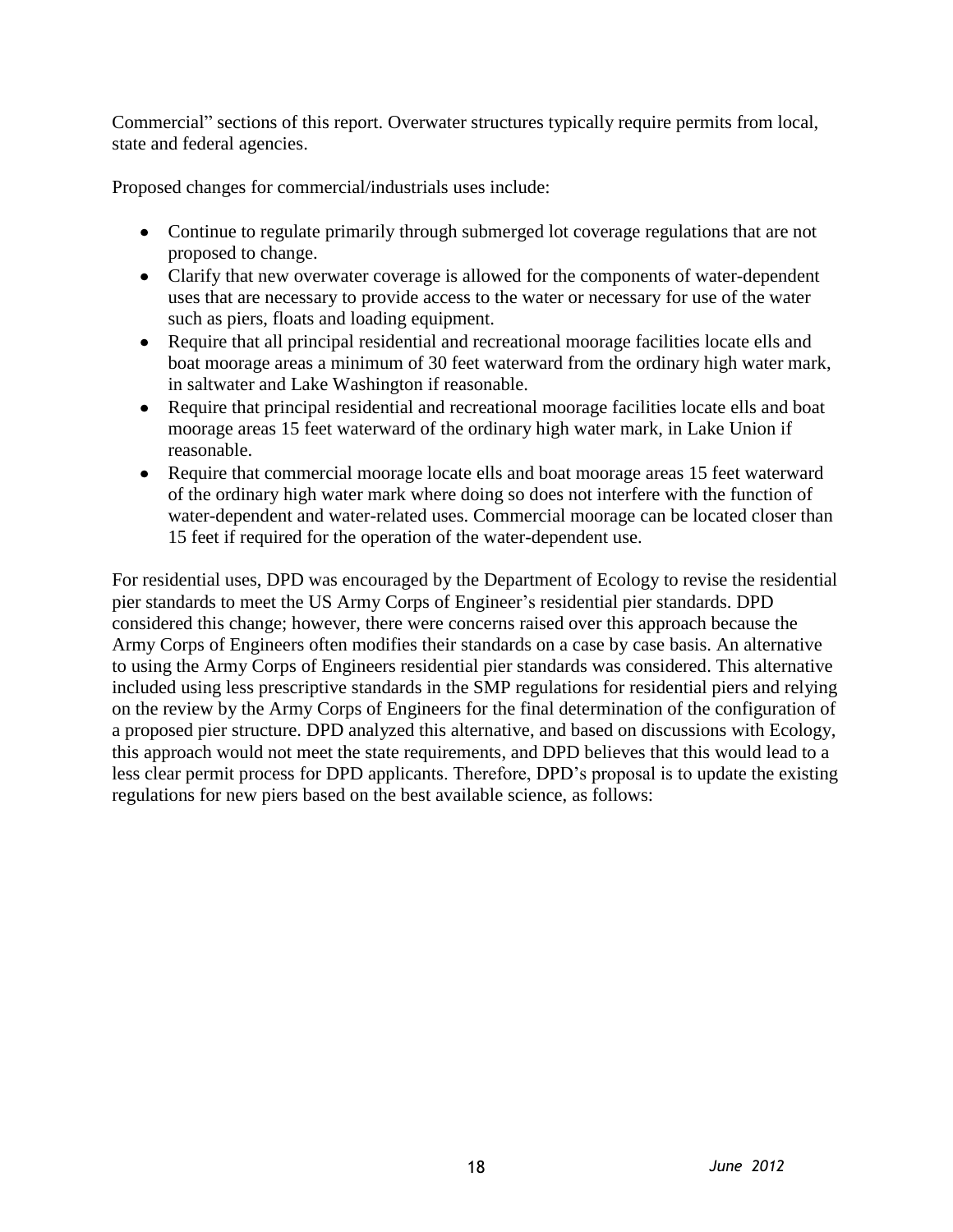|                                                                                                     | <b>Current Regulations</b>                                                                                                                                                                                                        | <b>Proposed Regulations</b>                                                                                                                                                                                                                                                 |
|-----------------------------------------------------------------------------------------------------|-----------------------------------------------------------------------------------------------------------------------------------------------------------------------------------------------------------------------------------|-----------------------------------------------------------------------------------------------------------------------------------------------------------------------------------------------------------------------------------------------------------------------------|
| Length                                                                                              | A pier cannot extend farther than a<br>water depth of 8 feet or the<br>subtended line between two adjacent<br>piers, whichever is greater. Limited<br>to a maximum length of 100 feet,<br>except through a variance.              | Minimum distance - 30 feet from<br>the shoreline.<br>Maximum distance - 100 feet from<br>shoreline; except when the depth<br>of water at 100-ft is less than 6-ft<br>in which case the maximum<br>distance is the distance to which<br>the depth of the water is 6-ft deep. |
| Width                                                                                               | $Maximum - 6 feet$                                                                                                                                                                                                                | Maximum - 4 feet for single<br>resident piers.<br>Maximum - 6 feet for shared piers<br>including multifamily residential<br>development.                                                                                                                                    |
| Height                                                                                              | A Pier cannot exceed 5 feet in height<br>above ordinary high water.                                                                                                                                                               | A Pier cannot exceed 5 feet in<br>height above ordinary high water.<br>The bottom of a pier structure<br>except floats must be at least 1.5<br>feet above ordinary high water.                                                                                              |
| <b>Overwater</b><br>Projection (ells, T<br>or spur pier,<br>angled extension,<br>float or platform) | Overwater projections can be no<br>greater than 100 sq ft per dwelling<br>unit for single family, duplex and<br>triplex development and 100 sq. ft<br>per each two dwelling units for<br>multifamily development of 4 or<br>more. | Overwater projections can be no<br>greater than 100 sq ft per dwelling<br>unit for single family, duplex and<br>triplex development and 100 sq. ft<br>per each two dwelling units for<br>multifamily development of 4 or<br>more.                                           |
|                                                                                                     | For shared piers, one overwater<br>projection of 150 square feet is<br>allowed for each dwelling unit.                                                                                                                            | For shared piers, one overwater<br>projection is allowed for two<br>dwelling units.                                                                                                                                                                                         |
| <b>Boat Lifts</b>                                                                                   | Boat lifts in scale with the pier are<br>allowed                                                                                                                                                                                  | Two boat lifts are allowed for<br>single family residences.<br>For shared piers no more than two<br>boat lifts are allowed per dwelling<br>unit.                                                                                                                            |
| <b>Pier Grating</b>                                                                                 | No prescriptive standards exist.<br>60 % grating is required as part of<br>mitigation requirements.                                                                                                                               | Piers and ramps must be fully<br>grated with at least 60% light<br>permeability.<br>Floats must contain the maximum<br>grating feasible.                                                                                                                                    |
| <b>Materials</b>                                                                                    | No prescriptive standards exist.<br>General mitigation requirement<br>prohibits use of treated wood for                                                                                                                           | No treated wood shall be used for<br>pier decks or piling.                                                                                                                                                                                                                  |

# **Table 1. Existing and Proposed Residential Pier Regulations**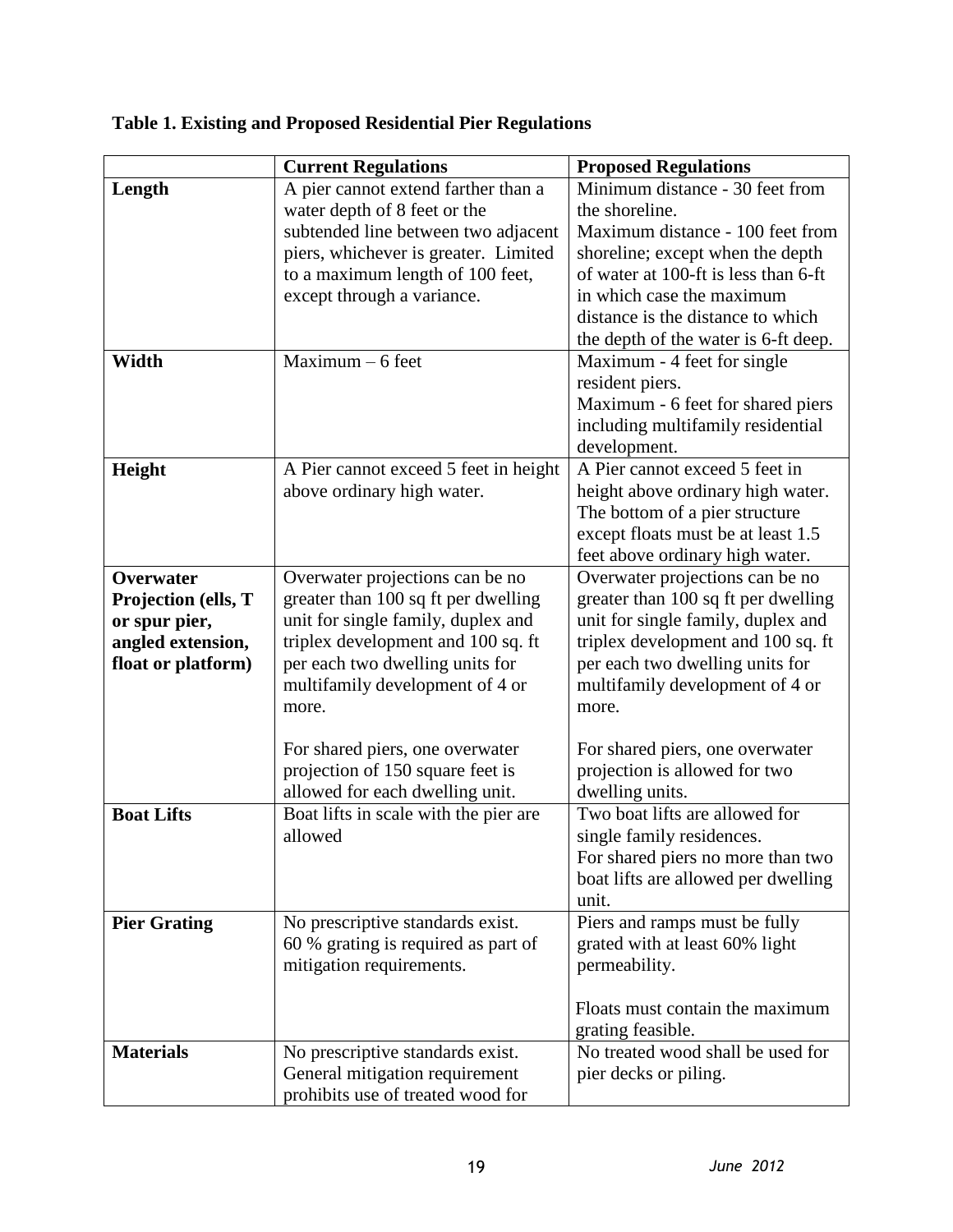|                                                                    | <b>Current Regulations</b>                                   | <b>Proposed Regulations</b>                                                                                                                                                                                                                                                |
|--------------------------------------------------------------------|--------------------------------------------------------------|----------------------------------------------------------------------------------------------------------------------------------------------------------------------------------------------------------------------------------------------------------------------------|
|                                                                    | pier decks and piling except under<br>unusual circumstances. |                                                                                                                                                                                                                                                                            |
| <b>Location of boat</b><br>moorage and<br>overwater<br>projections | Not specifically regulated                                   | Boat moorage, overwater<br>projections and boat lifts are<br>required to be located in a water<br>depth of 8 feet or greater, with the<br>following exceptions:                                                                                                            |
|                                                                    |                                                              | Minimum distance - 30 feet from<br>the shoreline<br>Maximum distance - 100 feet from<br>shoreline; except when the depth<br>of water at 100-ft is less than 6-ft<br>in which case the maximum<br>distance is the distance to which<br>the depth of the water is 6-ft deep. |

Existing docks may be maintained and repaired, but when a non-conforming dock is replaced or undergoes "substantial improvement," it is proposed that it must either meet the new standards or reduce the overwater coverage of the dock by 20%. Substantial improvement means maintenance, renovations, repairs or alterations where the cost of the work in any five year period, beginning from the date of this ordinance, equals or exceeds 60% of the market value of the non-conforming portion of the development, prior to undertaking the work.

## **VEGETATION AND IMPERVIOUS SURFACE MANAGEMENT**

A new section is added to address the state requirement for vegetation management including no net loss of ecological functions. To meet state requirements, DPD has proposed a vegetation and impervious surface management section that includes the vegetation management requirements from the current environmentally critical areas regulations as follows:

- Vegetation protection has been strengthened using the mitigation sequencing that requires first avoidance of adverse impacts to vegetation.
- If vegetation is removed or impervious surface is increased, the function of the vegetation or pervious surface must be replaced to meet the no net loss of ecological function requirement.
- Some activities are exempt: including activities that were approved under prior permits or approvals, removal of hazard trees and restoration that includes removal of vegetation if the action results in improved vegetation conditions.

## **DEVELOPMENT STANDARDS**

Development standards are similar across all shoreline environments and include standards for public access, view corridors and parking. Regulating environmentally critically areas through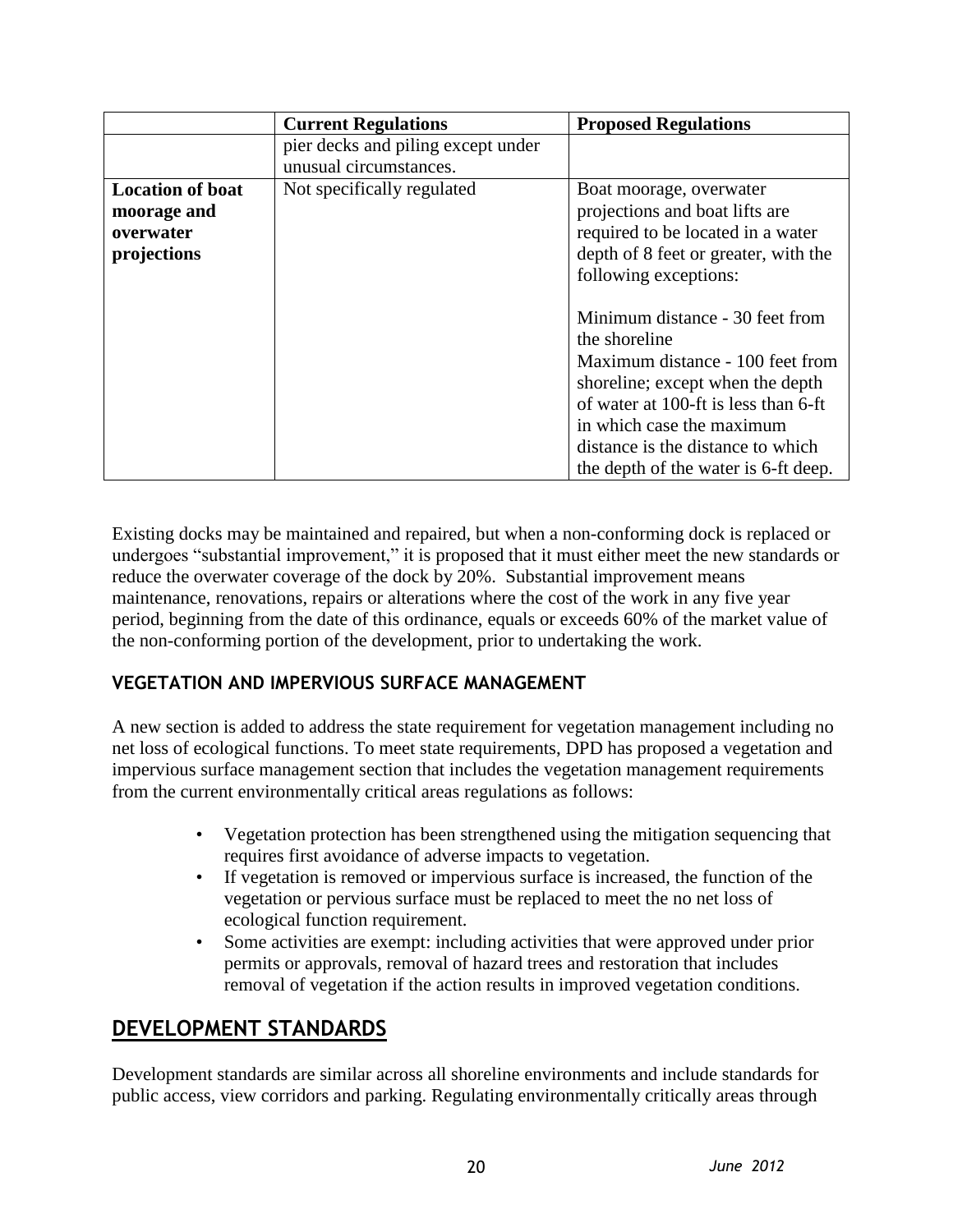the SMP and meeting "no net loss" of ecological functions through mitigation are new state requirements. These new regulations are located in the development standards sections of the regulations. Changes to existing development standards and a description of new development standards are proposed as follows:

## **PUBLIC ACCESS AND VIEWS**

Public access to shorelines is one of the three major goals of the SMA. Seattle currently provides public access to shorelines through a combination of parks, trails, bikeways, street ends and easements on private property. Generally, Seattle's goals for improving public access are to add new public access where the state requires local SMPs to include policies and regulations to protect and enhance both physical and visual access and to provide specific standards for improving public access for water-related, water-enjoyment and non-water-dependent developments. Proposed changes include:

- Expand existing public access requirements to include new water-related uses in the Urban Commercial shoreline environment.
- Include a policy in the Comprehensive Plan to encourage the preparation of Shoreline Public Access Plans, to implement an integrated system of shoreline access throughout the city.
- Develop a public access plan for the Lake Union and Duwamish shoreline areas that will include fee-in-lieu programs to allow off-site public access improvements in the Urban Commercial, Urban Industrial and Urban Maritime shoreline environments.
- Establish new development standards in the Urban Harborfront environment to improve public access over water and promote higher-quality shoreline improvements.
- Implement a new SMA requirement for public access as part of subdivision applications for creation of 4 or more lots. This new provision requires a single public access pathway 10 feet wide or greater as part of new subdivisions.
- Add an administrative process for reviewing public access plans proposed by other public entities.

## **PARKING**

New parking over water is prohibited to meet the intent of state guidelines.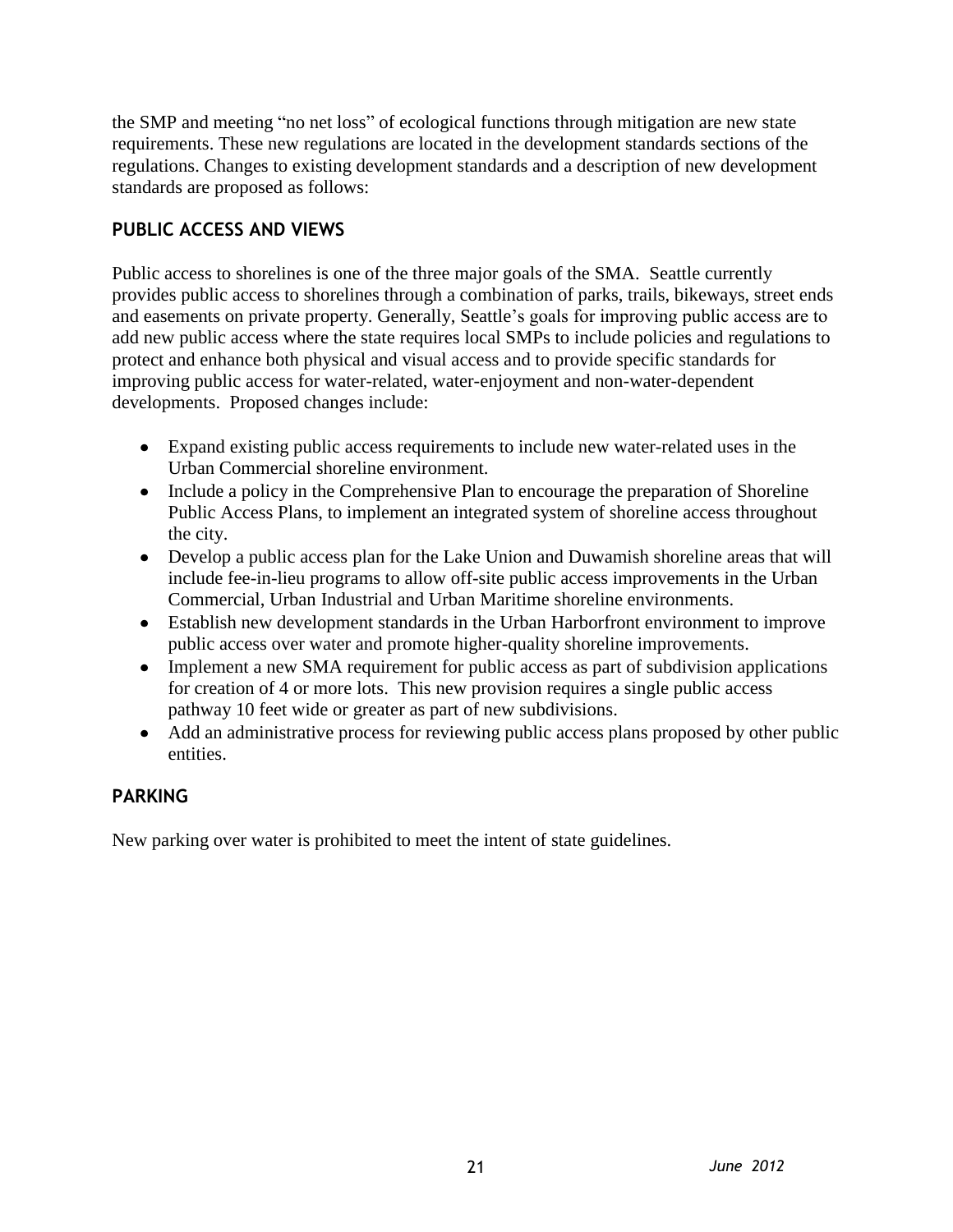## **ENVIRONMENTALLY CRITICAL AREAS**

The state requires that environmentally critical areas (ECA) be regulated in the SMP regulations; to implement this requirement DPD proposes to incorporate by reference the current ECA regulations with changes to meet the state's requirements. As part of incorporating these regulations, DPD reviewed the best available science (BAS) documents that were relied on in adopting those regulations in 2006 and determined that the scientific and technical information complies with the standards for the SMA as described in WAC 173-26-201(2)(a). Additional scientific and technical information was used including information provided by the Department of Ecology and People for Puget Sound and FutureWise. Wetlands standards were updated to meet new Ecology standards. DPD continues to allow filling Category IV wetlands due to their degraded state, and Category I and II wetlands under 100 square feet because of the small size; however, mitigation sequencing is required and avoiding the adverse impacts from the above actions is required unless it is infeasible to do so.

These proposed changes are as follows:

- The process for evaluating and granting ECA exceptions will be through the Shoreline Variance process; the standards will include the current ECA exception standards.
- Exceptions for development in steep slopes would be limited on feeder bluffs and waterfront parcels, based on the 2005 Inventory and Assessment of Current and Historic Beach Feeding Sources/Erosion and Accretion Areas for the Marine Shorelines of Water Resource Inventory Areas 8 and 9 report written by Coastal Geologic Services, Inc
- Small project waivers would no longer be allowed in the shoreline setback area.
- The designated shoreline habitat area and the associated buffers are being removed because these areas are shorelines of the state and the updated SMP regulations provide the same level of protection when comparing buffers and greater protection for freshwater and saltwater priority habitat areas.

## **NO NET LOSS OF ECOLOGICAL FUNCTIONS/SHORELINE MITIGATION**

Mitigation is the process of reducing environmental impacts caused by development. The existing SMP requires that impacts to the shoreline environment be mitigated; therefore, DPD currently requires mitigation for impacts to the shoreline caused by development. The SMA mandates that environmental impacts must be mitigated to ensure "no net loss of ecological function." The "no net loss of ecological function" is a new standard to guide the extent of mitigation. Additionally mitigation sequencing is also a new requirement.

Mitigation sequencing requires that when mitigation is required mitigation measures shall be applied in the following priority sequence:

A. Avoiding the impact altogether by not taking a certain action or parts of an action;

B. Minimizing impacts by limiting the degree or magnitude of the action and its implementation by using appropriate technology or by taking affirmative steps to avoid or reduce impacts;

C. Rectifying the impact by repairing, rehabilitating, or restoring the affected environment;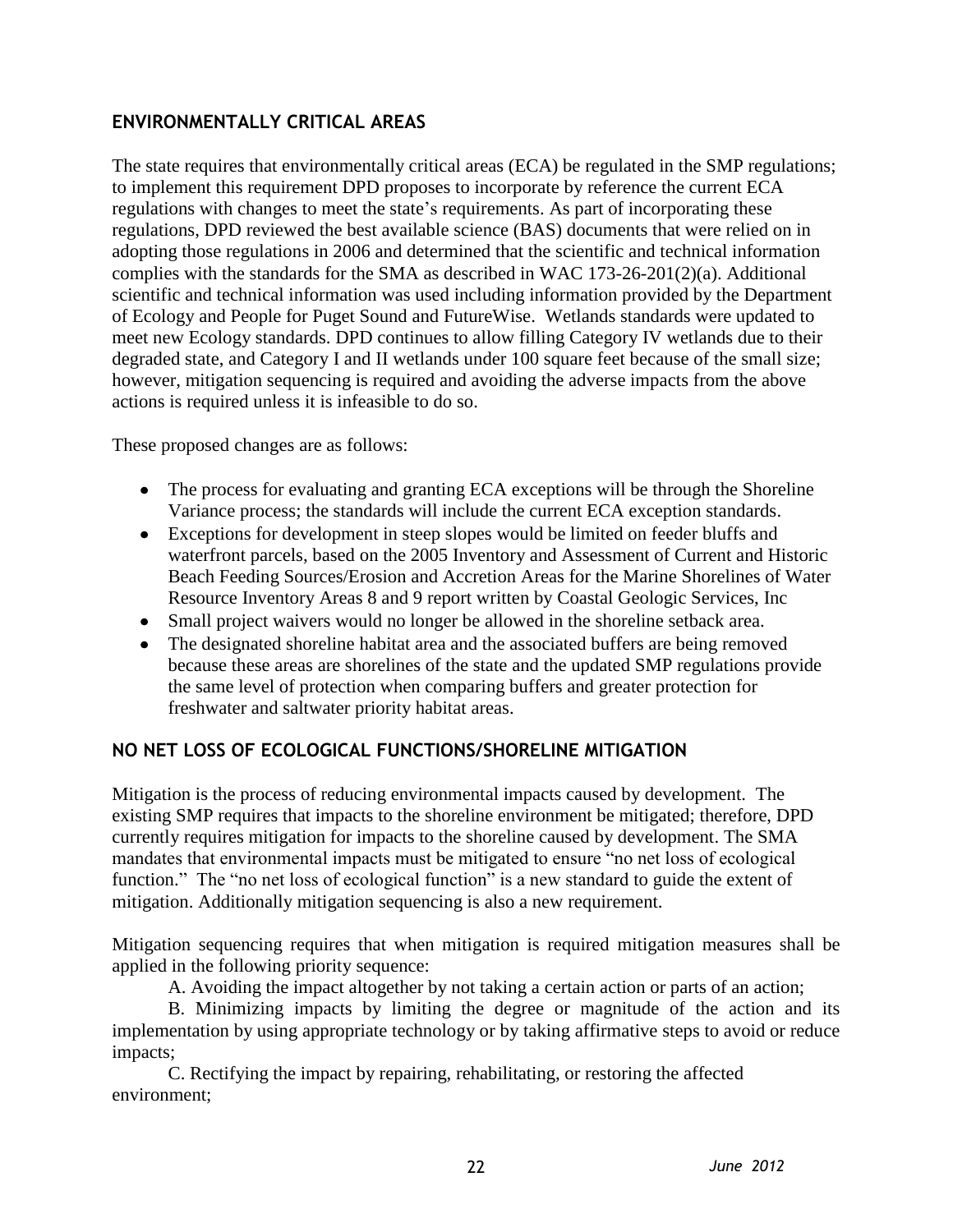D. Reducing or eliminating the impact over time by preservation and maintenance operations;

E. Compensating for the impact by replacing, enhancing, or providing substitute resources or environments; and

F. Monitoring the impact and the compensation projects and taking appropriate corrective measures.

To meet the new requirements, DPD reviewed the current SMP and determined that the existing regulations do not provide enough specificity to meet the intent and direction of the new SMP requirements to achieve no net loss of ecological function. Therefore, to meet the requirements the following changes are proposed:

- A new section was added that includes the requirement for all projects to apply mitigation sequencing and includes the requirement for a mitigation and monitoring plan
- Included the types of mitigation actions required for specific impacts in the regulations based on appropriate scientific and technical information to provide baseline mitigation and consistency that will contribute to achieving no net loss of ecological functions.

# **STANDARDS APPLICABLE TO SPECIFIC USES**

Standards for specific uses are similar across all environments and include standards for floating homes, marinas, signs and yacht, boat and beach clubs. New standards are added to the code to address uses that have not been regulated in the past and include standards for vessel moorage and live-aboard vessels. The proposed changes to the existing development standards are described as follows.

## **Over Water Residential Use**

The State's guidelines address overwater residences, including floating homes, and have prohibited new floating homes (WAC 173-26-241[3] [j]) and overwater residences.

## **Residential Uses Over Water on Piles**

There are areas of Seattle where the lots are small and single family residences have been constructed overwater on piles. Most of these structures are built part on land and part on piles over water. These existing structures are allowed to be rebuilt to their existing foot print. The height of the structures are allowed to increase to 35-ft if the rebuilt structure results in greater ecological functioning of the shoreline including the replacement of creosote piles with less or non-toxic piles.

## **Floating Residential Uses/Floating Homes**

The Seattle Comprehensive Plan recognizes the value and importance of the floating home community by stating the need to "preserve the existing floating homes." To meet the Comprehensive Plan goals, WAC requirements and protect ecological functions, DPD is proposing the following: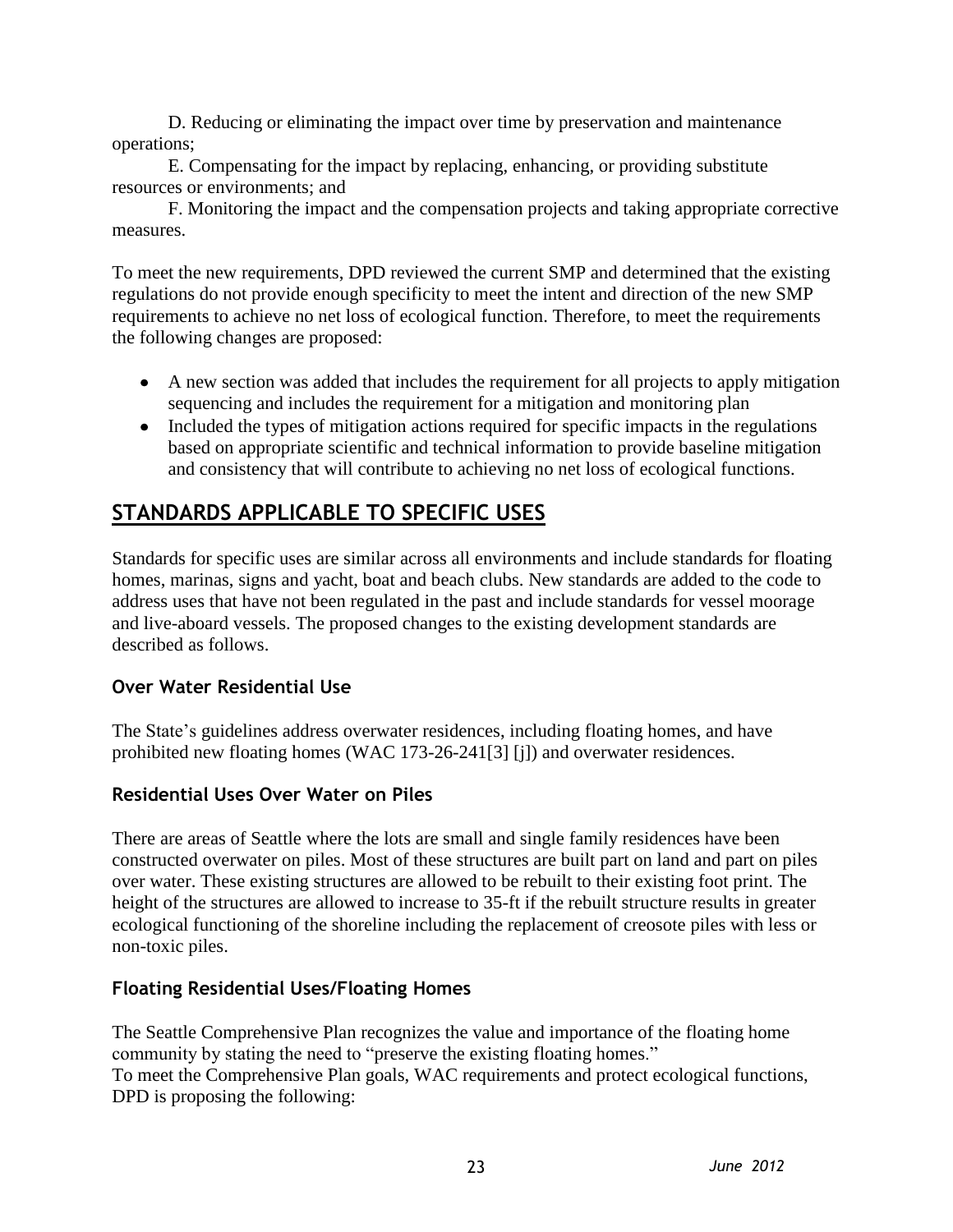- Continue to regulate floating homes as a conforming use.
- Continue to allow the maintenance, repair, replacement and expansion, within development standards, of existing floating homes.
- Consolidate existing floating home regulations into one standard. The intent of this policy is to simplify these standards, which currently require historical research to implement, and to combine the standards in a manner that maintains standards for "conforming" homes and prevents increasing non-conformity of non-conforming homes.
- Prohibit the construction of new floating homes.
- Prohibit new floating home basements.

#### **House Barges**

House barges were new to the City in the late 1980s. In 1990 the City defined a house barge as a vessel that is designed or used as a place of residence without a means of self-propulsion and steering equipment or capability, prohibited new house barges and required that all existing house barges be registered. The regulations also required that original house barge registrations were effective for 3 years and at the end of this period all wastewater (including gray water) was required to be conveyed to an approved disposal facility. Black water (sewage) was prohibited from being discharged from house barges with the 1990 regulations. DPD continues to prohibit new house barges to meet the WAC requirements regarding prohibiting overwater residences.

#### **Live Aboard Uses on Vessels**

The existing SMP regulates uses on vessels but does not address live aboard use of vessels, creating confusion as to whether it is prohibited as a residential use over water (it is not). The state requires that the impacts of live-aboards on the shoreline be addressed; therefore, DPD has proposed standards for moorages that allow live-aboard uses and proposes the following standards to meet State requirements:

- When a site provides moorage for live-aboards the following facilities are required:
	- $\triangleright$  Shower facilities
	- $\triangleright$  Bathroom facilities
	- $\triangleright$  The requirement that the owner of a live-aboard vessel demonstrate the appropriate handling of black water through the use of a pump-out facility or a pump-out service.
- Best management practices apply to all vessels, which are required to minimize the impacts to water quality caused by live-aboard use of a vessel.
- Further define vessels that are allowed to be used as a live aboard in the regulations.

#### **Vessel Moorage**

To meet the WAC requirements and protect ecological functions, DPD is proposing that the owners of vessels use Best Management Practices to keep pollutants out of the water.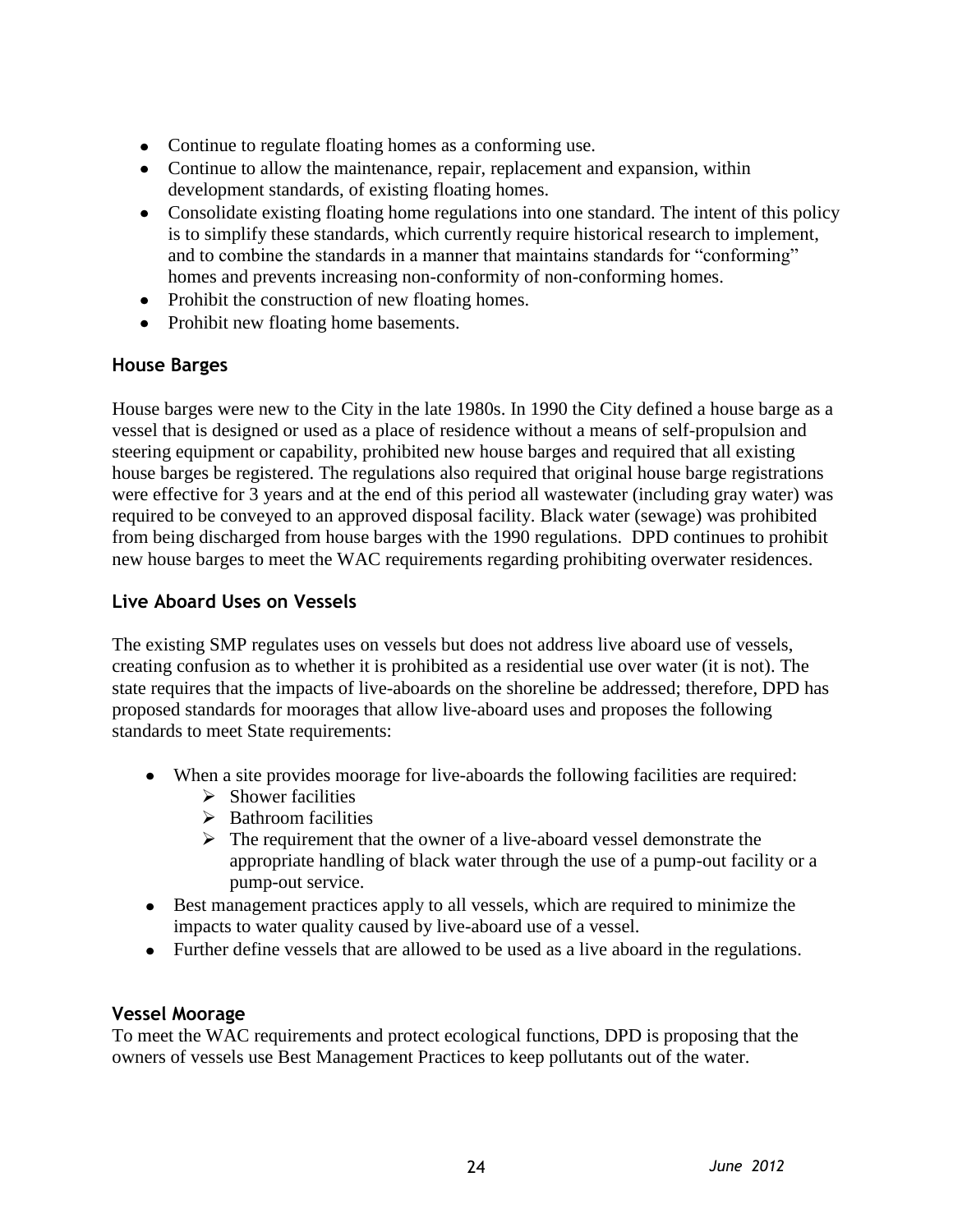# **NON-CONFORMING USES & STRUCTURES**

A non-conforming use is a pre-existing use on a property that, while it was legal at the time it was established or constructed, is not allowed under current regulations. One example is an industrial use in a residential environment. A non-conforming structure is a pre-existing structure that was constructed in conformance with standards when it was built but is non-conforming with specific current development standards such as height, lot coverage, setback or parking. A property may be non-conforming to use standards, structure development standards or both. A use or structure created in violation of existing regulations at the time it was created is illegal and a violation and does not have the same rights as legal non-conforming uses. For the purposes of this section, the discussion is limited to legal non-conforming use and structures. Proposed changes include:

- For areas outside of shoreline setbacks, allow more flexibility by making the current nonconforming language more consistent with the regulations in the Land Use code.
- For areas in the shoreline setback
	- $\triangleright$  In the Urban shoreline environments allow structures to be replaced in the shoreline setback but do not allow expansion of these structures.
	- $\triangleright$  Require mitigation for replaced structures in the shoreline setback because these uses are allowed to be replaced in a required setback.
- For areas over-water:
	- $\triangleright$  In the Urban Commercial and Urban Maritime shoreline environment on small lots allow uses that are water-dependent and water related overwater and allow some uses that are not water oriented overwater when a waterdependent use is also operated at the site.
	- $\triangleright$  Require ecological restoration for non-water oriented uses allowed to be built over water to meet the requirement of WAC 173-26-241(3)(d)(i) and  $(f)(i)$ .

# **RESTORATION ENHANCEMENT PLAN**

The purpose of the Restoration and Enhancement Plan is to meet the requirement of WAC 173-  $26-186(8)(c)$ , in which master programs are required to include goals, policies and actions for restoration of impaired shoreline ecological functions. The implementation of the plan is nonregulatory and should achieve overall improvements in shoreline ecological functions over time, when compared to the status upon adoption of the master program. The implementation of the plan relies on the restoration work of many parties including Watershed Resource Inventory Areas 8 and 9, People for Puget Sound and other non-government organizations, the Port of Seattle, the University of Washington and the City of Seattle.,

The Restoration and Enhancement Plan indentifies applicable restoration actions of degraded shoreline areas and impaired ecological functions and identifies current and ongoing restoration activities that are being carried out by public and private sectors that are leading to an increase in shoreline ecological functions. Additionally the Plan identifies strategies to ensure that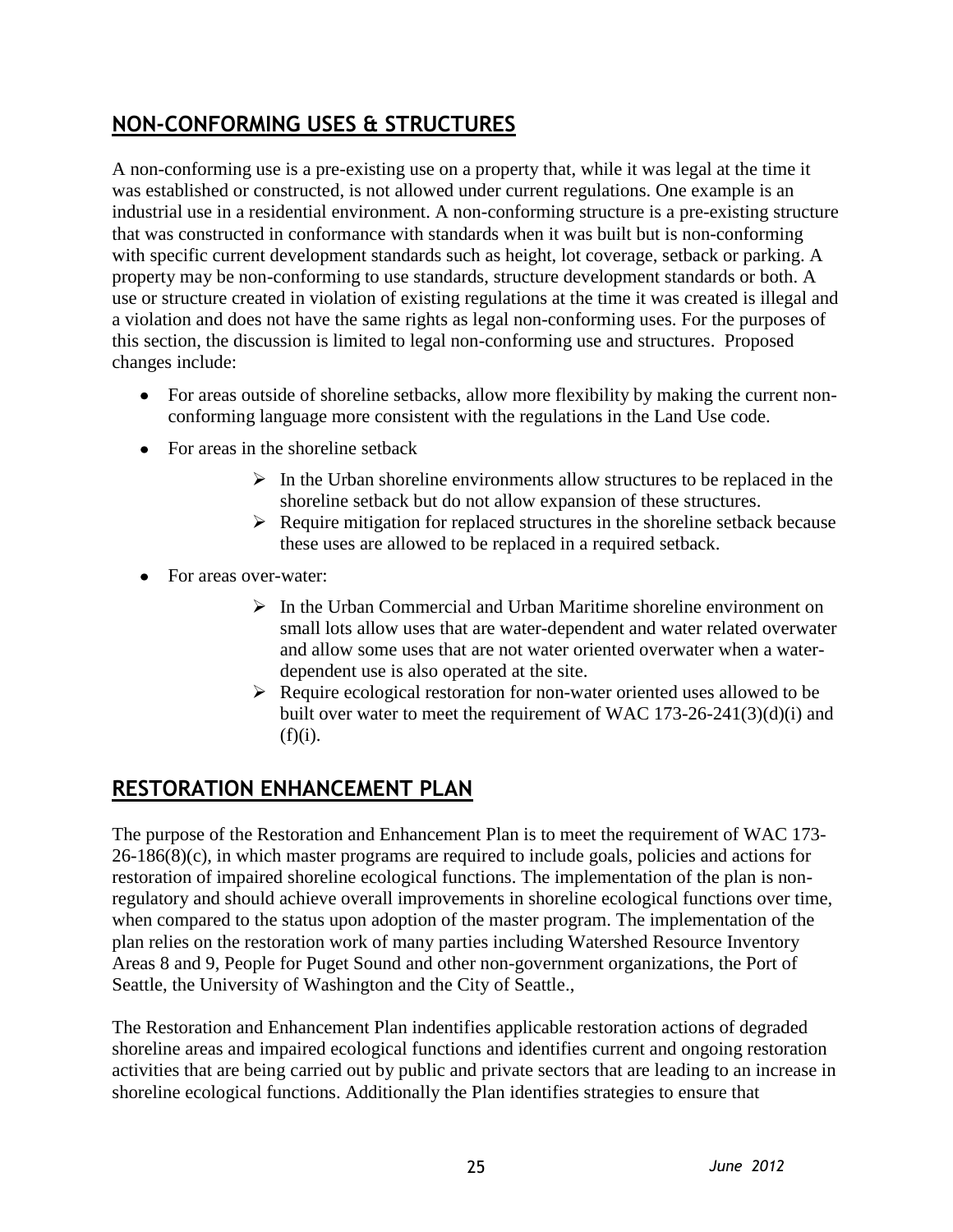restoration projects will be implemented and to appropriately review the effectiveness of the projects and programs in meeting the overall restoration goals.

# **COUNCIL AND DEPARTMENT OF ECOLOGY ADOPTION PROCESS**

The Mayor will submit legislation to amend the SMP, Chapter 23.60, of the Seattle Municipal Code, to City Council at the completion of the SEPA process. The expected date is August 2012. City Council will provide additional opportunities for public participation and will review and adopt the legislation.

After City Council enacts the new SMP, DPD will submit the SMP to Ecology for final review and approval. Ecology will review the SMP for consistency with WAC 173-26 and the SMA. If Ecology determines that Seattle's SMP is consistent with WAC 173-26, the SMP will become effective. If Ecology determines that Seattle's SMP is inconsistent with WAC 173-26 or the SMA, Ecology will require changes to the SMP and these changes will need to be approved by City Council before the final document is approved by Ecology and the SMP regulations become effective.

# **CONCLUSION**

The SMP consists of the Shoreline Master Program Regulations, the Shoreline Goals and Policies in the Seattle Comprehensive Plan, the Shoreline Restoration and Enhancement Plan and Environmental Critical Areas regulations for critical areas within the Shoreline District. These encompass complicated requirements that govern the most sensitive, fragile and valuable areas of Seattle. The Shoreline District is valuable for economically productive industrial, commercial, recreational and navigational uses, residential amenity, scientific research, education and for providing habitat for terrestrial and aquatic species. Shorelines are sensitive and fragile because they depend upon balanced physical, biological, and chemical systems that may be adversely altered by natural forces (landslides, storms, floods) and human conduct (industrial, commercial, residential, recreation, navigational).

The policy goals of the Shoreline Management Act relate both to utilization and protection of the extremely valuable and vulnerable shoreline resources. The process of updating Seattle's SMP included the use of scientific and technical information to determine the appropriate measures to protect existing ecological functions and the participation of Seattle residents and business owners and operators that have an interest in achieving the goals of the SMA. Through this update process balancing the need for ecological protection while encouraging and providing use of the shorelines by water-dependent businesses and for public access is achieved. The recommended regulations strike the necessary balance among the SMA goals and will serve an important part in preserving the value of Seattle's shorelines.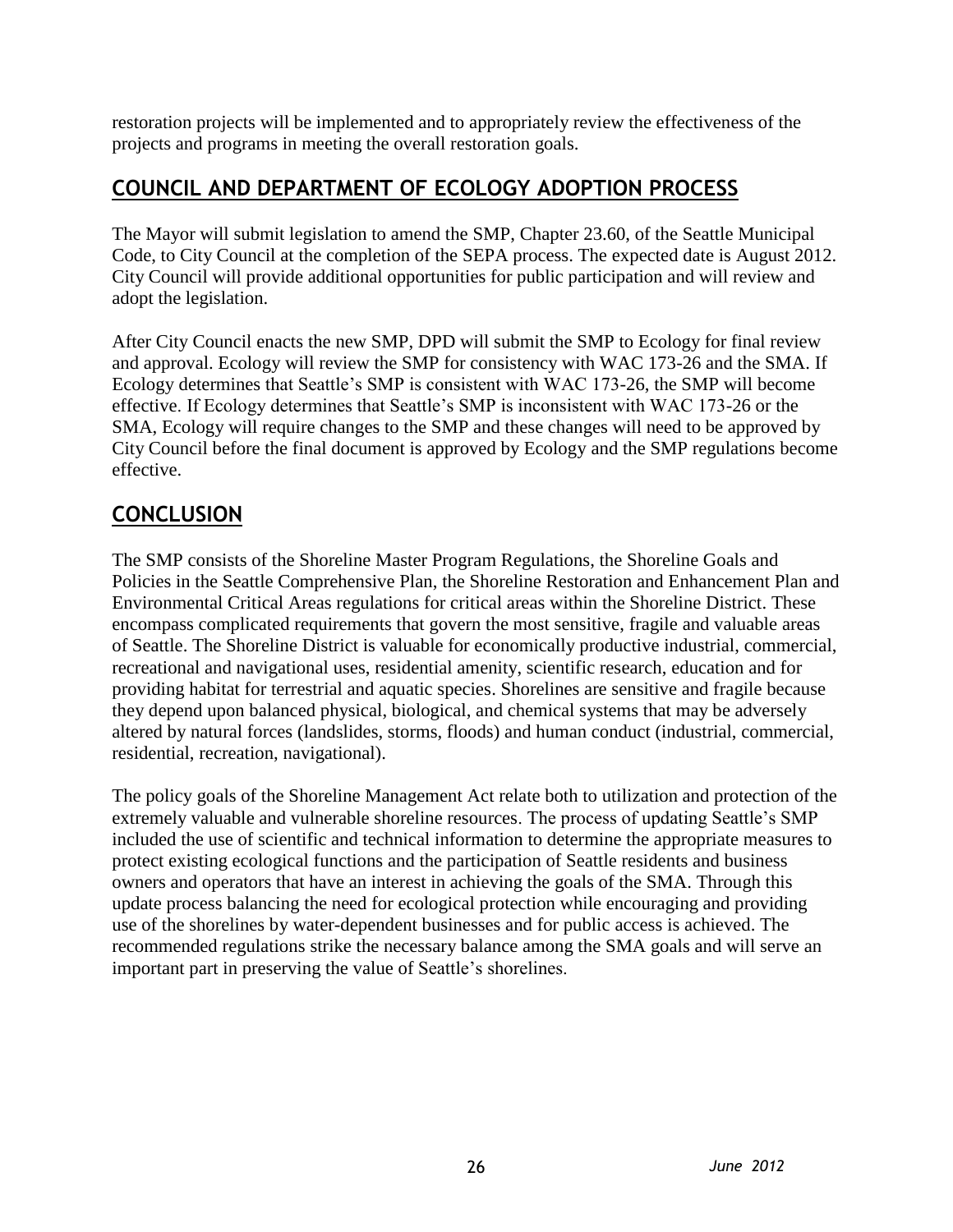# **APPENDIX A**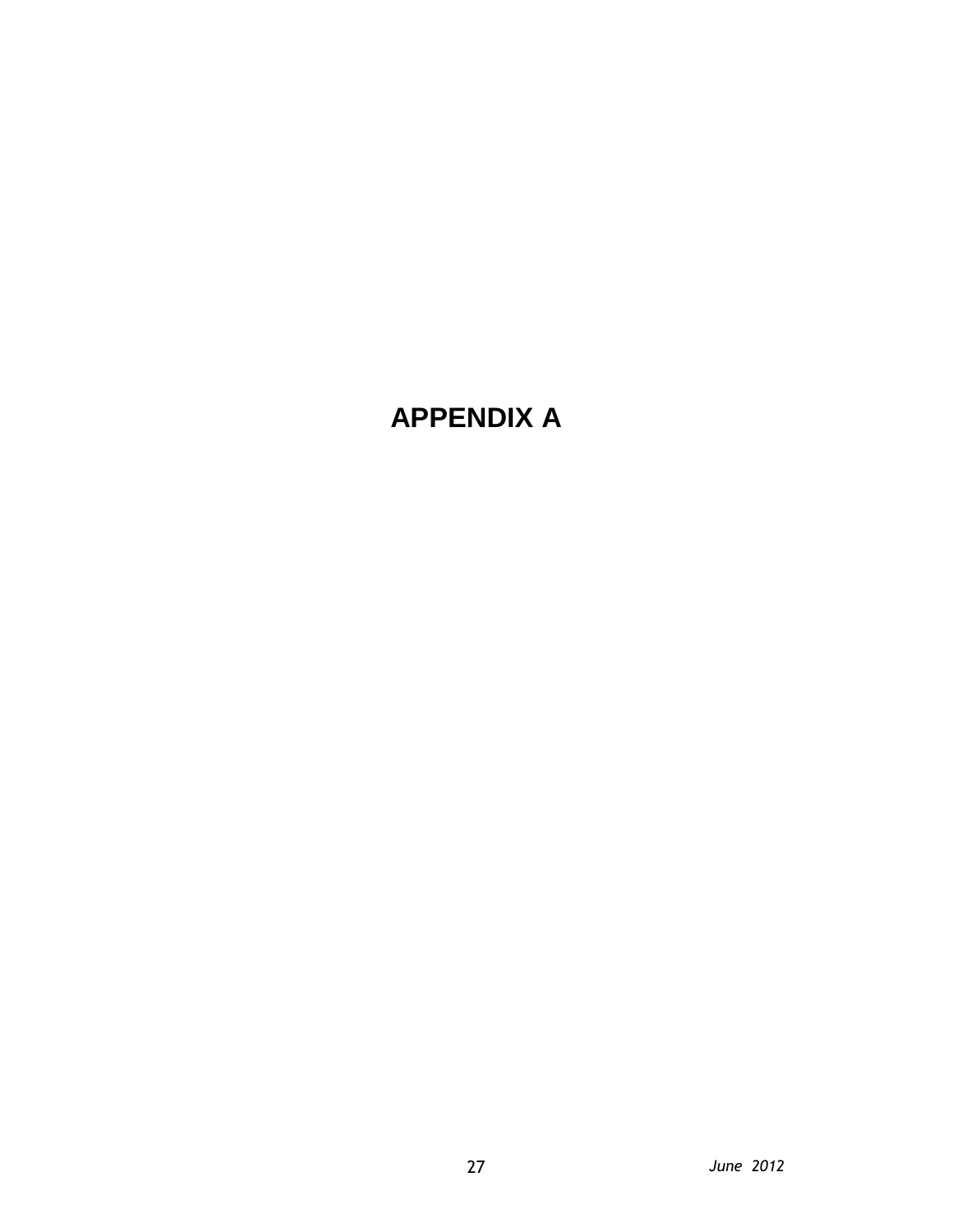| General public            | November 7, 2007         | Open House - to inform the public that     |
|---------------------------|--------------------------|--------------------------------------------|
|                           |                          | DPD was beginning the SMP update           |
|                           |                          | process and to provide background          |
|                           |                          | information on the existing SMP and        |
|                           |                          | Ecology's requirements for the SMP         |
|                           |                          | update, as well as to inform the public    |
|                           |                          | of the process for the SMP update          |
| General public            | Seven meetings were held | Visioning Meetings – to develop the        |
|                           | between March 6 and      | vision of the future of Seattle's          |
|                           | March 25, 2008           | shorelines. See subsection B.3 for         |
|                           |                          | additional details.                        |
| General public            | March 8, 2011            | Open House and presentation for the        |
|                           |                          | release of the $1st$ draft of the proposed |
|                           |                          | regulations.                               |
| <b>Citizen Advisory</b>   | Eleven meetings were     | CAC Meetings – to discuss major            |
| Committee and the         | held between May 2008    | issues with shoreline stakeholders. See    |
| general public            | and June 2009 and one    | subsection B.4 for additional              |
|                           | meeting was held in      | information                                |
|                           | March 2011               |                                            |
| League of Women's         | November, 2008.          | To provide general information on the      |
| Voters                    |                          | SMP and ECA regulations.                   |
| Seattle Rotary Club       | April 7, 2011            | Overview of SMP update                     |
| Seattle Chamber of        | November 15, 2011        | Overview of SMP update                     |
| Commerce                  |                          |                                            |
| <b>Seattle Community</b>  | February 24, 2011        | Overview of SMP update                     |
| <b>Council Federation</b> |                          |                                            |
| <b>Urban Forestry</b>     | <b>July 2010</b>         | Overview of SMP update                     |
| Commission                |                          |                                            |
| <b>Seattle Planning</b>   | June 3, 2008 and June 9, | Overview of SMP update                     |
| Commission                | 2011                     |                                            |
| Piper's Creek             | <b>July 2009</b>         | <b>Shoreline Characterization Report</b>   |
| <b>Watershed Group</b>    |                          |                                            |
| <b>Restore our Waters</b> | <b>July 2009</b>         | <b>Shoreline Characterization Report</b>   |

**Table 1. Shoreline Master Program Public Meetings 2007 – 2012**

**Group Date Purpose** 

Citizen Advisory Committee

Ballard District

**Council**<br>Port of Seattle

March 9, 2011 Overview of SMP update

Five meetings were held between May 2011 and

April 2012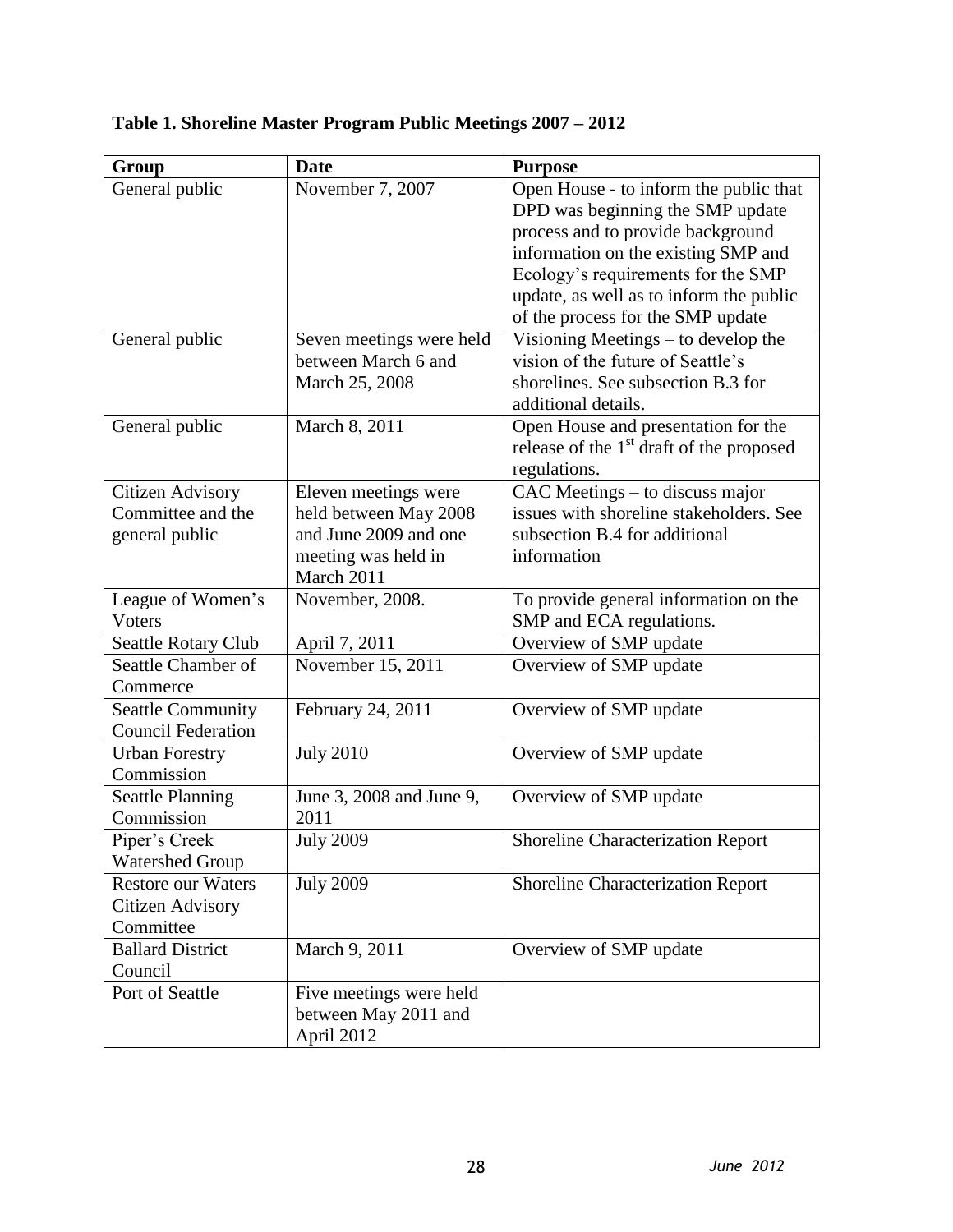| Group                         | <b>Date</b>              | <b>Purpose</b>                                       |
|-------------------------------|--------------------------|------------------------------------------------------|
| <b>North Seattle</b>          | Nine meetings were held  | To provide information regarding the                 |
| <b>Industrial Association</b> | between February 2009,   | SMP update at certain milestones,                    |
|                               | and February 2012.       | including the release of the Shoreline               |
|                               |                          | Characterization report and completion               |
|                               |                          | of the CAC meetings and CAC report,                  |
|                               |                          | release of the 1 <sup>st</sup> draft, pre-release of |
|                               |                          | the $2nd$ draft and release of the second            |
|                               |                          | draft and prior to SEPA.                             |
| Lake Union                    | Four meetings were held  | To provide specific information                      |
| Association                   | between March, 2009 and  | regarding proposed regulations in the                |
|                               | <b>March 2012.</b>       | Shoreline District in the Lake Union                 |
|                               |                          | area.                                                |
| Citizen Advisory              | September 6, 2008.       | Boat Tour - to bring CAC members and                 |
| Committee and the             |                          | other interested members of the public               |
| general public                |                          | onto the water to discuss shoreline                  |
|                               |                          | issues in the context of the existing                |
|                               |                          | shoreline environment. See subsection                |
|                               |                          | B.5 for additional information.                      |
| Live-aboard                   | March 23, 2011 and April | Discuss live-aboard regulations and                  |
| Associations,                 | 28, 2011                 | gray water issues.                                   |
| Washington,                   |                          |                                                      |
| Shilshole and Lake<br>Union   |                          |                                                      |
| Lake Union Live-              | January 9, 2012          | Discuss live-aboard regulations and                  |
| aboard Association            |                          | gray water issues.                                   |
| <b>Floating Home</b>          | Five meetings were held  | Discuss floating home regulations.                   |
| Association                   | between December 2008    |                                                      |
|                               | and March 2011           |                                                      |
| Darryl Vange                  | Three meetings were held | Discuss regulations for the                          |
|                               | between March 2011 and   | <b>Conservancy Management shoreline</b>              |
|                               | December 2011            | environment                                          |
| Gail Chiarello                | March 2011               | Discuss regulations for the                          |
|                               |                          | <b>Conservancy Management shoreline</b>              |
|                               |                          | environment                                          |
| People for Puget              | February 16, 2012        | Discuss $2^{nd}$ draft of the proposed               |
| Sound and                     |                          | regulations                                          |
| FutureWise                    |                          |                                                      |
| <b>Friends of Street Ends</b> | Three meetings were held | Shoreline Characterization, Shoreline                |
|                               | between October 2011     | <b>Restoration Plan</b>                              |
|                               | and February 2012        |                                                      |
| Leschi Improvement            | May 4, 2011              | Overview of SMP update                               |
| Council                       |                          |                                                      |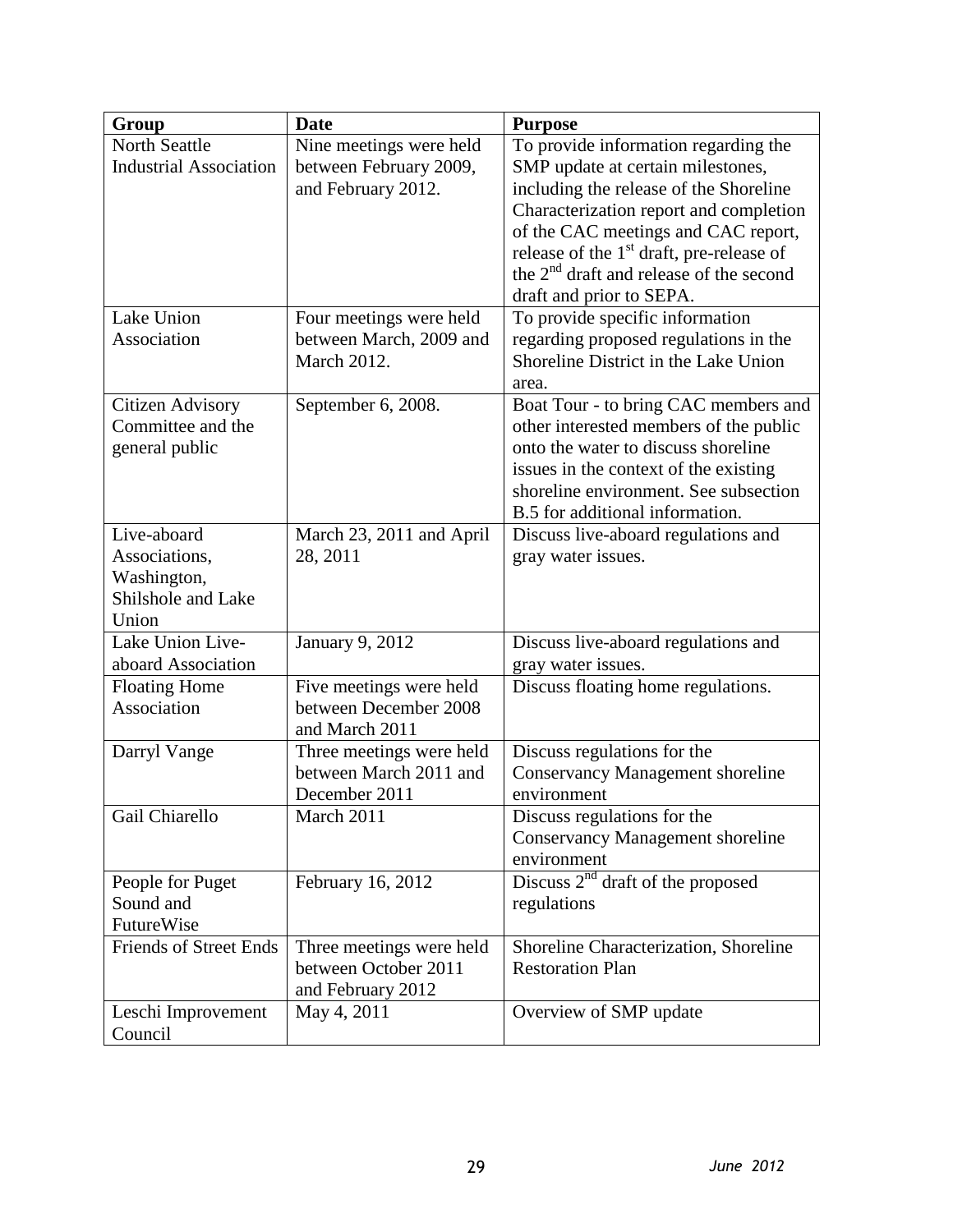# **APPENDIX B**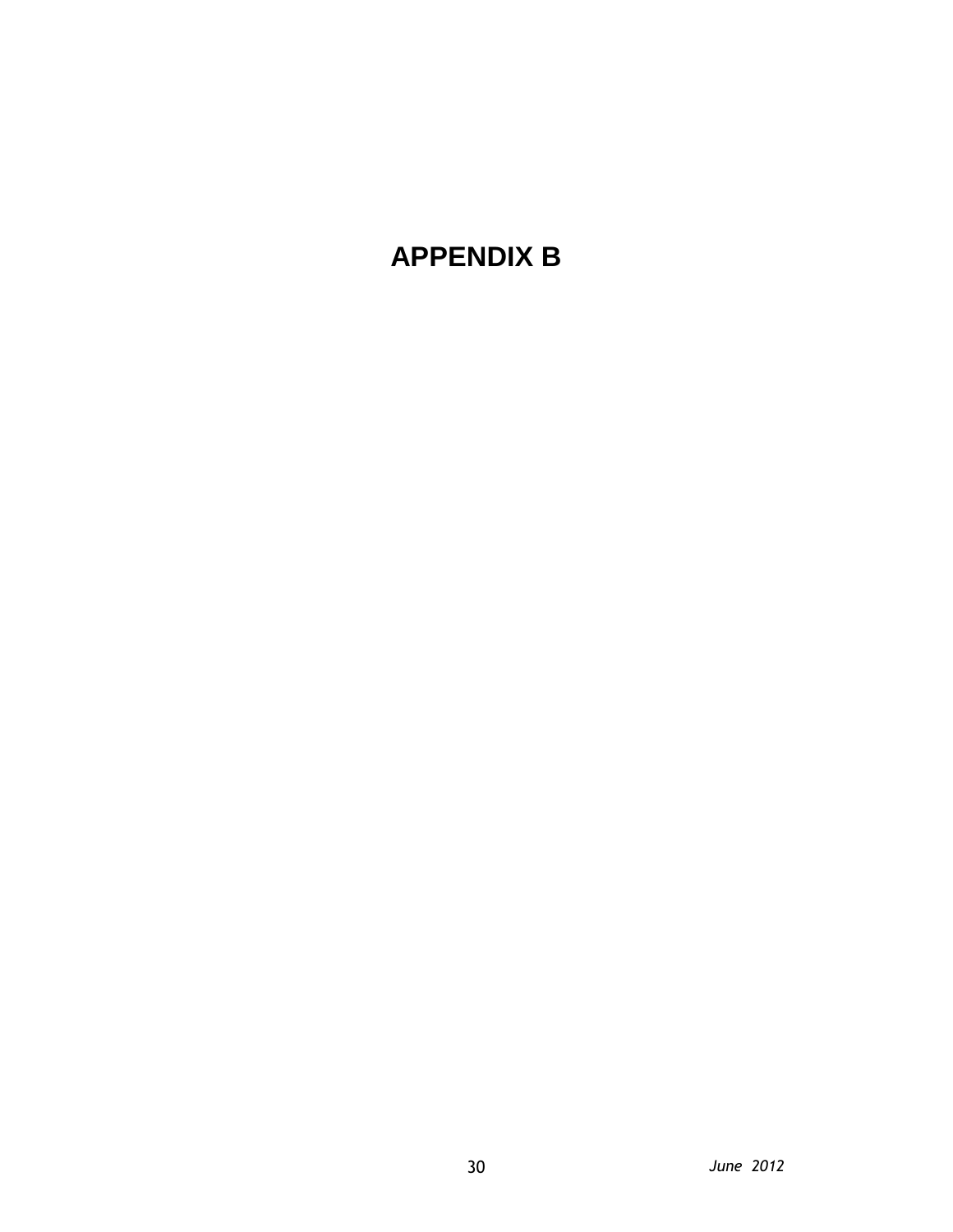**Insert PDF Map here**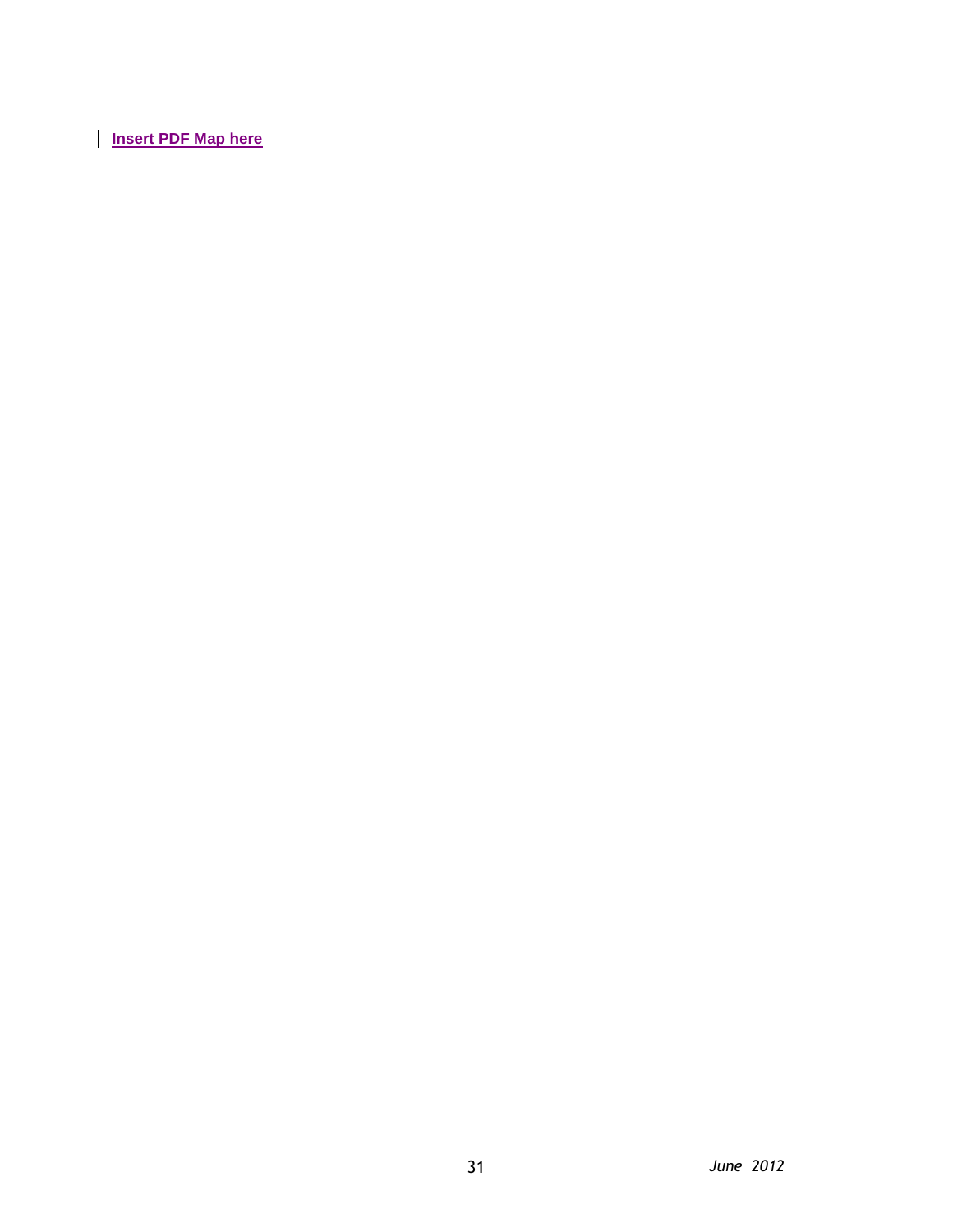# **APPENDIX C**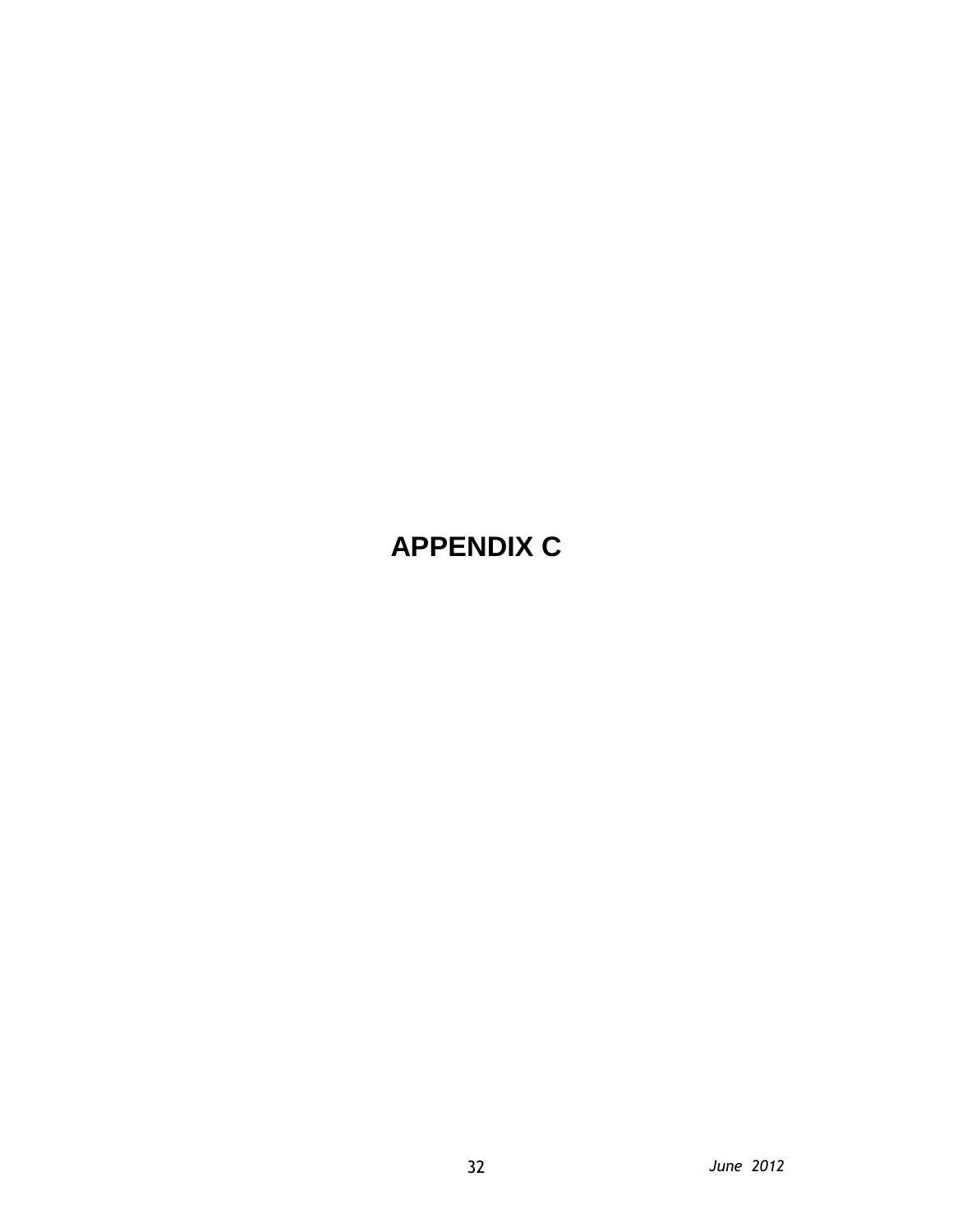#### **Use Table Caveats February 2011**

**The following numbers correspond with the numbers located in Tables 2 through 12 and explain additional conditions required of the corresponding use.**

- 1. WD
- 2. WDWR
- 3. non-WD
- 4. non-WDWR

7. Necessary to service lots in the Shoreline District

8. If no reasonable alternative location exists;

9. The following residential uses: 1. Residences on dry land when the underlying zoning is Residential Commercial (RC) and when the residential use is located above the ground floor of a structure containing nonresidential uses on the ground floor, 2. Existing residences on dry land provided there is no increase in the number of units, 3. Existing over-water single-family residences provided there is no additional water coverage,

10. New dwellings may be allowed on the dry land portion of the lot when: a. Not located near uses which are normally incompatible with residential use because of factors such as noise, air and water pollutants, or aesthetic values protected by this chapter, b. Located above the ground floor of a structure containing nonresidential uses on the ground floor, except that single-family residences along Seaview Avenue Northwest between 34th Avenue Northwest and Northwest 60th Street may be located on the ground floor, c. Located near other residences on waterfront lots, d. Not located on a lot or in an area which would make the lot suitable for use by waterdependent or water-related use by having any of the following characteristics: (1) Existing piers or other structures suitable for use by a water-dependent use, (2) Adequate amounts of submerged and dry lands, or (3) Adequate water depth and land slope, 2. Reserved. 3. Floating home moorages in Lake Union or Portage Bay when: a. After considering the nature and condition of nearby structures and uses the Director determines that the immediate environs are not incompatible with residential use, b. The residential use will not usurp land better suited to water-dependent, water-related or associated industrial or commercial uses, c. The structural bulk of the floating home development will not adversely affect surrounding development, and d. When the floating home development is buffered by distance, screening or an existing recreational marina from adjacent nonresidential uses and vacant lots;

11. Constructed partially or wholly over water and meeting the following conditions: 1. If located on a residentially zoned and privately owned lot established in the public records of the County or City prior to March 1, 1977 by deed, contract of sale, mortgage, platting, property tax segregation or building permit; and 2. If the lot has less than thirty (30) feet but at least fifteen (15) feet of dry land calculated as provided for in measurements Section 23.60.956; and 3. If the development is limited to the dry-land portion of the site, to the greatest extent possible, and particularly to the most level and stable portions of the dry-land area.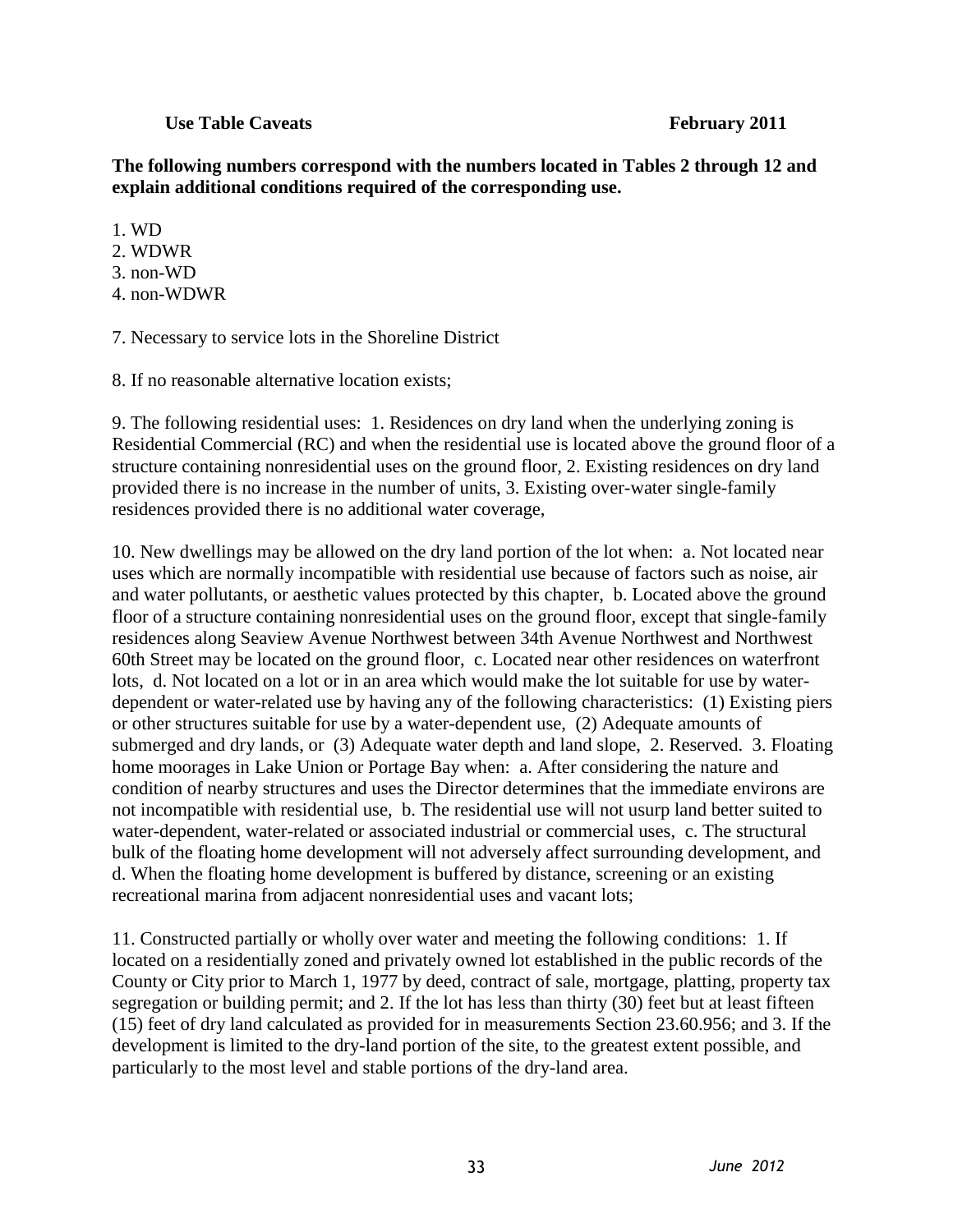12. Development standards of the underlying zone applicable to the single-family use in a CR environment may be waived or modified by the Director to minimize the amount of development over submerged lands.

13. if Necessary to service lots in the Shoreline District and no reasonable alternative location exists;

15. If following criteria are satisfied: 1. The use is for takeoff and landing of helicopters which serve a public safety, news gathering or emergency medical care function, is part of an approved transportation plan and is a public facility, or is part of an approved transportation plan and located at least two thousand (2,000) feet from a residential zone; 2. The use is located so as to minimize adverse physical environmental impacts on lots in the surrounding area, and on public parks and other areas where substantial public gatherings may be held; 3. The lot is of sufficient size that operations of the use and flight paths of helicopters can be buffered from the surrounding area; 4. Open areas and landing pads shall be hardsurfaced; and 5. The use meets all federal requirements including those for safety, glide angles and approach lanes.

16 Regulations on water incentive (see 23.60.666)

17. These non-water-dependent uses shall only be permitted on the dry land portions of waterfront lots when a water-dependent use occupies forty (40) percent (50% percent for proposed regulations) of the dry-land portion of the lot or the development provides one (1) or more of the following facilities or amenities in addition to regulated public access: a. Facilities for the moorage, restoration, or reconstruction of one (1) or more historic vessels, b. Terminal facilities for one (1) or more cruise ships, harbor tour boats, or foot passenger ferries, c. More than five hundred (500) lineal feet of moorage for commercial fishing vessels at rates equivalent to that charged at public moorage facilities, d. Facilities for a maritime museum or waterfront interpretive center that is a separate nonprofit organization existing at time of application, e. More than one thousand five hundred (1,500) lineal feet of saltwater moorage for recreational vessels, f. A major public open space, occupying at least one-third ( 1/3) of the dry-land lot area, which includes a public walkway with benches and picnic tables along the entire water frontage, and connecting public walkways to adjacent sites and any nearby public parks or other public facilities. The Director shall require adequate signed parking for the open space, or g. Other facilities or amenities similar to those listed above which provide an opportunity for substantial numbers of people to enjoy the shoreline, when approved by the Director. Offices in the Lake Union using this provision shall be limited to those that are above the ground floor of a structure when permitted uses other than office or residential uses occupy the ground floor level and parking on the ground floor level is limited to required parking.

18. Only when non-water-dependent uses located over water on lots with a depth of less than 50 feet (35 feet proposed) of dry land. Eating and drink establishment must also meet the following requirements: a water-dependent use occupies forty (40) percent (50% percent for proposed regulations) of the dry-land portion of the lot or the development provides one (1) or more of the following facilities or amenities in addition to regulated public access: a. Facilities for the moorage, restoration, or reconstruction of one (1) or more historic vessels, b. Terminal facilities for one (1) or more cruise ships, harbor tour boats, or foot passenger ferries, c. More than five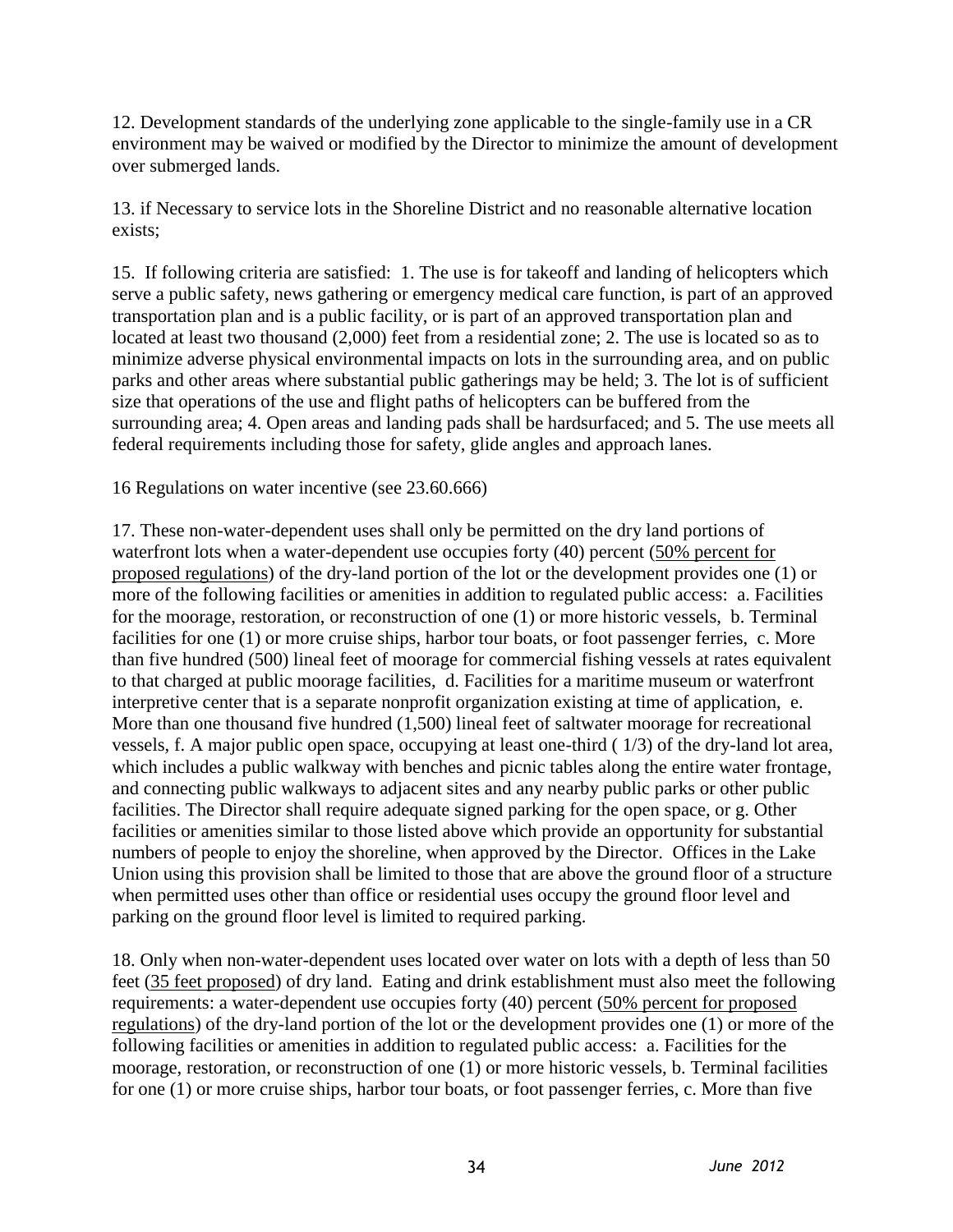hundred (500) lineal feet of moorage for commercial fishing vessels at rates equivalent to that charged at public moorage facilities, d. Facilities for a maritime museum or waterfront interpretive center that is a separate nonprofit organization existing at time of application, e. More than one thousand five hundred (1,500) lineal feet of saltwater moorage for recreational vessels, f. A major public open space, occupying at least one-third ( 1/3) of the dry-land lot area, which includes a public walkway with benches and picnic tables along the entire water frontage, and connecting public walkways to adjacent sites and any nearby public parks or other public facilities. The Director shall require adequate signed parking for the open space, or g. Other facilities or amenities similar to those listed above which provide an opportunity for substantial numbers of people to enjoy the shoreline, when approved by the Director.

21. The following non-water-dependent uses associated with a recreational marina may be permitted when meeting the following criteria in subsection: a. The use is associated with a recreational marina with at least nine thousand (9,000) lineal feet of moorage, b. The size and location of the use will not restrict efficient use of the site for water-dependent recreation or public access, and c. The use is located on dry land, provided the use may be located over water if the lot has a depth of less than fifty (50) feet and a dry land location is not feasible;

22. The following non-water-dependent uses may be permitted on an historic ship when a. The use is located on a ship designated as historic by the Landmarks Preservation Board or listed on the National Register of Historic Places, b. The use is compatible with the existing design and/or construction of the ship without significant alteration, c. Other uses permitted outright or as special uses are not practical, because of ship design or such uses cannot provide adequate financial, support necessary to sustain the ship in a reasonably good physical condition, d. A Certificate of Approval has been obtained from the Landmarks Preservation Board, and e. No other historic ship containing restaurant or retail uses is located within one-half (1/2) mile of the proposed site;

23. The following Non-water-dependent uses associated with a public park may be permitted when meeting the following criteria: a. The use is associated with a public park; b. The use is located on a lot which does not exceed two thousand four hundred  $(2,400)$  square feet in area, and c. All personal and household goods sold or rented are for use on the lot or immediate adjacent waters. Subsections a, b and c of this number 23 are not required in the existing CR environment and are not proposed to be required in any shoreline environment in the new regulations.

24. The following non-water-dependent uses are allowed and may be relocated on a lot when meeting the following criteria: a. The total of non-water-dependent uses occupy no more than 10 percent (20 proposed) of the dry-land portion of the lot; and b. The non-water-dependent uses are located to accommodate any water-dependent or water-related uses on the lot.

25. In the Duwamish Manufacturing/Industrial Center only

26. In the Ballard Interbay Northend Manufacturing/Industrial Center only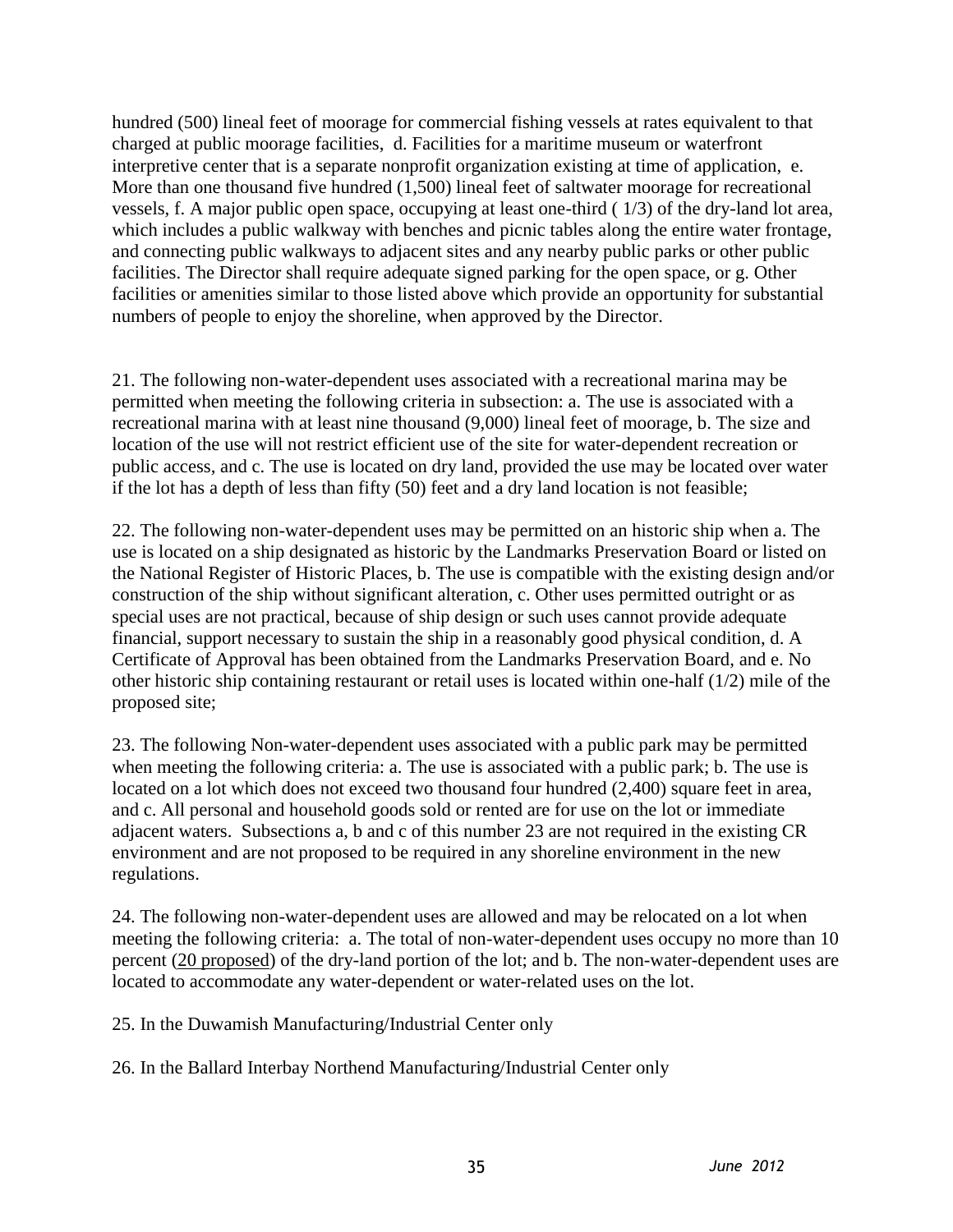28. When located above wharf level,

29. At street level

30. See existing 23.60.196 and 23.60.600.A.4

31. Outside the Lake Union area

#### 33. For historic ships only

35. Yacht, boat, and beach clubs which do not have eating and drinking establishments and recreational marinas when: 1. a. Not located where frequent interference with the turning basins or navigational areas of large vessels or other conflict with shipping is likely to occur, and b. Not located where likely to conflict with manufacturing uses because of dust, noise or other environmental factors, or parking and loading access requirements or other safety factors; and 2. If located outside the Duwamish area, the yacht, boat or beach club or marina is located on a lot not suitable for a water-dependent or water-related manufacturing use, or for permitted waterdependent commercial uses because of: a. Shallow water depth, or b. An inadequate amount of dry land; provided that yacht, boat or beach clubs may have non-water-dependent facilities over water only when: (1) The dry-land portion of the lot is less than fifty (50) feet in depth, and (2) The location of such facilities on the dry-land portion of the lot is not feasible.

37. Existing uses

38. New facilities or uses only

42. Maritime museums only

#### 48. Permitted on dry land when:

a. The non-water-dependent commercial uses occupy no more than ten (10) percent of the dry-land area of the lot except that when the lot provides more than nine thousand (9,000) lineal feet of moorage for commercial vessels, the non-water-dependent commercial uses may occupy up to twenty (20) percent of the dry-land area of the lot,

b. The total of all non-water-dependent commercial and manufacturing uses occupy no more than twenty (20) percent of the dry land area of the lot, and

c. The uses are located on site to accommodate water-dependent or water-related uses on site,

3. The uses listed in subsection B1 are permitted on dry land or over water when:

a. The lot has less than fifty (50) feet of dry land and, if located over water, a dry-land location of the uses is not feasible,

b. The non-water-dependent commercial uses occupy no more than five

(5) percent of the total lot area including submerged lands,

c. The total of all non-water-dependent commercial and manufacturing uses occupy no more than ten (10) percent of the total lot area including submerged land, and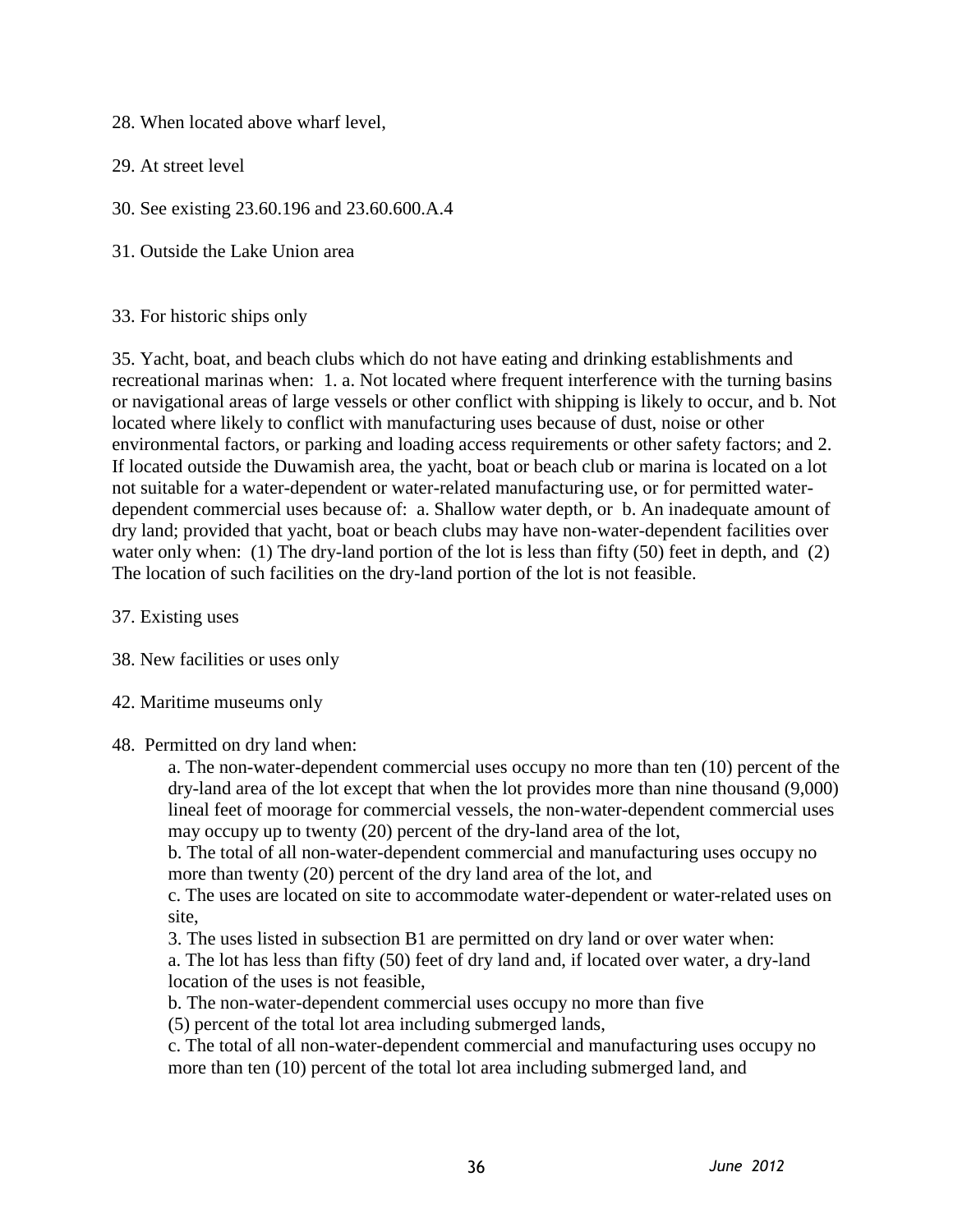d. The non-water-dependent uses are located to accommodate the water-dependent or water-related uses on site,

4. The uses permitted in subsection B1 may be relocated on a lot provided the requirements of subsection B2 or B3 are met;

49. C. Multifamily residential and research and development laboratory uses when:

1. The lot abuts a lot designated Urban Residential:

2. All Urban Stable Development Standards are met;

3. The facilities or amenities required by Section 23.60.600 C are provided;

4. Residential uses are limited to locations on dry land and above the ground floor of a structure; and

5. Not located within one hundred (100) feet of an abutting lot designated Urban Industrial.

50. In structures designated as Landmarks, pursuant to Chapter 25.12, Landmarks Preservation on dry land

56 – Moorage shall be limited to hourly use

if accessory to an abutting conforming use and is limited to seven days for major and minor vessel repair that will occur on the abutting property and 24 hours for all other abutting uses Check to see if this is correct for all #56.

57 – Utility service uses for treating and storing stormwater and/or combined sewage are allowed as a shoreline conditional use if they reasonably require a shoreline location to operate. All other utility service uses are prohibited.

59 – Adult motion picture theaters and panoramas

60 – Residential use in UC

E. Existing artist studio/dwellings, multifamily structures, and single-family dwelling units are allowed provided there is no increase in the number of units.

62- Eating and drinking establishments, entertainment uses, office uses, and institutional uses are prohibited, except these uses are allowed in existing buildings within designated historic districts as a shoreline conditional use if other uses allowed or allowed as special uses are not practical, because of building design or because such uses cannot provide adequate financial support necessary to sustain the building in a reasonably good physical condition.

64. Scientific, historic, cultural and educational aquatic research uses are allowed in all environments waterward of the OHW and in wetlands or in setback if no structures are erected, no interference with navigation occurs, no vegetation is permanently removed, and no impervious surface is created.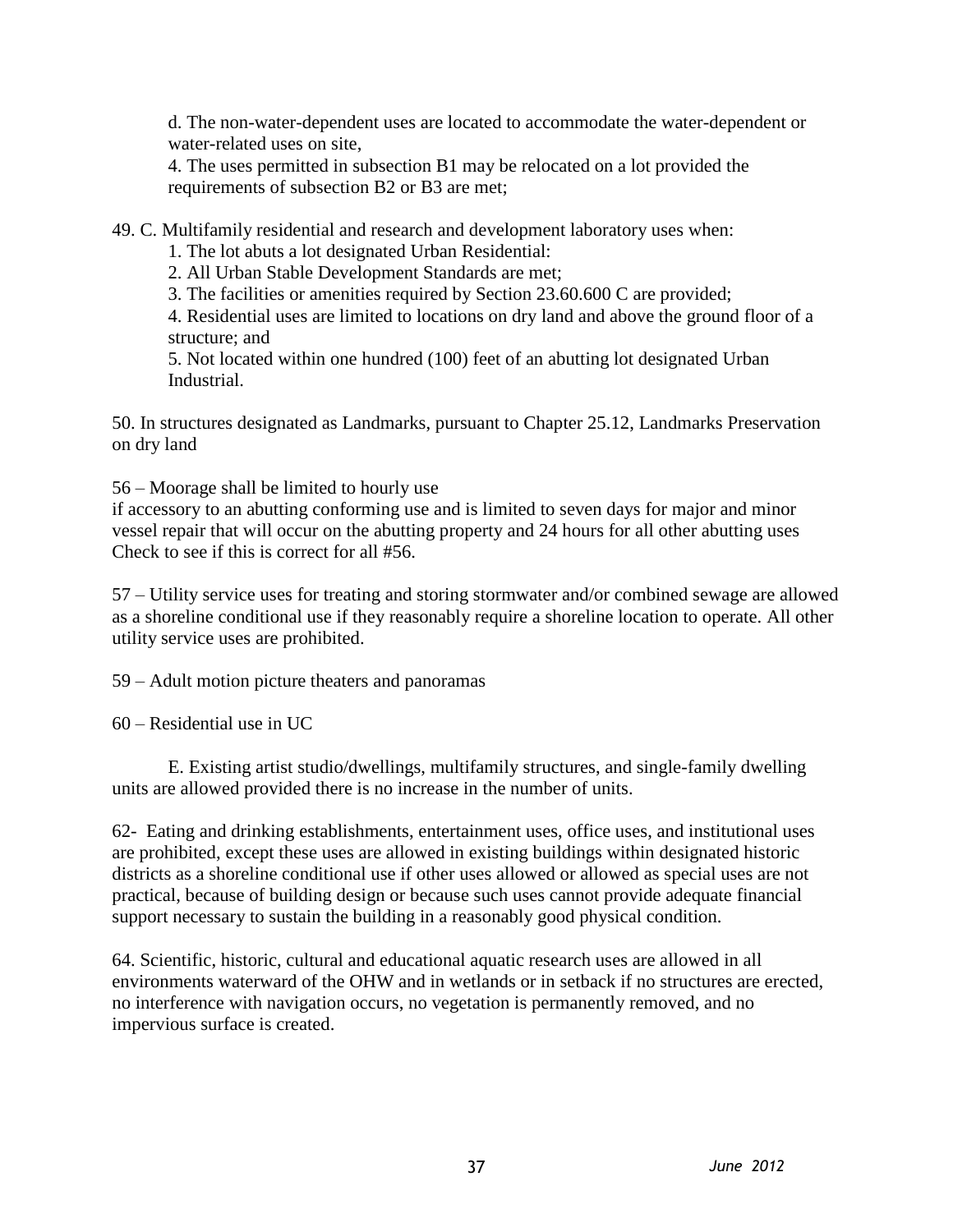66. Bridges and tunnels containing rail transit facilities that are eligible for approval by the City Council under 23.80.004.C are allowed; bridges and tunnels containing other rail transit facilities, railroads or streets are allowed as a special use.

67. Bridges containing railroads and streets are prohibited. Tunnels are allowed. Rail transit facilities that are eligible for approval by the City Council under 23.80.004.C are allowed if located in a tunnel or on an existing bridge structure, or if no other feasible option exists. Other rail transit facilities located in a tunnel or on an existing bridge structure, or if no other feasible option exists are allowed as a conditional use.

68. Utility lines are allowed on dry land as a special use and are allowed in water as a shoreline conditional use if no reasonable alternative location exists.

- 70. 1. Single family dwelling units constructed wholly over water are prohibited.
	- 2. Single family dwelling units constructed partially over water on lots adjacent to the UR environment are allowed as a shoreline conditional use if the following conditions are met:
		- a. There is no existing principle use on the lot;
		- b. The lot on which the dwelling unit is to be located:
			- 1) Is a residentially zoned and privately owned lot established in the public records of the County or City prior to March 1, 1977, by deed, contract of sale, mortgage, platting, property tax segregation or building permit; and
			- 2) Has a lot area that is less than 1,200 square feet of dry-land and a dryland lot depth that is less than 30 feet but at least 15 feet as calculated pursuant to Section 23.60.956; and
		- c. The development is limited to the greatest extent reasonable to the level and stable, dry-land portions of the site. In determining the location for development the Director may waive or modify the development standards of the underlying zone applicable to the single-family use in a CR Environment to minimize the amount of development over submerged lands.
	- 3. Existing single family dwelling units constructed partially over water may be maintained, repaired, structurally altered, substantially improved, or replaced, but may not change location or configuration in a manner that increases adverse environmental impacts. When either the dwelling unit or deck structure is substantially improved or replaced decks located overwater shall be reduced to 150 square feet or less.

71. Bridges for pedestrians that provide public access across the waterway if they connect parts of a public park.

72. Allowed in existing structures as a shoreline conditional use if the lot depth is less than 35 feet measured from OHW mark to the landward lot line and fourteen habitat units per square foot of gross floor area of a new use are provided within the same Geographic Area as the proposed project.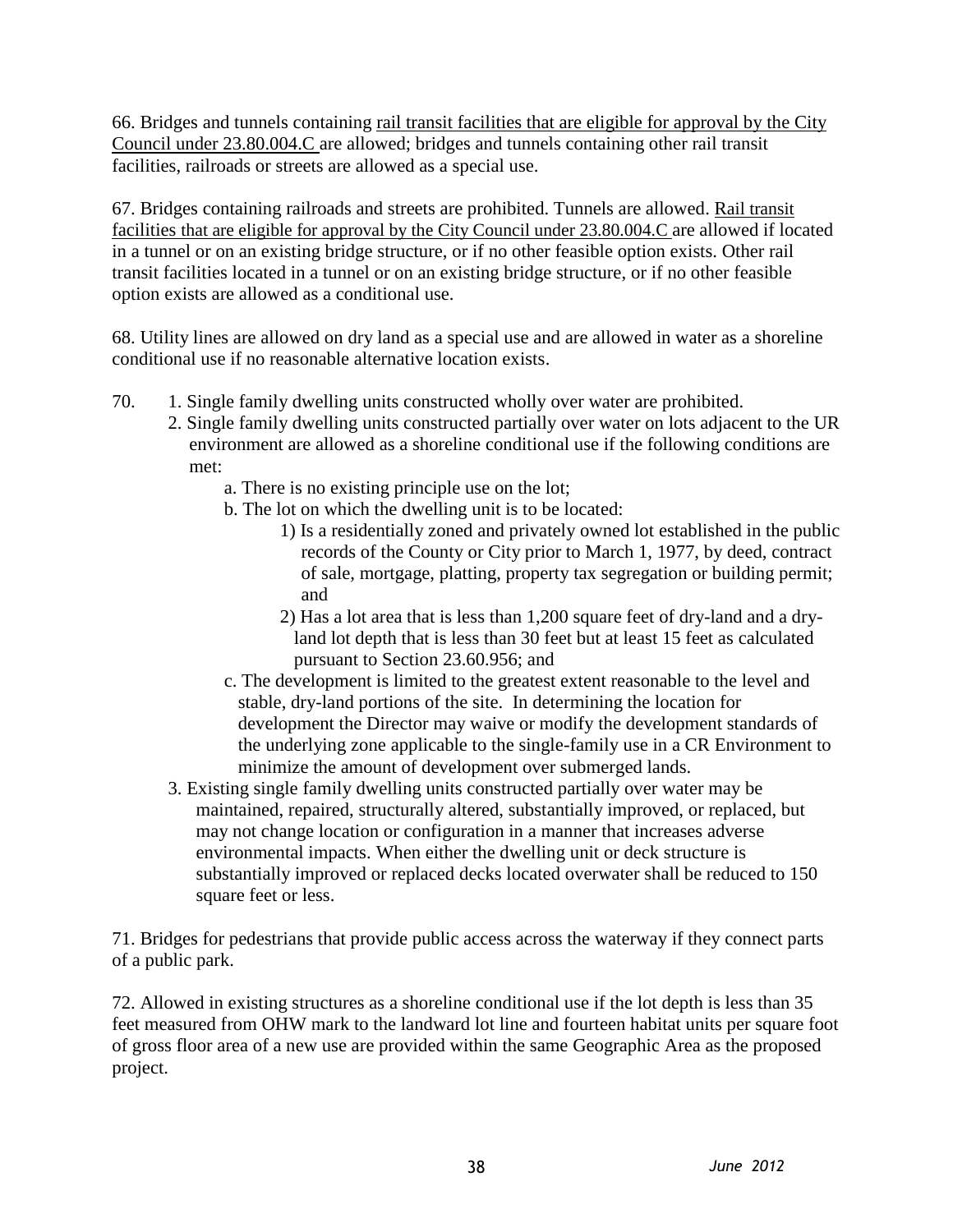74. Principal parking is allowed if located in a structure and the street front is occupied by a use other than parking. All other principal parking is prohibited.

75. The following uses are prohibited on submerged land, except they are allowed on existing pier structures at existing terminals if water-dependent, water-related or an accessory office as provided below and the uses are sited to accommodate water-dependent or water-related uses on site:

- 1.Cargo terminal;
- 2. Passenger terminal;
- 3. Food processing and craft work use;
- 4. Light manufacturing;
- 5. Warehouse Storage; and

6. Accessory offices less than 1000 square feet for water-dependent uses allowed, or allowed as a special use or a shoreline conditional use provided in Section 23.60.482.

77. If the storage is for non-motorized boats otherwise prohibited.

78. Except mortuaries.

79. Uses connected to a major institution and permitted by an approved master plan, otherwise prohibited.

80. Minor vessel repair is allowed if repair work is limited to non-motorized vessels, there is no painting involved with the repair work and no boatsheds are a part of the development and are otherwise prohibited.

82. 1. The following uses are prohibited on waterfront lots except they are allowed if water-dependent, water-related or water enjoyment, or if the requirements of subsections 2, 3, 4, and 5 are met:

- a. Eating and drinking establishments;
- b. Entertainment uses;
- c. Food processing and craft work uses;
- d. Sales and services, general; and
- e. Offices.
- 2. Office uses must be located on dry land and either:
	- a. On a lot that does not abut the Lake Union Area; or
	- b. Above the lowest floor level of a structure on a lot that abuts Lake Union and in a structure that complies with the standards in subsections 6 and 7.
- 3. Non-office uses must be located:
	- a. On dry land; or
	- b. On a historic ship either designated as historic by the City of Seattle Landmarks Preservation Board or listed on the National Register of Historical Places and meeting the following conditions:
		- 1) It is impractical to incorporate uses permitted outright because of the ship design and/or the permitted uses cannot provide adequate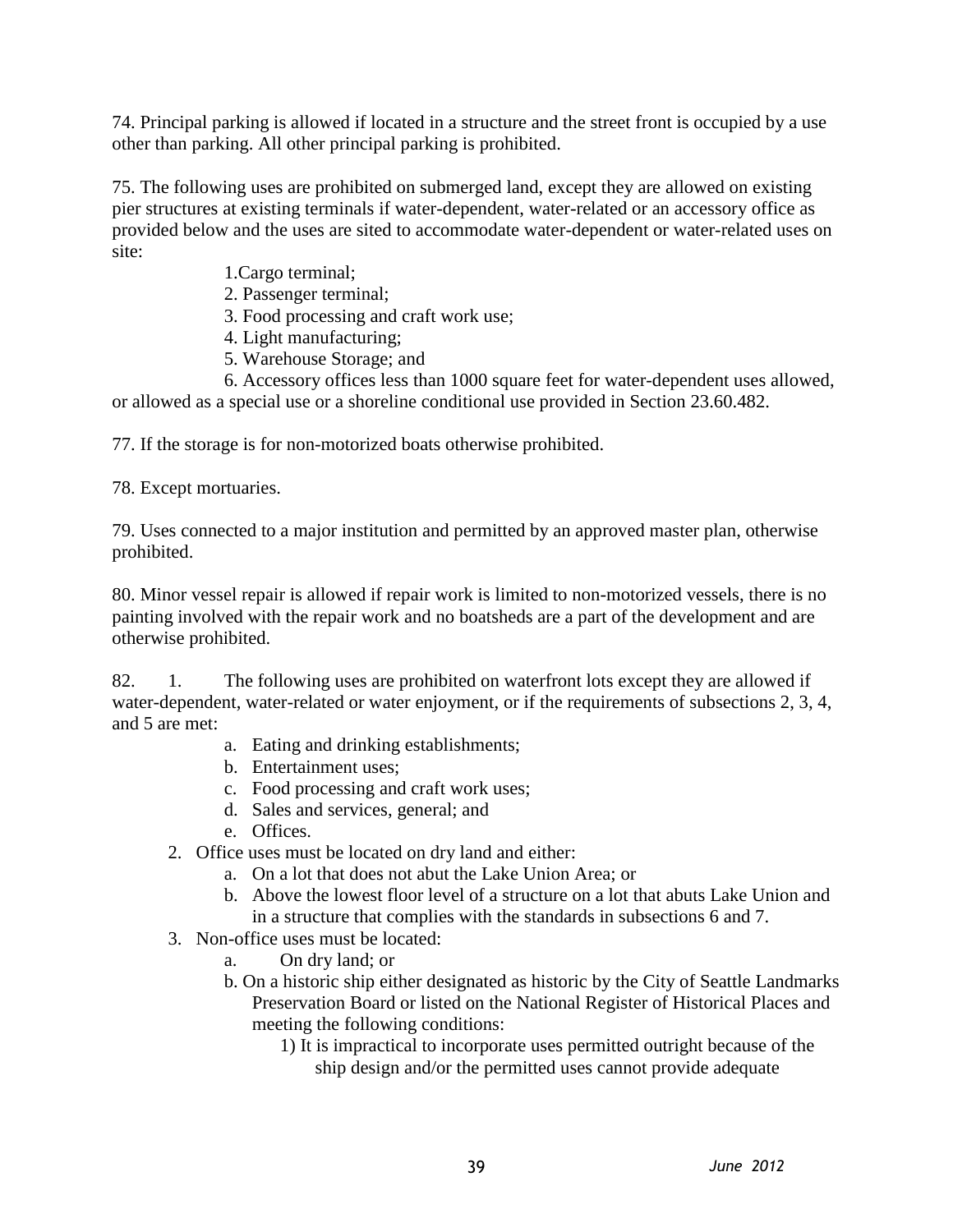financial support necessary to sustain the ship in a reasonably good physical condition;

- 2) The use is compatible with the existing design and/or construction of the ship without significant alteration;
- 3). A certificate of approval has been obtained from the City of Seattle Landmarks Preservation Board; and
- 4) No other historic ship containing an eating and drinking establishment or sales and services, general, uses is located within 1/2 mile of the proposed site.
- 4. Development that includes any of the uses listed above that are not water oriented shall be in a development that includes a water-dependent use that occupies 50% or more of the dry land portion of the site and complies with one of the following conditions or a combination of conditions if the Director determines the combination would achieve a similar offset for siting a use that is not water-dependent or waterrelated on a waterfront lot:
	- a. Enhanced public access is provided that:
		- 1) Occupies at least 1/3 of the dry-land lot area;
		- 2) Includes public access to the water frontage;
		- 3) Includes a public walkway with benches and picnic tables along the entire water frontage; and
		- 4) Connects public walkways to adjacent sites and any nearby public parks or other public facilities; or
	- b. Ecological restoration equal to the square foot of gross floor area of the new non-water-oriented use is provided within the same Geographic Area as the proposed project; or
	- c. Where enhanced public access cannot be provided due to lot size and configuration or incompatibility with water-dependent uses, the Director may approve one or more of the following facilities or amenities as an alternative to subsection 4.a. or b if the Director determines they would provide a similar amount of public access:
		- 1) Facilities for the moorage, restoration, or reconstruction of one or more historic vessels;
		- 2) Facilities for a maritime museum or waterfront interpretive center that is a separate nonprofit organization;
		- 3) Terminal facilities for one or more cruise ships, harbor tour boats, or foot passenger ferries;
		- 4) Moorage marked as being exclusively for commercial fishing vessels at rates equivalent to that charged at public moorage facilities of 500 linear feet or greater; or
		- 5) Other facilities or amenities similar to those listed above that provide an opportunity for substantial numbers of people to enjoy the shoreline.
- 5. In measuring the size of a regulated public access site, vegetated areas within 35 feet of the OHW mark may be included.
- 6. If a use is allowed on waterfront lots only above the lowest floor level of the structure: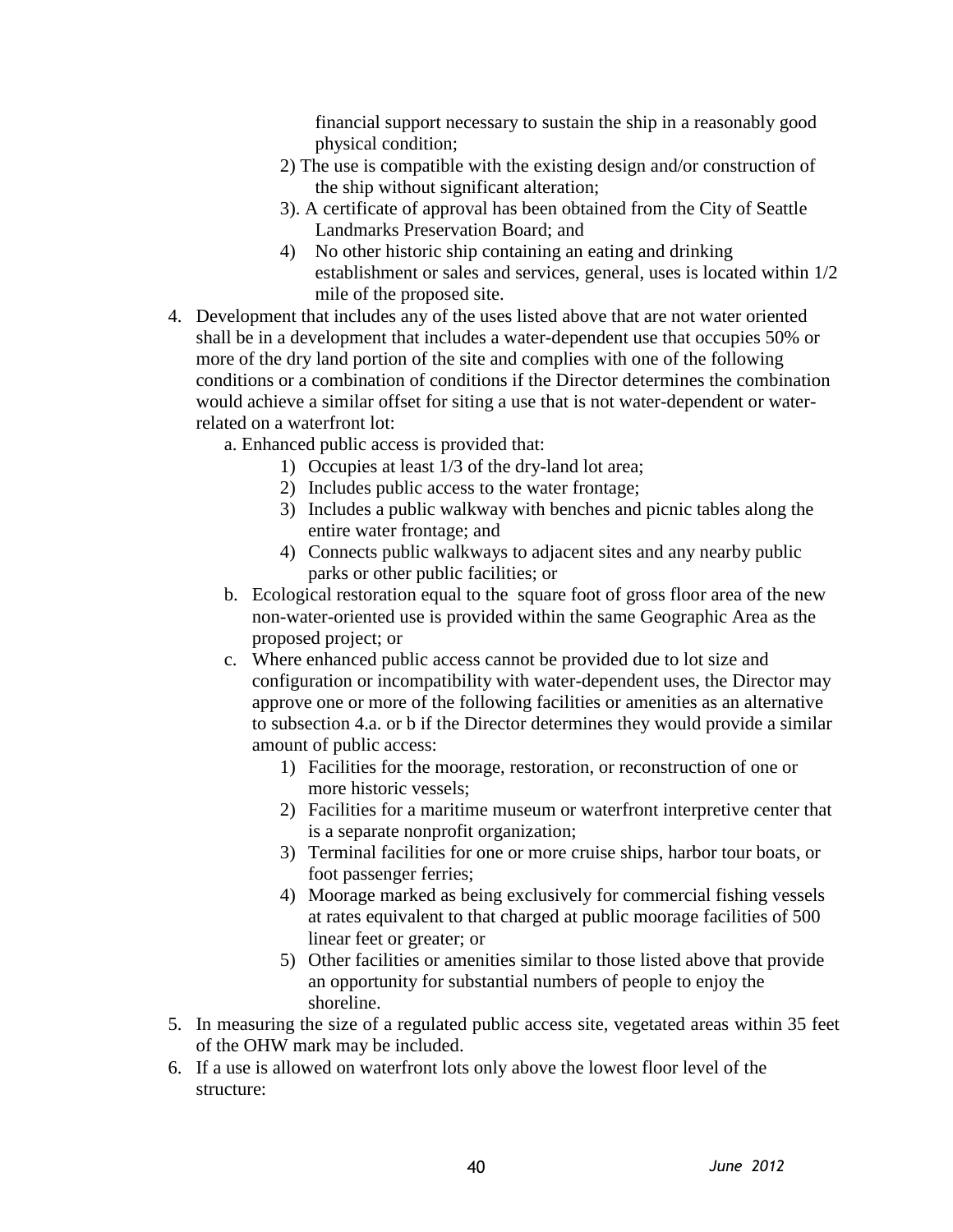- a. No more than 50 percent of the lowest floor level of the structure shall be occupied by required parking for uses in the building; and
- b. All uses located on the lowest floor level shall be located and designed, as determined by the Director, to encourage public access to the shoreline by locating outdoor uses on the waterside of the development.
- 7. Calculation of lowest floor level. The lowest floor level shall be that level of a structure having the closest floor level to the OHW. For a sloping lot, the Director shall determine what constitutes the lowest floor level, taking into consideration the purpose of subsection 6.b.

83. New floating homes and floating home moorages are prohibited except as allowed under Section 23.60.202.. Uses accessory to floating homes, including storage, are allowed on waterfront lots if located 35 feet or more waterward from the OHW mark.

84. 1. Existing artist studio/dwellings, multifamily structures, and single-family dwelling units located on dry land are allowed on waterfront lots provided there is no increase in the number of units.

- 2. Existing overwater artist studio/dwellings, multifamily structures, and single-family dwelling units located overwater:
	- a. May be maintained, repaired, structurally altered, substantially improved, or replaced, but may not:
		- 1. Increase the number of units;
		- 2. Increase over water coverage;
		- 3. Change location or configuration in a manner that increases adverse environmental impacts; and
	- b. Shall reduce decks located overwater to 150 square feet or less when either the dwelling unit or deck structure is substantially improved or replaced.
- 3. Height of structures overwater containing a residential use can increase to 30-ft if treated wood piles are removed and replaced with non-treated piles or if there is another significant improvement to ecological functions.
- 4. New or expanded artist studio/dwellings, multifamily structures, and single-family dwelling units on dry land on waterfront lots are allowed as a shoreline conditional use if:
	- a. The use is not located near uses that are may be incompatible with residential use because of factors such as noise or air and water pollutants;
	- b. The use is located above lowest floor level of a structure containing nonresidential uses at the lowest floor level, as calculated in subsection 23.60.382.D, except that single-family residences along Seaview Avenue Northwest between 34th Avenue Northwest and Northwest 60th Street may be located at the lowest floor level;
	- c. The use is on a lot developed with or on a lot abutting another lot developed with a residential use on waterfront lots other than a caretaker's quarters; and
	- d. Siting the use on the lot does not render the lot unsuitable for waterdependent or water-related uses if the lot was otherwise suitable for those uses based on the following characteristics: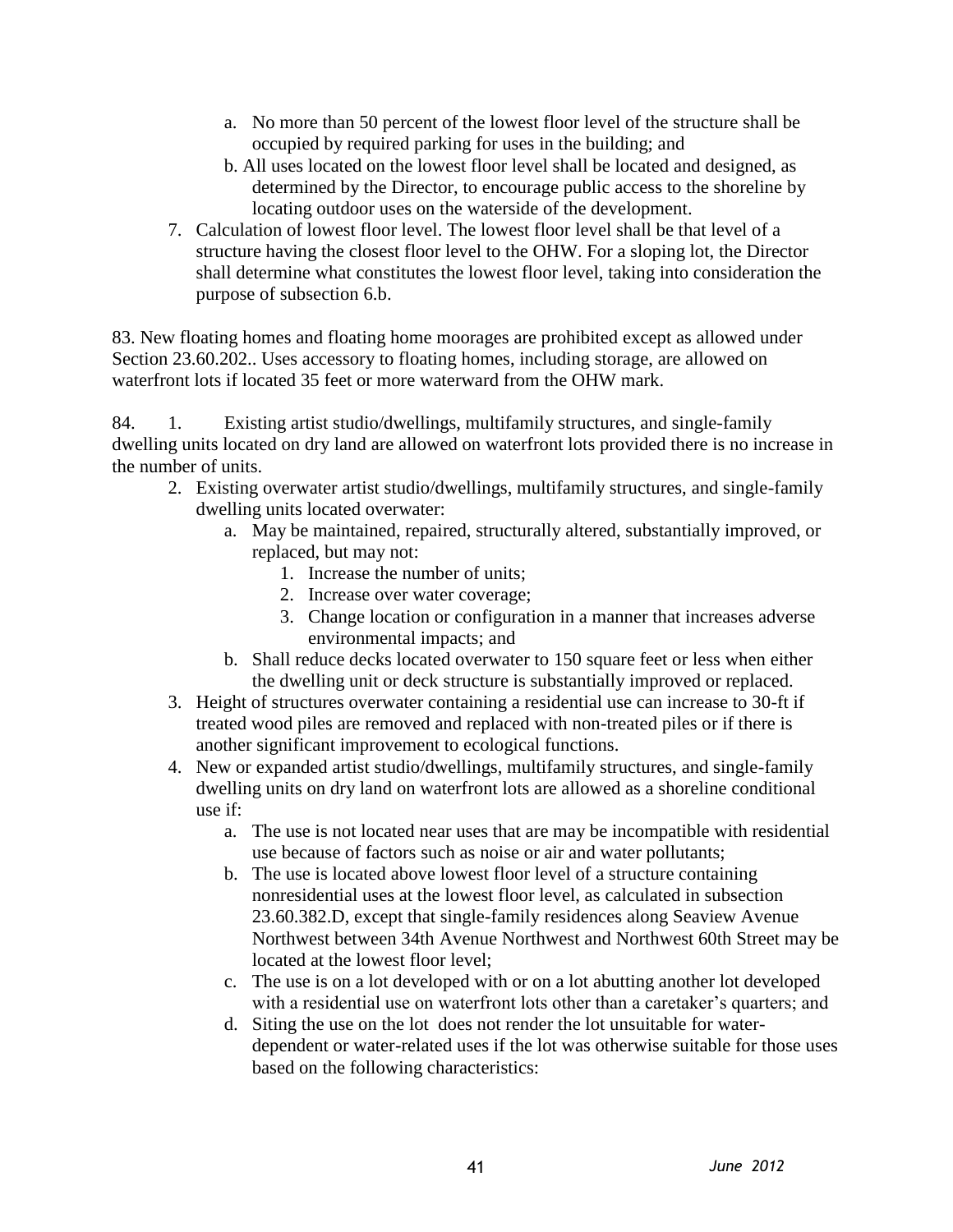- 1) Existing piers or other structures suitable for use by a water-dependent use;
- 2) Adequate amounts of submerged and dry lands; and
- 3) Adequate water depth and land slope.
- 5. If a use is allowed on waterfront lots only above the lowest floor level of the structure:
	- a. No more than 50 percent of the lowest floor level of the structure shall be occupied by required parking for uses in the building; and
	- b. All uses located on the lowest floor level shall be located and designed, as determined by the Director, to encourage public access to the shoreline by locating outdoor uses on the waterside of the development.
- 6. Calculation of lowest floor level. The lowest floor level shall be that level of a structure having the closest floor level to the OHW. For a sloping lot, the Director shall determine what constitutes the lowest floor level, taking into consideration the purpose of subsection 23.60.382.E.1.b.

85. 1. The following uses are allowed on the dry land portion of waterfront lots if the standards in 2, below are met:

- a. Eating and drinking establishments;
- b. Entertainment uses (except adult motion picture theaters and panorams),
- c. Parks and open space uses;
- d. Custom and craft work;
- e. Museums; and
- f. Sales and services, general.
- 2. The uses in subsection 1 are prohibited overwater, except on existing and replaced structures as a shoreline conditional use if:
	- a. The lot depth is less than 35 feet measured from OHW mark to the landward lot line;
	- b. An unenclosed water enjoyment use is provided in the area between the building and 15 feet from the seaward end of the pier;
	- c. All waste and recycling containers are located minimum of 10 feet from the edge of any side of the pier and is located in an enclosed area; and
	- d. If the use is not water-oriented the use is part of a mixed use project that includes a water-dependent use and ecological restoration equal to the square foot of gross floor area of the new non-water-oriented use is provided in the same Geographic Area as the proposed project.
- 3. Adult motion picture theaters and panorams are prohibited.
- 86. Commercial Uses on Historic Ships.
	- 1. The following uses are allowed as a shoreline conditional use on an historic ship on waterfront lots if meeting the criteria in subsection 2 are met:
		- a. Eating and drinking establishments;
		- b. Sales and services, general, and
		- c. Sale and rental of small boats, boat parts and accessories.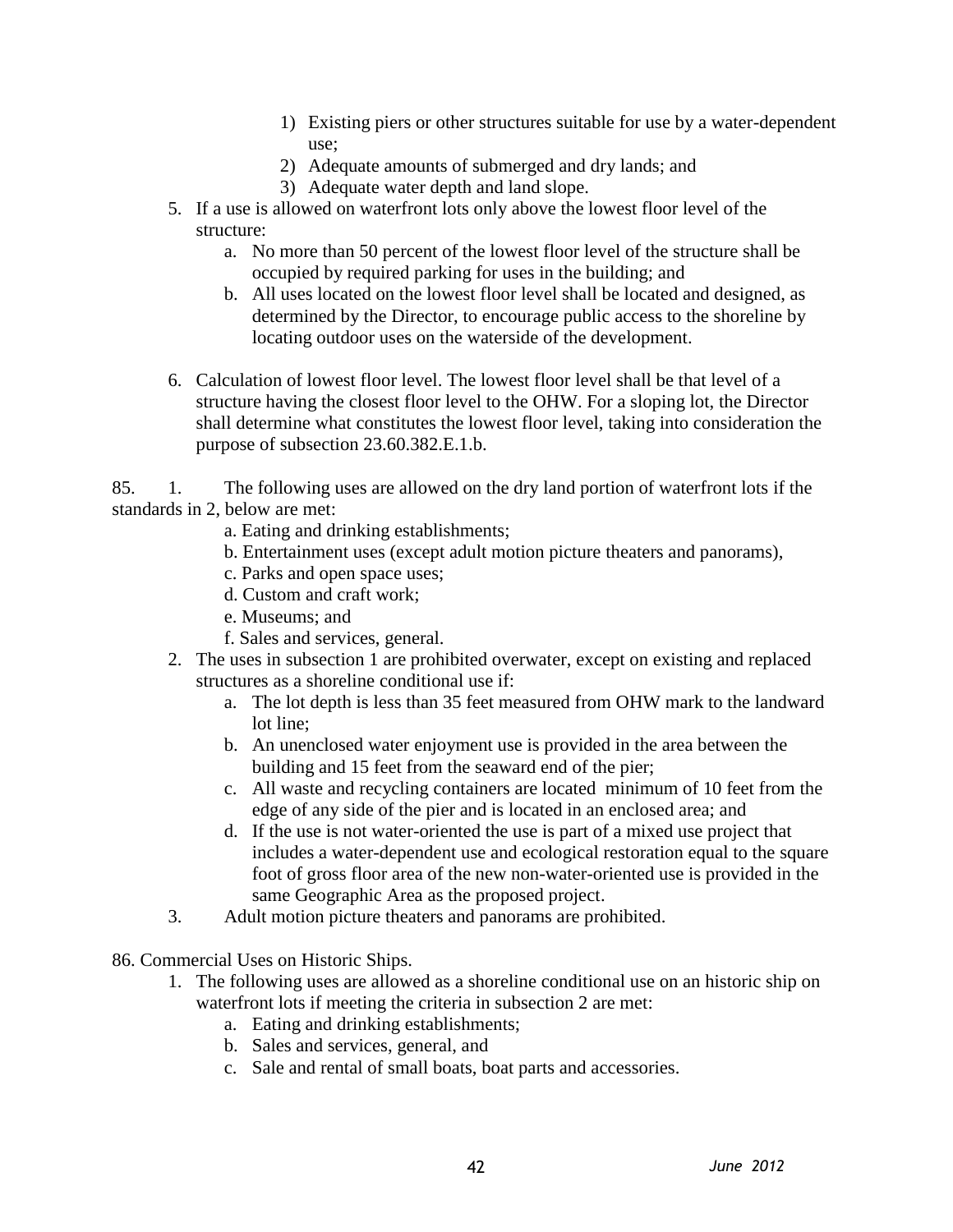- 2. Development that includes uses listed in subsection 1 must comply with the following conditions in addition to the conditions for shoreline conditional uses:
	- a. The ship is designated as historic by the City of Seattle Landmarks Preservation Board or listed on the National Register of Historical Places;
	- b. It is impractical to incorporate uses permitted outright because of the ship design and/or the permitted uses cannot provide adequate financial support necessary to sustain the ship in a reasonably good physical condition;
	- c. The use is compatible with the existing design and/or construction of the ship without significant alteration;
	- d. A certificate of approval has been obtained from the City of Seattle Landmarks Preservation Board; and
	- e. No other historic ship containing an eating and drinking establishment, sales and services, general, or sale and rental of small boats, boat parts and accessories uses is located within 1/2 mile of the proposed site; and
	- f. Ecological restoration equal to the square foot of gross floor area of the new non-water-oriented use is provided in the same Geographic Area as the proposed project.

87. The following uses are permitted overwater if accessory to the public passenger terminal at Colman Dock, provided that the amount of over water coverage is not increased and the uses contribute to an active pedestrian environment along the landward edge of the pier and if the use is not water- oriented the use is part of a mixed use project that includes a water-dependent use and ecological restoration equal to the square foot of gross floor area of the new non-wateroriented use is provided in the same Geographic Area as the proposed project:

- 1. Eating and drinking establishments;
- 2. Entertainment uses, except adult motion picture theaters and panorams;
- 3. Parks and open space uses,
- 4. Custom and craft work;
- 5. Museums; and
- 6. Sales and services, general.

88. Colleges, institutes for advanced studies, museums, major institutions, and vocational or fine art schools on waterfront lots are:

- 1. Allowed if they are water-dependent or water-related; or
- 2. Allowed as a shoreline conditional use if they are not water-dependent or waterrelated and if they are not water-oriented shall also provide ecological restoration equal to the square footage of gross floor area of the use is provided in the same Geographic Area as the proposed project.

89. Parks and Open space uses are allowed on submerged lands on existing structure or on new structures pursuant to 10b of Table A for Section 23.60.172.

90. Outdoor storage is allowed as a temporary use if staging for construction.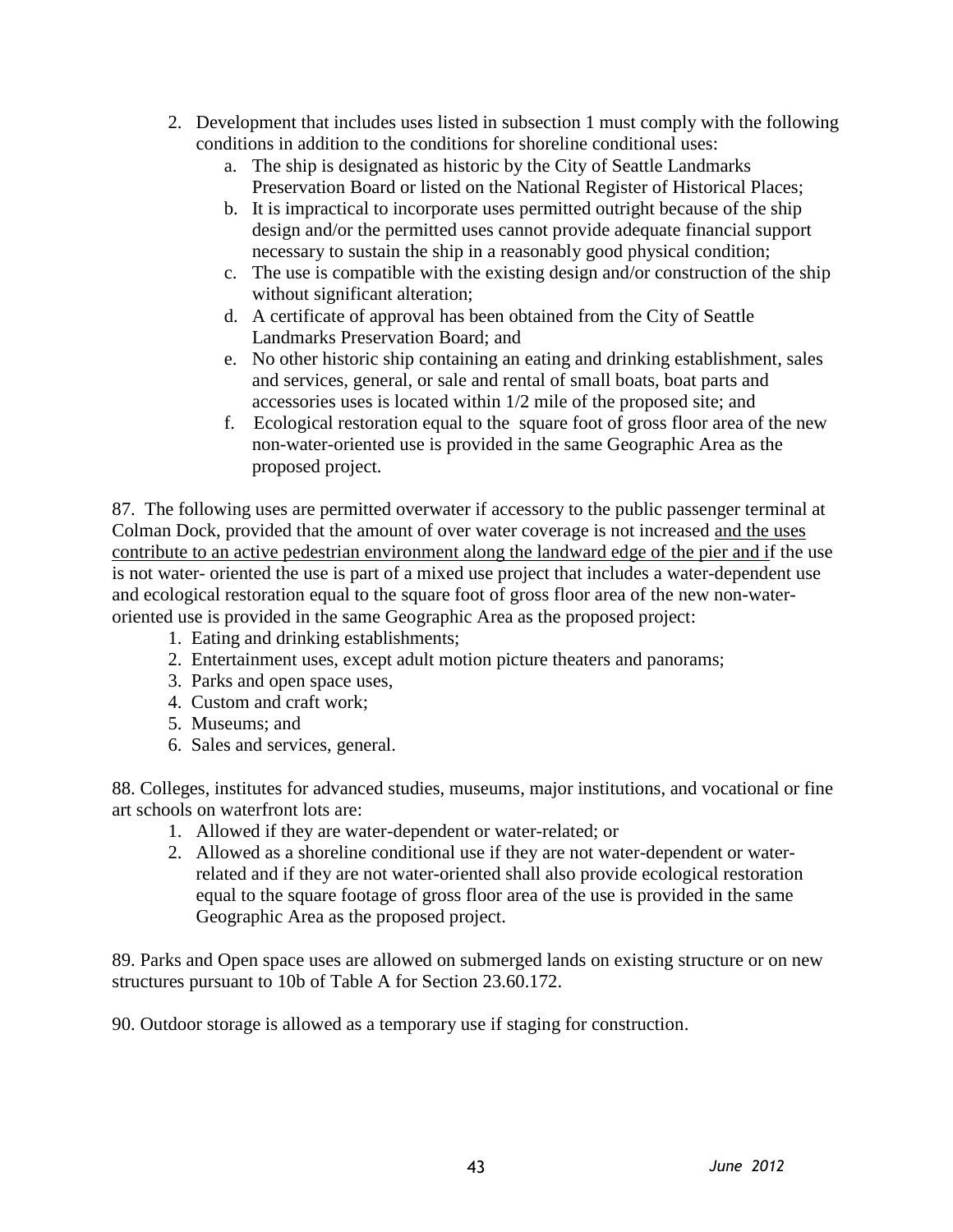91. Outdoor storage and warehouses are allowed as a shoreline conditional use if they are waterdependent or water-related and are prohibited if not water-dependent or water-related or temporary staging for construction.

92. 1. The following uses are allowed if water-dependent or water-related or if they meet the requirements of subsections 2 through 7; otherwise, these uses are prohibited:

- a. Food processing and craft work;
- b. Offices;
- c. Sales and services, general;
- d. Sales and services, heavy;
- e. Storage uses; and
- f. Manufacturing, except heavy manufacturing uses that include the extraction and mining of raw materials.
- 2. The total of the allowed uses that are not water-dependent or water-related occupy an area equal to no more than 20 percent of the dry land area of the lot.
- 3. The uses are located on site to prevent conflicts with water-dependent or waterrelated uses on site.
- 4. Heavy sales and service uses are limited to heavy commercial sales, construction services, and building maintenance services. Non-water-dependent and non-waterdependent commercial laundry is prohibited.
- 5. Eating and drinking establishment and mini-warehouse uses are not located in the Duwamish Manufacturing/Industrial Center.
- 6. If the site contains a structure meeting the standards of subsection 2, the use is located in the structure that contains accessory uses for the water-dependent and water-related use.
- 7. If the use in not water oriented, it is
	- a. part of a mixed-use development that includes a water-dependent use; and
	- b. ecological restoration in an amount equal in square footage to the gross floor area of the non-water-oriented use is provided in the same Geographic Area as the proposed project.

93. Yacht boat and beach clubs are allowed as a conditional use and recreational marinas are allowed as a conditional use in the Duwamish and are allowed in the Ship Canal and Lake Union if:

- 1. There is no eating and drinking establishment;
- 2. Located where there is no or minimal interference with turning basins, navigation areas for large vessels or other areas that would conflict with shipping;
- 3. Located to not conflict with manufacturing uses because of dust or noise or other environmental factors, or parking and loading access needs or other safety factors; and
- 4. Located on lots that are not suited for a water-dependent or water-related manufacturing use or for other allowed water-dependent commercial uses because of:
	- a. Shallow water depth, or
	- b. Inadequate amount of dry land.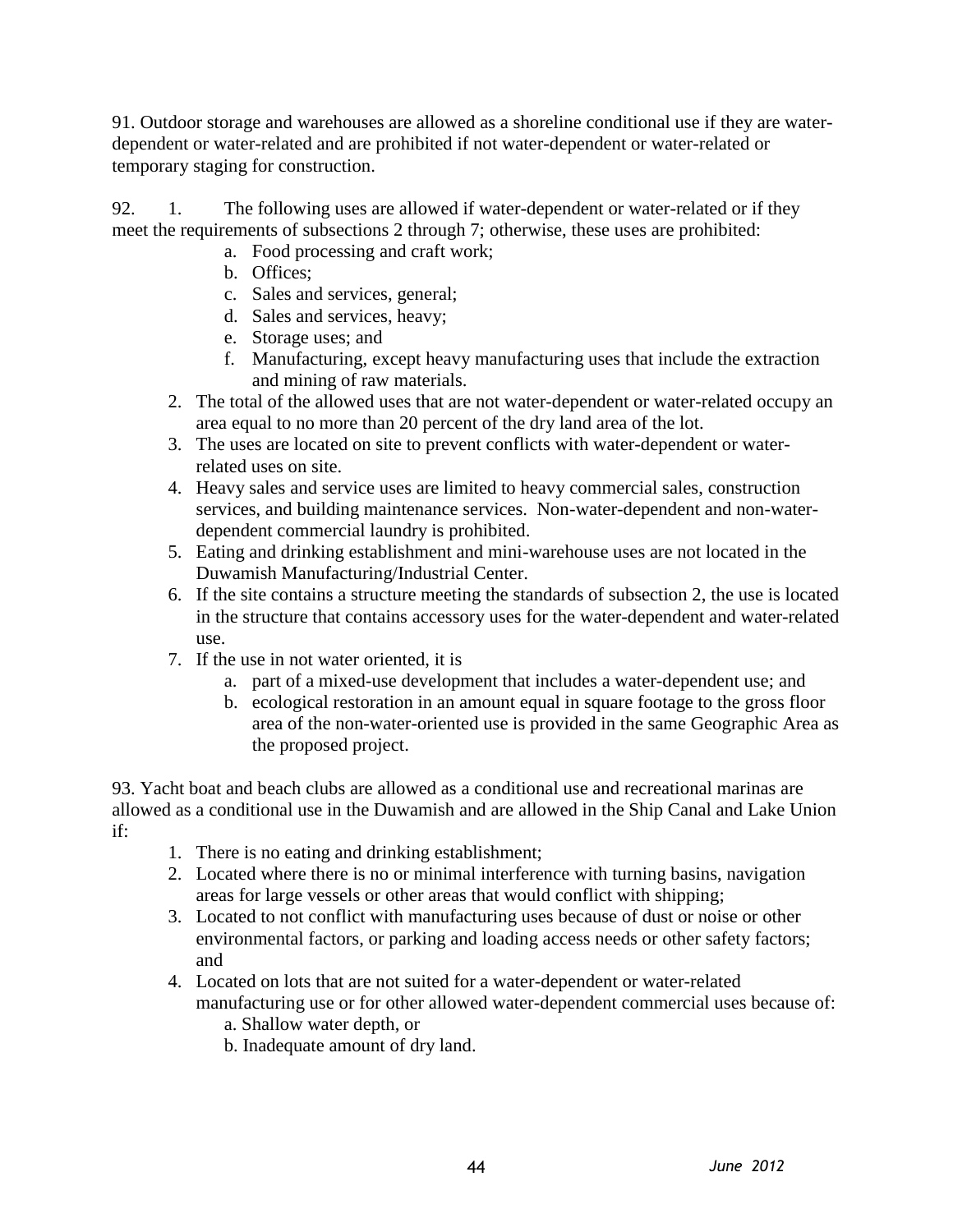94. Existing warehouse uses that are not water-dependent or water-related are allowed is provided they do not expand. New or expansion of warehouse uses that are not water-dependent or water-related are prohibited.

95. 1. The following uses are allowed if water-dependent or water-related or if they meet the requirements of subsections 2 through 8 are met; otherwise, these uses are prohibited:

- a. Entertainment uses, indoor participant sports;
- b. Food processing and craft work;
- c. Offices;
- d. Laboratories, research and development;
- e. Sales and services, general;
- f. Sales and services, heavy;
- g. Storage uses; and
- h. Manufacturing, except the heavy manufacturing use extraction and mining of raw materials.
- 2. The total of the allowed commercial, storage and manufacturing uses that are not water-dependent or water-related occupy and area equal to no more than 20 percent of the dry land area of the lot.
- 3. Commercial uses that are not water-dependent or water-related occupy no more than an area equal to10 percent of the dry-land area of the lot, except that if the lot provides more than 9,000 linear feet of moorage for commercial vessels, the commercial uses that are not water-dependent or water-related may occupy an area equal to up to 20 percent of the dry-land area of the lot;
- 4. The uses are located on site to prevent conflicts with water-dependent or waterrelated uses on site.
- 5. Heavy sales and service uses are limited to heavy commercial sales, construction services, and building maintenance services. Non-water-dependent and non-waterdependent commercial laundry is prohibited.
- 6. Eating and drinking establishment and mini-warehouse uses are not located in the Duwamish Manufacturing/Industrial Center.
- 7. The use is located in the structure that contains accessory uses for the waterdependent and water-related use if the site contains a structure meeting the standards of subsection 23.60.506.B.2.
- 8. If the use in not water oriented, it is
	- a. part of a mixed-use development that includes a water-dependent use; and
	- b. ecological restoration in an amount equal in square footage to the gross floor area of the non-water-oriented use is provided in the same Geographic Area as the proposed project.

96. Bridges and tunnels containing rail transit facilities that are eligible for approval by the City Council under 23.80.004.C are allowed.

97. Bridges containing other rail transit facilities, railroads or streets are allowed as a special use.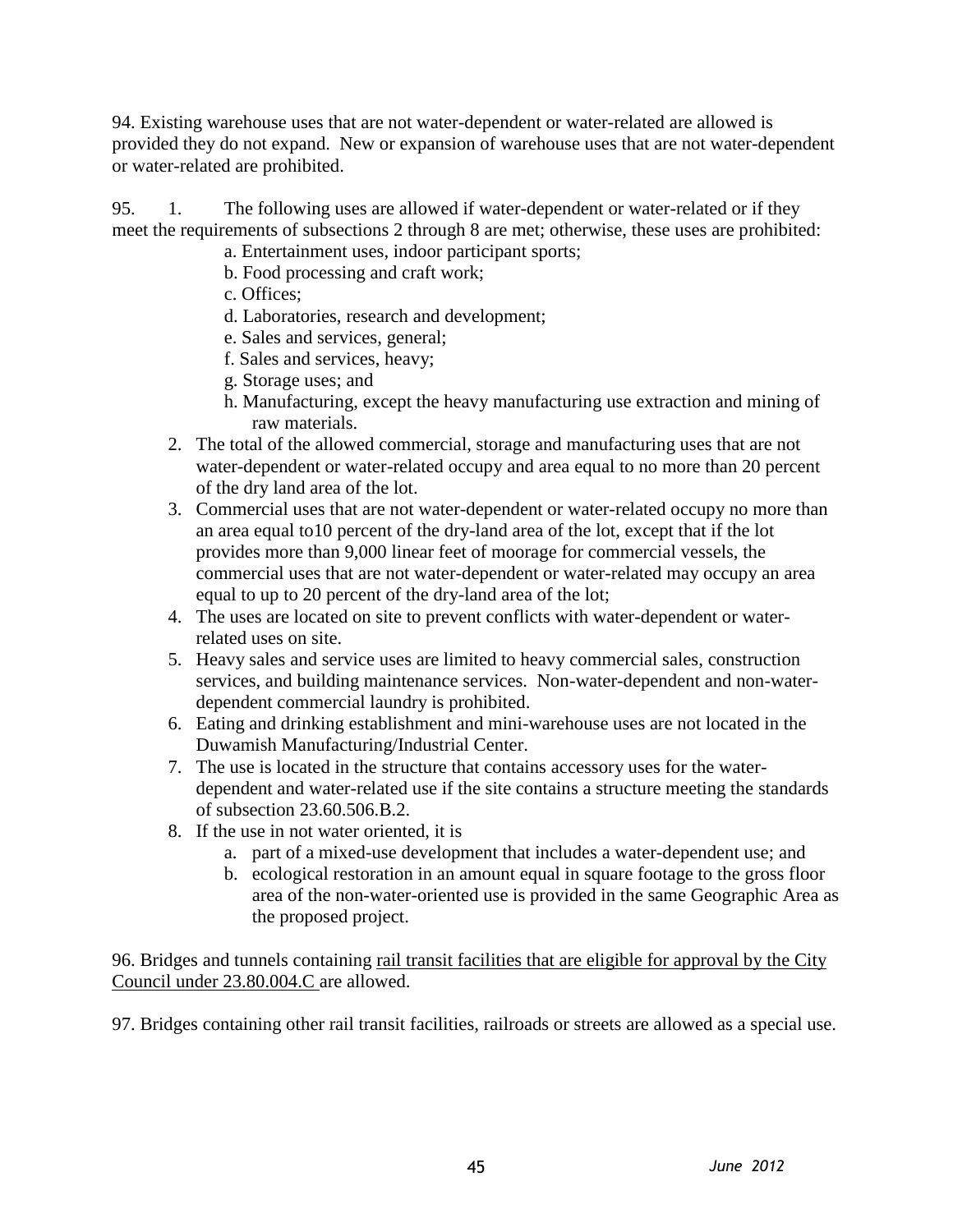98. Bridges and tunnels containing rail transit facilities that are eligible for approval by the City Council under 23.80.004.C are allowed; bridges and tunnels containing other rail transit facilities, railroads or streets are allowed as a special use.

99. Bridges containing railroads and streets are prohibited. Tunnels are allowed.

100. Rail transit facilities that are eligible for approval by the City Council under 23.80.004.C are allowed if located in a tunnel or on an existing bridge structure, or if no other feasible option exists. Other rail transit facilities located in a tunnel or on an existing bridge structure, or if no other feasible option exists are allowed as a conditional use.

101. Eating and drinking establishments and general sales and services are prohibited, except eating and drinking establishments and general retail sales and services, limited to health and fitness sales and services, and retail sales that are consistent with and complimentary to allowed recreation activities or directly support the general public's use of park, park amenities and shoreline recreation, are allowed as a shoreline conditional uses if located:

- 1. In a public park; or
- 2. On an historic ship if;
	- a. The ship is a designated historic landmark pursuant to Chapter 25.12, Landmark Preservation, or listed on the National Register of Historic Places;
	- b. The use is compatible with the existing design and/or construction of the ship without significant alteration;
	- c. Other uses allowed or allowed as special uses are not practical, because of ship design or because such uses cannot provide adequate financial support necessary to sustain the ship in a reasonably good physical condition;
	- d. A Certificate of Approval has been obtained from the Landmarks Preservation Board; and
	- e. No other historic ship containing restaurant or retail uses is located within 1/2 mile of the proposed site; or
- 3. In a recreational marina and the use is an eating and drinking establishment that meets the following criteria:
	- a. The recreational marina has at least 9,000 linear feet of moorage;
	- b. The size and location of the eating and drinking establishment will not restrict efficient use of the site for water-dependent recreation or public access; and
	- c. The location of the eating and drinking establishment is either on dry land or over water if the lot has a depth of less than 50 feet of dry land and a reasonable dry land alternative is not available.

#### 102.

- 1. Eating and drinking establishments, general retail sales and services and food processing and craft work are prohibited, except as provided in subsections 2 and 3.
- 2. The following uses are allowed if they comply with subsection 23.60.224.C.3:
	- a. Eating and drinking establishments limited 2,500 square feet or less for each establishment, up to a total of 10,000 square feet;
	- b. General retail sales and services limited to health and fitness sales and services, and retail sales that are consistent with and complimentary to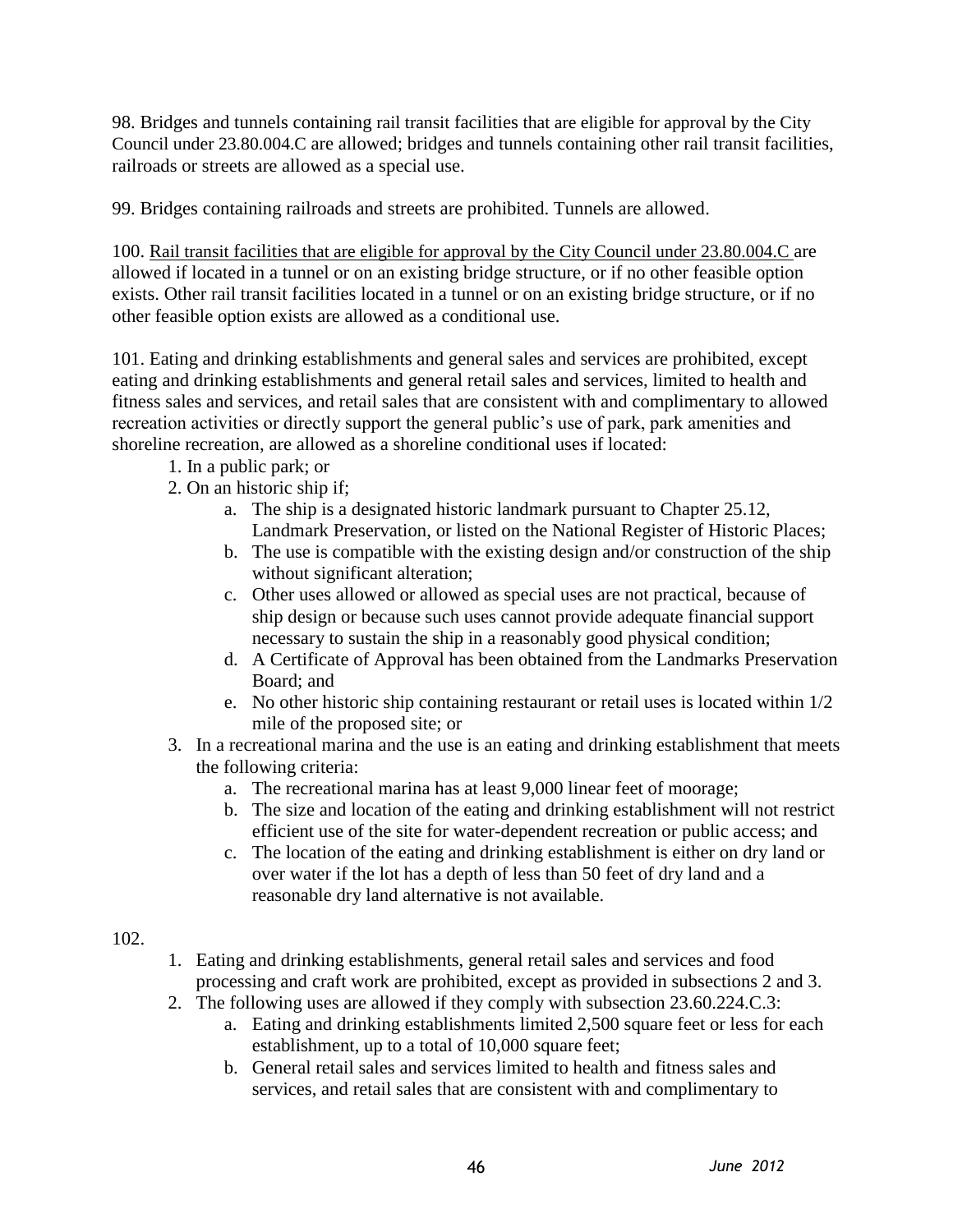allowed recreation activities or directly support the general public's use of park and park amenities; and

- c. Food processing and craft work limited to small scale artist work such as pottery, candle making, printing, painting, jewelry making, weaving, fabric art, creation of sculpture and glassblowing.
- 3. The uses in subsection 2 are allowed in existing buildings within designated historic districts if:
	- a. The use is water dependent, water related or water enjoyment; or
	- b. The use is not water-oriented, a water-dependent use is operated in the building and ecological restoration occurs within the Shoreline District within 1 mile of the site equal to the area of the proposed non-water-oriented uses.

103. Meeting rooms, offices and storage are prohibited, except these uses are allowed in existing buildings within designated historic districts if:

- 1. Located on the second floor; access may be provided on the ground floor; and
- 2. A water-dependent use is operated in the building and ecological restoration occurs within the Shoreline District within 1 mile of the site equal to the area of the proposed use.

104. Sale or rental of small boats, boat parts and accessories, sale and rental of large boats, and dry boat storage are allowed in existing buildings within designated historic districts if the following conditions are met:

- 1. Shoreline restoration that removes impervious surface and plants native vegetation is provided in an area equal to any outdoor storage and any increase in impervious surface;
- 2. Outdoor storage of boats is located to minimize interference with the public's use of the shoreline.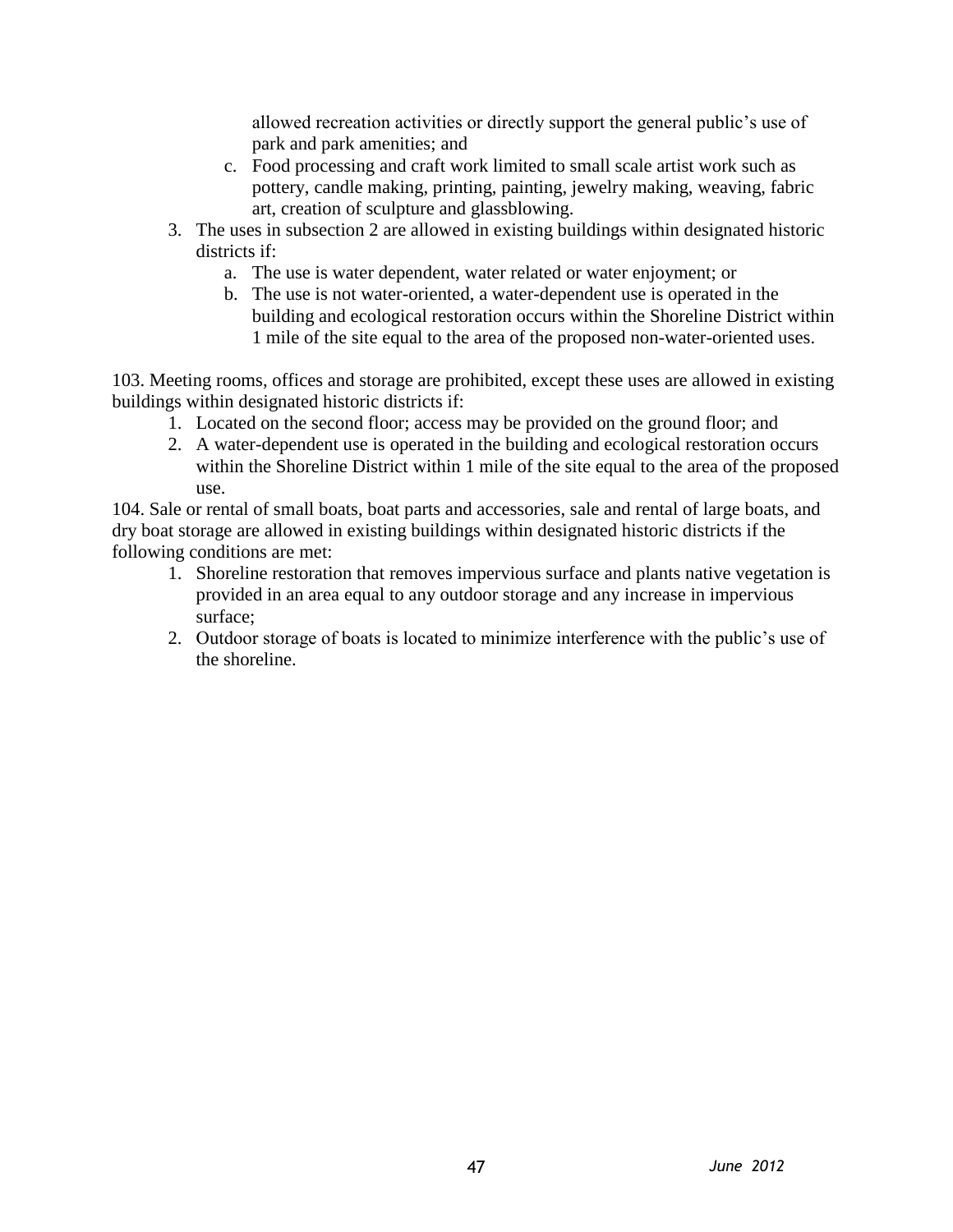#### **Urban Shoreline Environment Tables Indicating Changes to Uses**

#### **Table 2. Proposed changes to uses allowed in the Urban Commercial (former Urban Stable) Shoreline Environment.**

| <b>Uses UC</b>                             | Existing<br>Waterfront       | Proposed<br>Waterfront | Existing<br>Upland | Proposed<br>Upland |
|--------------------------------------------|------------------------------|------------------------|--------------------|--------------------|
| A. AGRICULTURAL                            |                              |                        |                    |                    |
| A.1. Aquaculture                           | A                            | CU                     | A                  | A                  |
| A.2 Community gardens                      | n/a                          | A                      | n/a                | A                  |
| <b>B. CEMETERIES</b>                       |                              | Χ                      |                    |                    |
| <b>C. COMMERCIAL</b>                       | n/a                          |                        | n/a                | X                  |
|                                            |                              |                        |                    |                    |
| C.2. Eating and drinking<br>establishments | A 17, CU 18,<br><b>CU 22</b> | A 82                   | Α                  | Α                  |
| C.3. Entertainment uses                    | A 17, CU 18                  | A 82                   | A                  | A                  |
| C.4. Food processing and craft work        |                              |                        |                    |                    |
| uses.                                      |                              |                        |                    |                    |
| C.4.a. Food processing                     | A 2, X 4                     | A 82                   | $A$ 2, $X$ 4       | A                  |
| C.4.b. Custom and craft work               | A 17, CU 18                  | A 82                   | Α                  | Α                  |
|                                            | A 17, CU 18,                 |                        |                    |                    |
| C.10. Sales and services, general          | <b>CU 22</b>                 | A 82                   | Α                  | A                  |
| C.11. Sales and service uses, heavy        |                              |                        | $\overline{a}$     |                    |
| C.11.c. Retail sales, major                |                              |                        |                    |                    |
| durables                                   | A 17, CU 22                  | Χ                      | Α                  | Α                  |
| C.12. Sales and services, marine           |                              |                        |                    |                    |
| C.12.a. Marine service station             | A, CU 18                     | A                      | A                  | A                  |
| C.12.b. Sale or rental of large            |                              | Α                      | Α                  | A                  |
| boats,                                     | A, CU 18                     |                        |                    |                    |
| C.12.c. Sale or rental of small            | A, CU 18, CU<br>22           |                        |                    |                    |
| boats, boat parts, or accessories          |                              | A<br>Α                 | Α<br>A             | Α<br>A             |
| C.12.d. Vessel repair, major               | A, CU 18                     |                        |                    |                    |
| C.12.e. Vessel repair, minor               | A, CU 18                     | A                      | A                  | A                  |
| <b>E. INSTITUTIONAL USES</b>               |                              |                        |                    |                    |
| E.1. Adult care centers                    | $A$ 2, $X$ 4                 | X                      | Α                  | A                  |
| E.2. Child care centers                    | $A$ 2, $X$ 4                 | Χ                      | Α                  | Α                  |
| E.4. Community Center or Club              |                              | $\frac{1}{2}$          | $\frac{1}{2}$      |                    |
| E.5. Family support center                 | $A$ 2, $X$ 4                 | Χ                      | А                  | Α                  |
| E.6. Hospitals                             | $A$ 2, $X$ 4                 | X                      | A                  | A                  |
| E.8. Library                               | $A$ 2, $X$ 4                 | X                      | Α                  | Α                  |
| E.11. Religious facilities                 | $A$ 2, $X$ 4                 | X                      | A                  | $\mathsf A$        |
| E.12. Schools, elementary or               |                              |                        |                    |                    |
| secondary                                  | $A$ 2, $X$ 4                 | Χ                      | Α                  | Α                  |
| F. LIVE-WORK UNITS                         | n/a                          | X                      | n/a                | Χ                  |
| K. RESIDENTIAL USES                        | X 38                         | $\blacksquare$         | ٠                  | ۰                  |
| K.1. Accessory Dwelling Unit               | A 9                          | X.                     | A 9                | Α                  |
| K.2. Adult Family Homes                    | A 9                          | X                      | A 9                | A                  |
| K.3. Artist studio/dwelling                | A 9, CU 10                   | A 84, CU 84            | A 9                | Α                  |
| K.4. Assisted Living Facilities            | A 9                          | X                      | A 9                | X                  |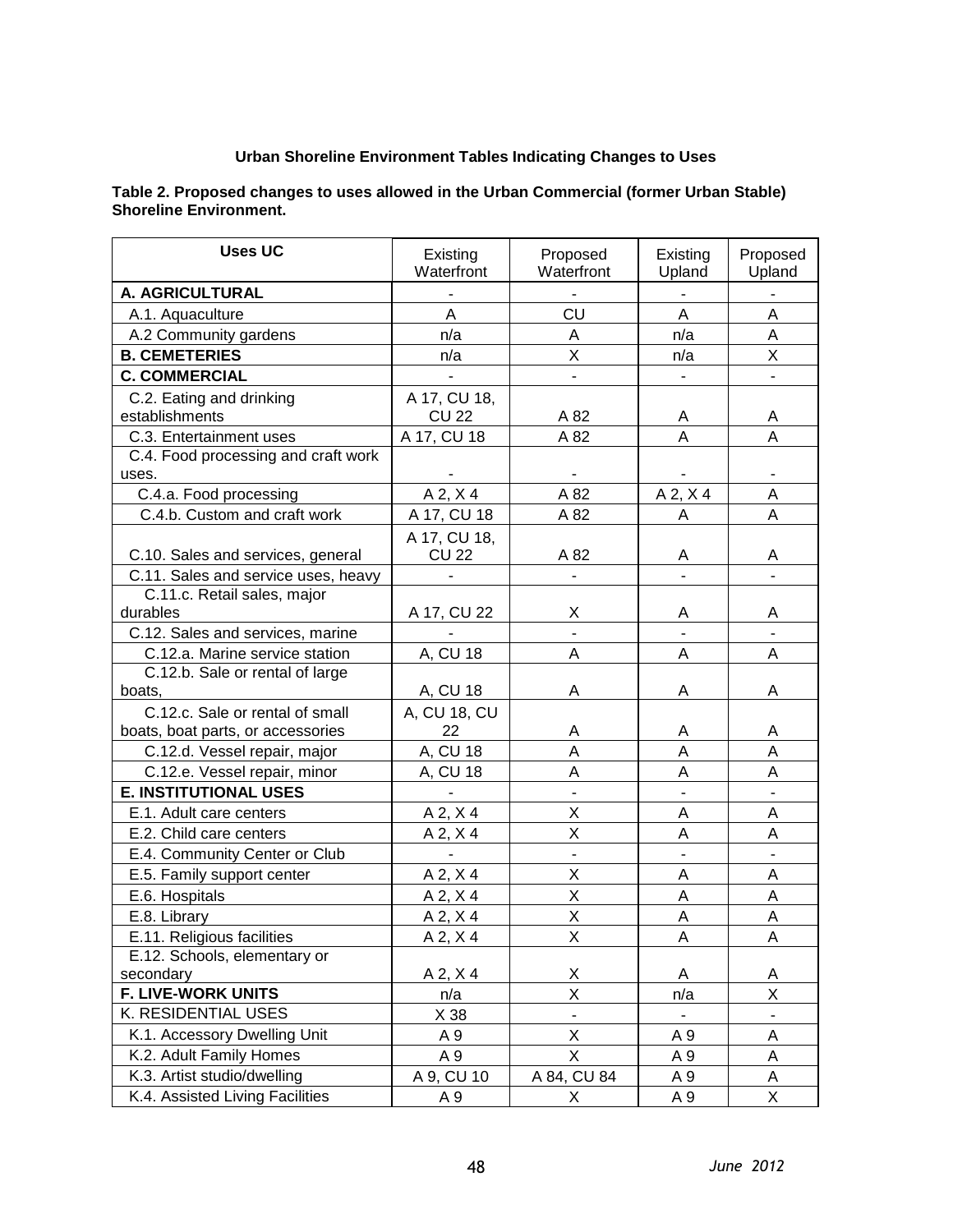| Uses UC                            | Existing<br>Waterfront | Proposed<br>Waterfront | Existing<br>Upland | Proposed<br>Upland |
|------------------------------------|------------------------|------------------------|--------------------|--------------------|
| K.5. Caretaker Quarters            | A 9                    | X                      | A 9                | A                  |
| K.6. Congregate residences         | A 9                    | х                      | A                  | A                  |
| K.7. Detached Accessory Dwelling   |                        |                        |                    |                    |
| Unit                               | A 9                    | X                      | A 9                | X                  |
| K.8. Domestic Violence Shelter     | n/a                    | x                      | n/a                | X                  |
| K.9. Floating home moorage         | CU                     | A 83                   | n/a                | n/a                |
| K.10. Mobile Park Home             | A 9                    | x                      | A 9                | X                  |
| K.11. Multifamily residences       | A 9, CU 10             | A 84, CU 84            | A                  | A                  |
| K.12. Nursing homes                | A 9                    | х                      | А                  | A                  |
| K.13. Single-family dwelling units | A 9, CU 10             | A 84, CU 84            | A                  | A                  |
| <b>L. RESTORATION AND</b>          |                        |                        |                    |                    |
| <b>ENHANCEMENT USES</b>            | n/a                    | А                      | n/a                | А                  |

Table 2 Key A = Allowed  $A(U) =$  Allowed on upland lots only CU = Conditional Use CCU = Council Conditional Use SU = Special Use WD = Water-dependent uses only WDWR = Water-dependent or water-related uses only

#### **Table 3. Proposed changes to uses allowed in the Urban General Shoreline Environment.**

| <b>Uses UG</b>                      | Existing<br>Waterfront | Proposed<br>Waterfront | Existing | Proposed |
|-------------------------------------|------------------------|------------------------|----------|----------|
|                                     |                        |                        | Upland   | Upland   |
| A. AGRICULTURAL                     |                        |                        |          |          |
| A.1. Animal husbandry               | X                      | X                      | X        | A        |
| A.2. Aquaculture                    | A                      | CU                     | A        | CU       |
| A.3 Community gardens               | n/a                    | A                      | n/a      | A        |
| A.3. Horticulture                   | X                      | X                      | X        | A        |
| <b>B. CEMETERIES</b>                | n/a                    | X                      | n/a      | X        |
| <b>C. COMMERCIAL</b>                |                        |                        |          |          |
| C.7. Medical services               | A 78                   | Α                      | Α        | A        |
| <b>F. LIVE-WORK UNITS</b>           | n/a                    | X                      | n/a      | X        |
| <b>K. RESIDENTIAL USES</b>          |                        |                        |          |          |
| K.1. Accessory Dwelling Unit        | A 37, X                | X                      | A 37, X  | X        |
| K.3. Artist studio/dwelling         | <b>CU</b>              | A 37                   | SU       | A 37     |
| K.11. Multifamily residences        | A 37, X                | X                      | A 37, X  | X        |
| K.13. Single-family dwelling units  | A 37, X                | A 37                   | A 37, X  | A 37     |
| <b>L. RESTORATION AND</b>           |                        |                        |          |          |
| <b>ENHANCEMENT USES</b>             | n/a                    | A                      | n/a      | A        |
| <b>N. TRANSPORTATION FACILITY</b>   |                        |                        |          |          |
| <b>USES</b>                         |                        |                        |          |          |
| N.3. Moorage                        |                        |                        |          |          |
| N.3.a Boat moorage                  | n/a                    | A                      | n/a      | A        |
| N.3.b. Dry boat storage             | n/a                    | A                      | n/a      | Α        |
| N.8. Transportation Facilities, Air |                        |                        |          |          |
| N.10.Tugboat services               | n/a                    | A                      | n/a      | A        |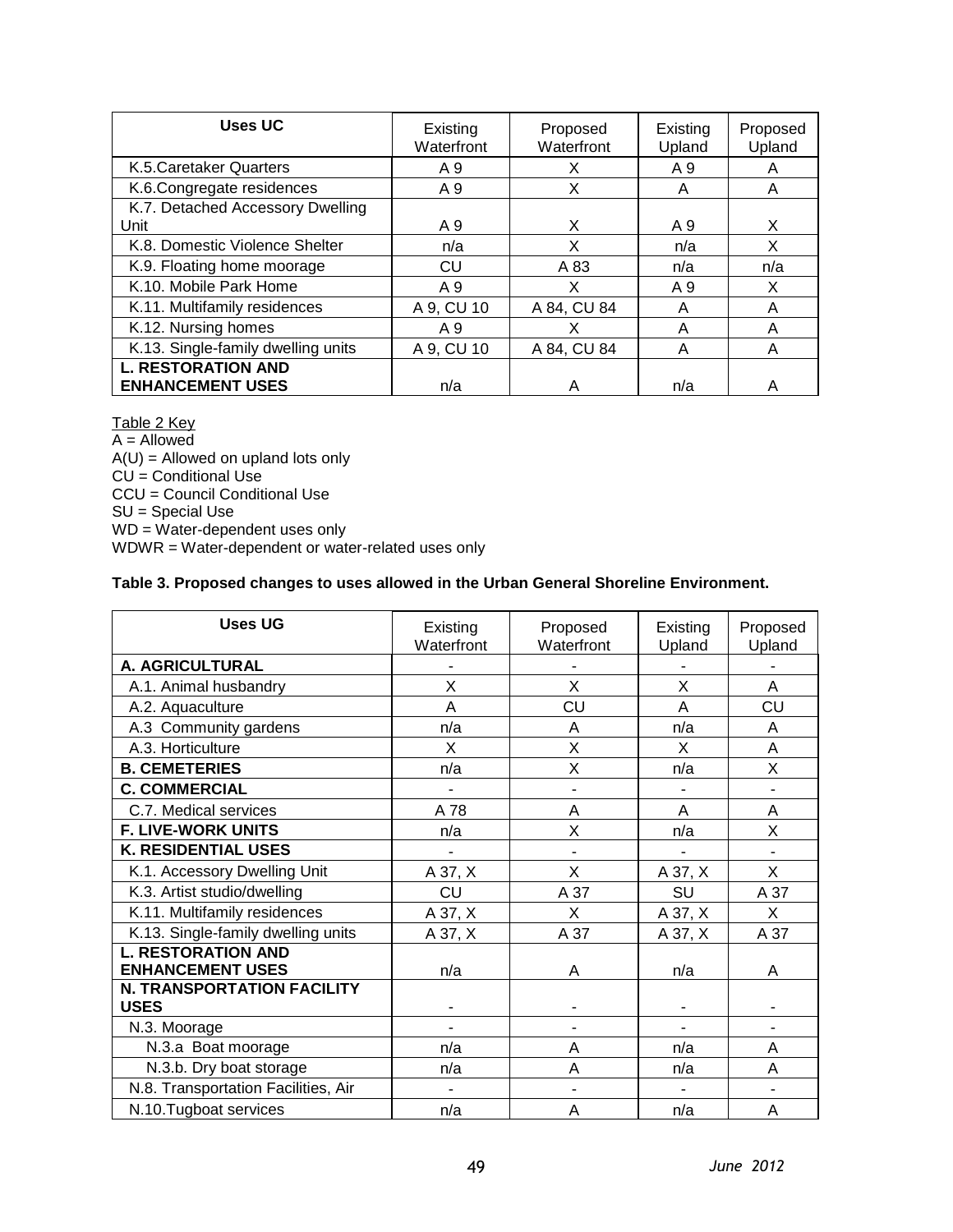| Uses UG                | Existing<br>Waterfront | Proposed<br>Waterfront | Existing<br>Upland | Proposed<br>Upland |
|------------------------|------------------------|------------------------|--------------------|--------------------|
| <b>O. UTILITY USES</b> |                        | -                      | ۰                  | -                  |
| O.4. Recycling         |                        | $A$ 2. $X$ 4           |                    | A2. X4             |

Table 3 Key A = Allowed  $A(U) =$  Allowed on upland lots only  $CU =$  Conditional Use CCU = Council Conditional Use SU = Special Use WD = Water-dependent uses only WDWR = Water-dependent or water-related uses only

#### **Table 4. Proposed changes to uses allowed in the Urban Harborfront Shoreline Environment.**

| <b>Uses UH</b>                                | Existing<br>Waterfront | Proposed<br>Waterfront  | Existing<br>Upland | Proposed<br>Upland |
|-----------------------------------------------|------------------------|-------------------------|--------------------|--------------------|
| A. AGRICULTURAL                               |                        |                         |                    |                    |
| A.2. Aquaculture                              | Α                      | CU                      | Α                  | CU                 |
| A.3 Community gardens                         | n/a                    | A                       | n/a                | A                  |
| <b>B. CEMETERIES</b>                          | n/a                    | X                       | n/a                | X                  |
| <b>C. COMMERCIAL</b>                          |                        |                         |                    |                    |
| C.1. Animal shelters and kennels              | X                      | $\mathsf{X}$            | X                  | A                  |
| C.2. Eating and drinking                      |                        | A 85, CU 86, A          |                    |                    |
| establishments                                | A, CU 22               | 87                      | Α                  | А                  |
| C.3. Entertainment uses                       | A, X 59                | A 85, A 87              | A, X 59            | A, X 59            |
| C.4. Food processing and craft work           |                        |                         |                    |                    |
| uses                                          |                        |                         |                    |                    |
| C.4.b. Custom and craft work                  | A                      | A 85, A 87              | A                  | A                  |
| C.5. Laboratories, research and               |                        |                         |                    |                    |
| development                                   | A 1, CU 3              | A 1                     | A 1, CU 3          | A                  |
| C.10. Sales and services, general             | A, CU 22               | A 85, CU 86, A<br>87    | Α                  | Α                  |
| C.11. Sales and service uses, heavy           |                        |                         |                    |                    |
| C.11.c. Retail sales, major durables          | <b>CU 22</b>           | X                       | A                  | A                  |
| C.12. Sales and services, marine              |                        |                         |                    |                    |
| C.12.a. Marine service station                | A                      | X                       | A                  | X                  |
| C.12.b. Sale or rental of large               |                        |                         |                    |                    |
| boats.                                        | A                      | A                       | Α                  | Α                  |
| C.12.d. Vessel repair, major                  | A                      | $\overline{\mathsf{x}}$ | $\overline{A}$     | X                  |
| C.12.e. Vessel repair, minor                  | A                      | A 80                    | A                  | X                  |
| <b>E. INSTITUTIONAL USES</b>                  |                        |                         |                    |                    |
| E.1. Adult care centers                       | n/a                    | $\mathsf{X}$            | A                  | A                  |
| E.2. Child care centers                       | A 28, X 29             | A 28                    | A                  | A                  |
| E.8. Library                                  | n/a                    | X                       | A                  | A                  |
| E.9. Museum                                   | A 42, CU               | A 88, CU 88             | A                  | A                  |
| <b>F. LIVE-WORK UNITS</b>                     | n/a                    | X                       | n/a                | A                  |
| <b>H. PARKS AND OPEN SPACE</b><br><b>USES</b> |                        |                         |                    |                    |
| H.1 General                                   | X                      | A 87, A 89              | n/a                | A                  |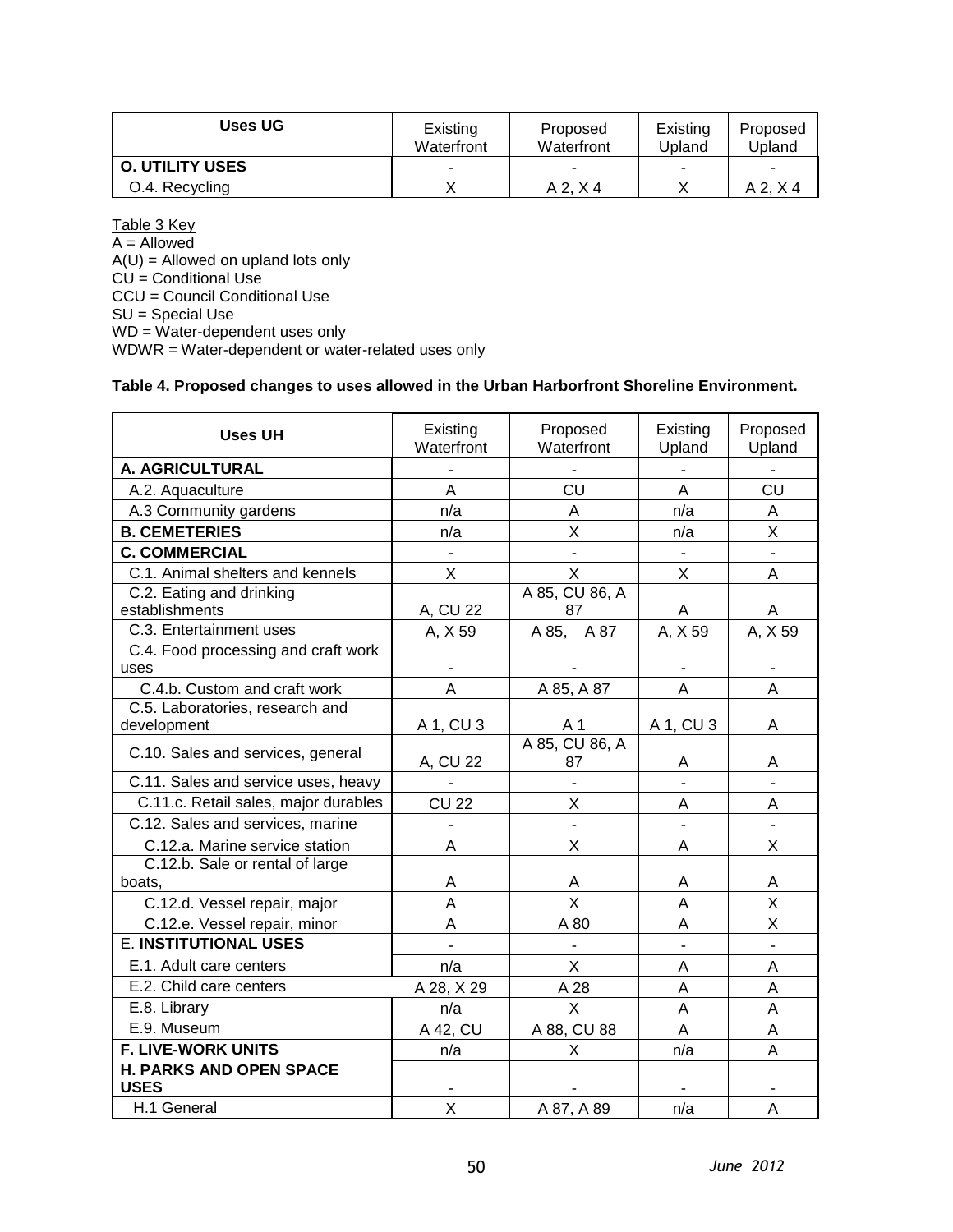| <b>Uses UH</b>                                   | Existing<br>Waterfront | Proposed<br>Waterfront | Existing<br>Upland | Proposed<br>Upland |
|--------------------------------------------------|------------------------|------------------------|--------------------|--------------------|
| <b>L. RESTORATION AND</b>                        |                        |                        |                    |                    |
| <b>ENHANCEMENT USES</b>                          | n/a                    | A                      | n/a                | A                  |
| <b>M. STORAGE USES</b>                           |                        |                        |                    |                    |
| M.3. Warehouses                                  | CU <sub>2</sub>        | A 90, A 91             | A                  | CU <sub>2</sub>    |
| <b>N. TRANSPORTATION FACILITY</b><br><b>USES</b> |                        |                        |                    |                    |
| N.3. Moorage                                     |                        |                        |                    |                    |
| N.3.b. Dry boat storage                          | A                      | A 77                   | A                  | A 77               |
| N.5. Parking, principal use                      | X                      | X                      | A                  | A 74               |
| N.8. Transportation Facilities, Air              |                        |                        |                    |                    |
| N.8.d. Helistops                                 | CCU <sub>15</sub>      | X                      | CCU <sub>15</sub>  | X                  |
| N.9. Vehicle storage and                         |                        |                        |                    |                    |
| maintenance                                      |                        |                        |                    |                    |
| N.9.e. Transportation services,                  |                        |                        |                    |                    |
| personal                                         | X                      | X                      | A                  | X                  |
| P. UTILITY LINES                                 | SU                     | SU                     | SU                 | A                  |
| <b>Water Dependent Incentives</b>                | CCU 16                 | CCU <sub>16</sub>      | CCU <sub>16</sub>  | CCU <sub>16</sub>  |

Table 4 Key  $A =$  Allowed A(U) = Allowed on upland lots only CU = Conditional Use CCU = Council Conditional Use SU = Special Use WD = Water-dependent uses only WDWR = Water-dependent or water-related uses only

#### **Table 5. Proposed changes to uses allowed in the Urban Industrial Shoreline Environment.**

| Uses UI                                        | Existing<br>Waterfront | Proposed<br>Waterfront | Existing<br>Upland | Proposed<br>Upland |
|------------------------------------------------|------------------------|------------------------|--------------------|--------------------|
| A. AGRICULTURAL                                |                        |                        |                    |                    |
| A.2. Aquaculture                               | A                      | CU                     | A                  | CU                 |
| <b>B. CEMETERIES</b>                           | n/a                    | X                      | n/a                | X                  |
| <b>C. COMMERCIAL</b>                           |                        |                        |                    |                    |
| C.4. Food processing and craft work<br>uses.   | A 2, CU 24             | A 92                   | A                  | A                  |
| C.5. Laboratories, research and<br>development | A                      | WD/WR                  | A                  | A                  |
| C.10. Sales and services, general              | CU 24                  | A 92                   | A                  | A                  |
| C.11. Sales and service uses, heavy            |                        |                        |                    |                    |
| C.11.a. Commercial sales, heavy                | <b>CU 24</b>           | A 92                   | A                  | A                  |
| C.11.b. Commercial services,                   |                        |                        |                    |                    |
| heavy                                          | X                      |                        |                    |                    |
| Commercial laundry<br>C.11.b.1                 | X                      | A 92                   | A                  | A                  |
| C.11.b.2<br>Construction                       |                        |                        |                    |                    |
| services                                       | X                      | A 92                   | A                  | A                  |
| C.11.b.3 Building maintenance                  |                        |                        |                    |                    |
| services                                       | X                      | A 92                   | A                  | A                  |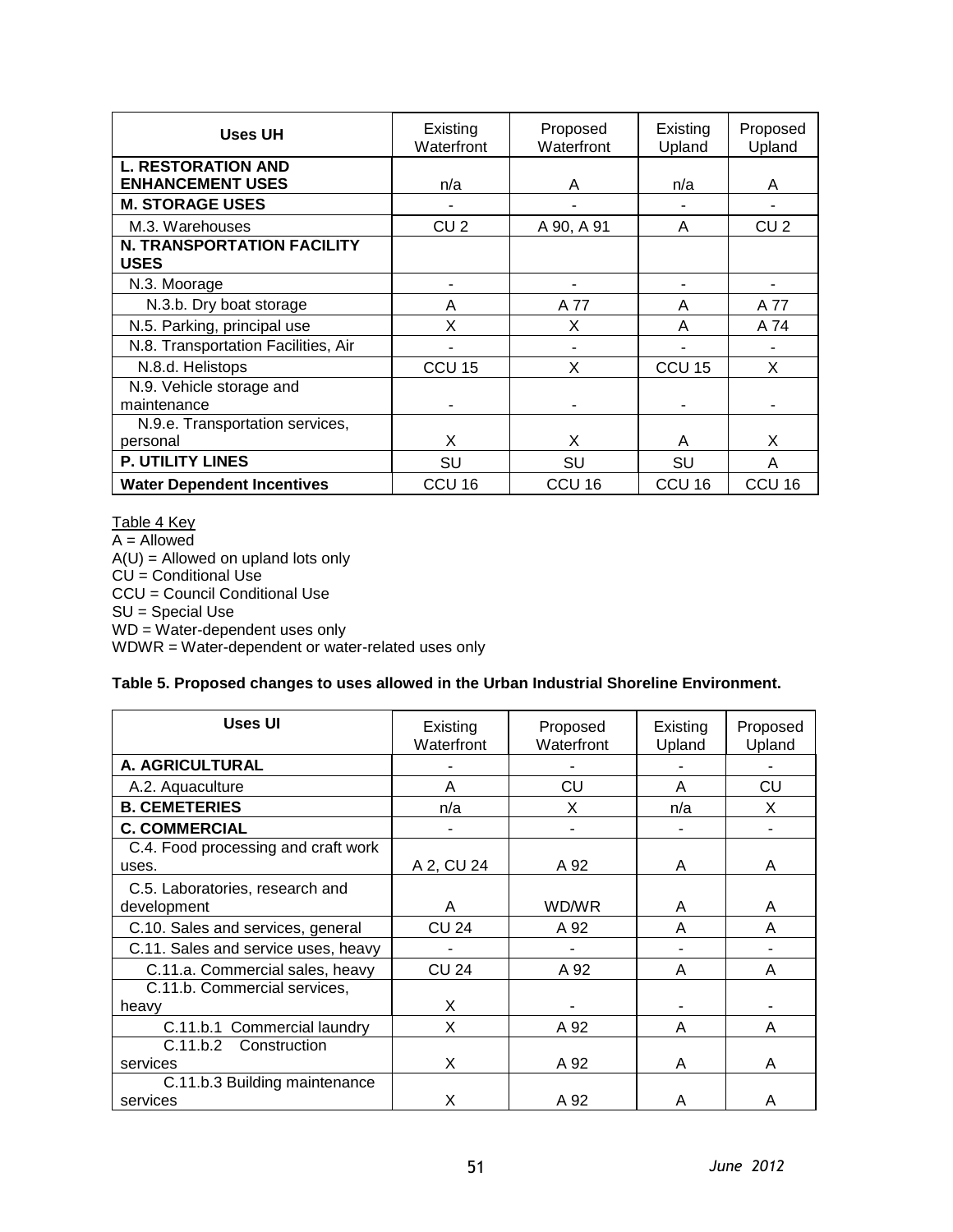| <b>Uses UI</b>                                         | Existing<br>Waterfront | Proposed<br>Waterfront       | Existing<br>Upland      | Proposed<br>Upland |
|--------------------------------------------------------|------------------------|------------------------------|-------------------------|--------------------|
| C.11.c. Retail sales, major                            |                        |                              |                         |                    |
| durables<br>C.11.d. Retail sales and                   | X                      | A 92                         | A                       | A                  |
| services, non-household                                | Χ                      | A 92                         | Α                       | Α                  |
| C.11.e. Wholesale showroom                             | A                      | A 92                         | A                       | A                  |
| C.12. Sales and services, marine                       |                        |                              |                         |                    |
| C.12.c. Sale or rental of small                        |                        |                              |                         |                    |
| boats, boat parts, or accessories                      | <b>CU 24</b>           | WD/WR                        | Α                       | A                  |
| <b>E. INSTITUTIONAL USES</b>                           | $\blacksquare$         | $\qquad \qquad \blacksquare$ | $\blacksquare$          |                    |
| E.4. Community Center or Club                          |                        |                              |                         |                    |
| E.4.a. Community yacht, boat &                         |                        |                              |                         |                    |
| beach clubs                                            | <b>CU 35</b>           | <b>CU 93</b>                 | <b>CU 35</b>            | X                  |
| E.10. Private Club                                     |                        |                              |                         |                    |
| E.10.a. Private yacht, boat & beach<br>clubs           | <b>CU 35</b>           | <b>CU 93</b>                 | <b>CU 35</b>            | X                  |
| <b>F. LIVE-WORK UNITS</b>                              | n/a                    | X                            | n/a                     | X                  |
| <b>G. MANUFACTURING USES</b>                           |                        |                              |                         |                    |
|                                                        |                        |                              | $A$ 2, $CU$             |                    |
| G.1. Light manufacturing                               | A 2, CU 24             | A 92                         | 24                      | Α                  |
|                                                        |                        |                              | A 2, CU                 |                    |
| G.2. General manufacturing                             | A 2, CU 24             | A 92                         | 24                      | A                  |
|                                                        |                        | A 92                         | A 2, CU<br>24           | SU                 |
| G.3. Heavy manufacturing<br><b>K. RESIDENTIAL USES</b> | A 2, CU 24             |                              |                         |                    |
| K.1. Accessory Dwelling Unit                           | A 37, X                | X                            | A 37, X                 | $\sf X$            |
| K.2. Adult Family Homes                                | X                      | X                            | X                       | X                  |
| K.3. Artist studio/dwelling                            | CU                     | X                            | CU                      | X                  |
| K.4. Assisted Living Facilities                        | Χ                      | Χ                            | Χ                       | X                  |
| K.5. Caretaker Quarters                                | X                      | $\sf X$                      | X                       | X                  |
| K.6. Congregate residences                             | X                      | X                            | X                       | X                  |
| K.7. Detached Accessory Dwelling                       |                        |                              |                         |                    |
| Unit                                                   | X                      | х                            | х                       | X                  |
| K.8. Domestic Violence Shelter                         | X                      | X                            | $\overline{\mathsf{X}}$ | X                  |
| K.9. Floating home moorage                             | Χ                      | X                            | Χ                       | X                  |
| K.10. Mobile Park Home                                 | X                      | X                            | X                       | X                  |
| K.11. Multifamily residences                           | A 37, X                | Χ                            | A 37, X                 | X                  |
| K.12. Nursing homes                                    | X                      | $\sf X$                      | X                       | X                  |
| K.13. Single-family dwelling units                     | A 37, X                | Χ                            | A 37, X                 | X                  |
| <b>L. RESTORATION AND</b>                              |                        |                              |                         |                    |
| <b>ENHANCEMENT USES</b>                                | n/a                    | A                            | n/a                     | Α                  |
| <b>M. STORAGE USES</b>                                 |                        |                              |                         |                    |
|                                                        | CU 24, 25, X           |                              |                         |                    |
| M.1. Mini-warehouses                                   | 26                     | A 92                         | A                       | Α                  |
| M.2. Storage, outdoor                                  | Α                      | A 92                         | А                       | A                  |
| M.3. Warehouses<br>N. TRANSPORTATION FACILITY          | A                      | A 92, A 94                   | Α                       | Α                  |
| <b>USES</b>                                            |                        |                              |                         |                    |
| N.2. Cargo terminals                                   | $A$ 2, $X$ 4           | $A$ 2, $X$ 4                 | A 2, X 4                | Α                  |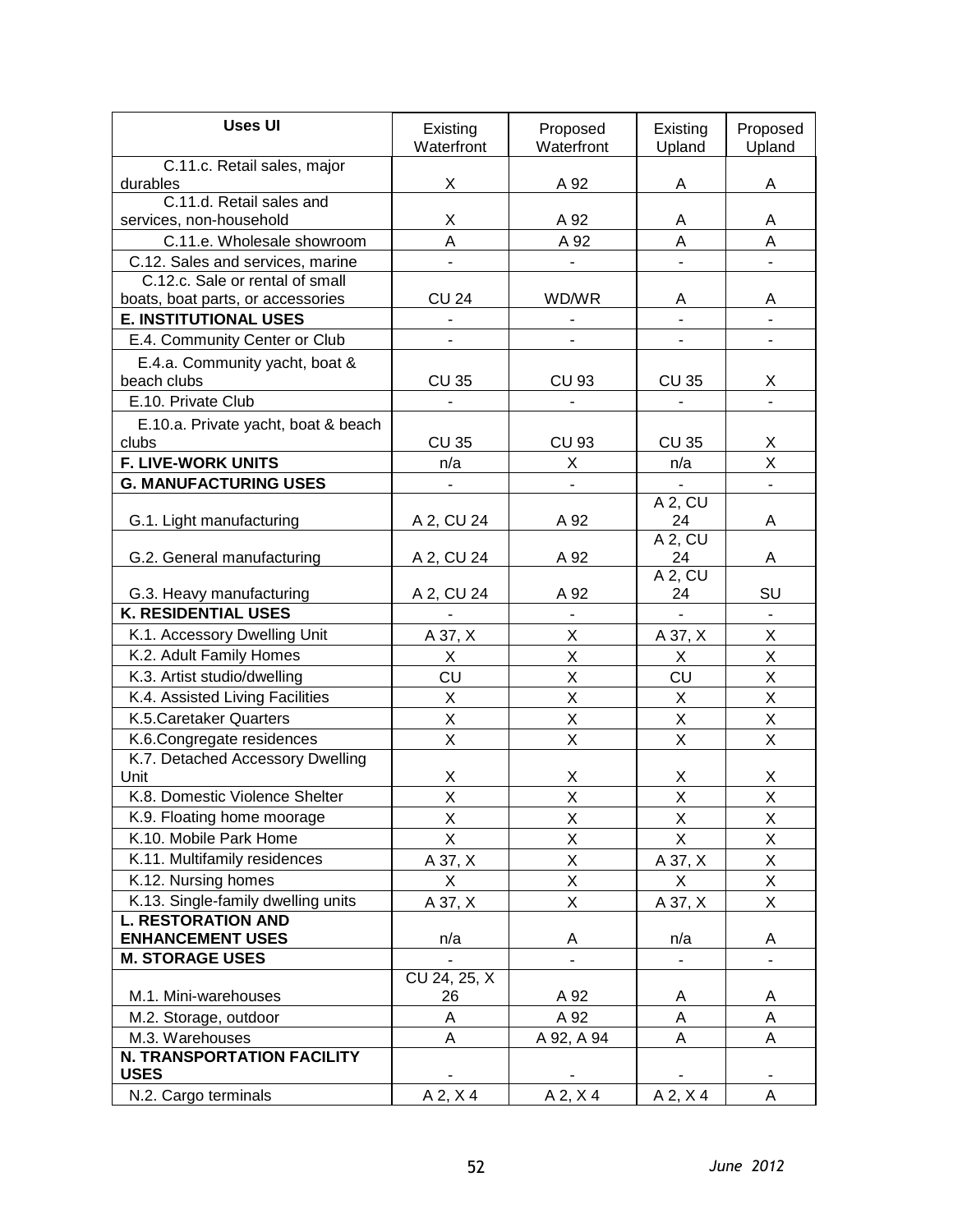| Uses UI                     | Existing<br>Waterfront | Proposed<br>Waterfront | Existing<br>Upland | Proposed<br>Upland |
|-----------------------------|------------------------|------------------------|--------------------|--------------------|
| N.3. Moorage                | -                      | -                      | ۰                  |                    |
| N.3.a Boat moorage          |                        |                        | -                  |                    |
| N.3.a.2 Recreational marina | <b>CU 35</b>           | <b>CU 93</b>           | <b>CU 35</b>       |                    |
| N.6. Passenger terminal     | $A$ 2, $X$ 4           | $A$ 2, $X$ 4           | $A$ 2, $X$ 4       |                    |

Table 5 Key

 $A =$  Allowed A(U) = Allowed on upland lots only CU = Conditional Use CCU = Council Conditional Use SU = Special Use WD = Water-dependent uses only WDWR = Water-dependent or water-related uses only

#### **Table 6. Proposed changes to uses allowed in the Urban Maritime Shoreline Environment.**

| <b>Uses UM</b>                                      | Existing<br>Waterfront | Proposed<br>Waterfront | Existing<br>Upland           | Proposed<br>Upland |
|-----------------------------------------------------|------------------------|------------------------|------------------------------|--------------------|
| A. AGRICULTURAL                                     |                        |                        |                              |                    |
| A.2. Aquaculture                                    | A                      | CU                     | $\overline{A}$               | CU                 |
| <b>B. CEMETERIES</b>                                | n/a                    | X                      | n/a                          | X                  |
| <b>C. COMMERCIAL</b>                                |                        |                        |                              |                    |
| C.5. Laboratories, research and<br>development      | CU 49, X               | A 95                   | A                            | A                  |
| C.8. Offices                                        | <b>CU 48</b>           | A 95                   | A 31, CU                     | CU                 |
| C.11. Sales and service uses, heavy                 | $\blacksquare$         | $\blacksquare$         |                              |                    |
| C.11.a. Commercial sales, heavy                     | <b>CU 48</b>           | A 95                   | A                            | A                  |
| C.11.b. Commercial services, heavy                  | $\overline{a}$         | $\overline{a}$         |                              |                    |
| C.11.b.1 Commercial laundry                         | X                      | A 95                   | Χ                            | X                  |
| C.11.b.2 Construction services                      | <b>CU 48</b>           | A 95                   | A                            | A 48               |
| C.11.b.3 Building maintenance<br>services           | <b>CU 48</b>           | A 95                   | Α                            | A 48               |
| C.11.c. Retail sales, major durables                | <b>CU 48</b>           | A 95                   | $\overline{A}$               | A                  |
| C.11.d. Retail sales and services,<br>non-household | <b>CU 48</b>           | A 95                   | Α                            | Α                  |
| C.11.e. Wholesale showroom                          | A2, CU4, 48            | A 95                   | A                            | A                  |
| <b>E. INSTITUTIONAL USES</b>                        |                        |                        | $\overline{a}$               |                    |
| E.4. Community Center or Club                       |                        |                        | $\qquad \qquad \blacksquare$ |                    |
| E.4.a. Community yacht, boat &<br>beach clubs       | <b>CU 35</b>           | <b>CU 93</b>           | CU 35,<br><b>CU 50</b>       | <b>CU 50</b>       |
| E.10. Museum                                        | X                      | X                      | <b>CU 50</b>                 | A2, CU 50          |
| E.11. Private Club                                  |                        |                        |                              |                    |
| E.11.a. Private yacht, boat & beach                 |                        |                        |                              |                    |
| clubs                                               | <b>CU 93</b>           | A, 93, CU 93           |                              |                    |
| <b>F. LIVE-WORK UNITS</b>                           | n/a                    | X                      | n/a                          | X                  |
| <b>G. MANUFACTURING USES</b>                        |                        |                        |                              |                    |
| G.1. Light manufacturing                            | A2, CU 48              | A 95                   | A                            | A                  |
| G.2. General manufacturing                          | A2, CU 48              | A 95                   | A                            | Α                  |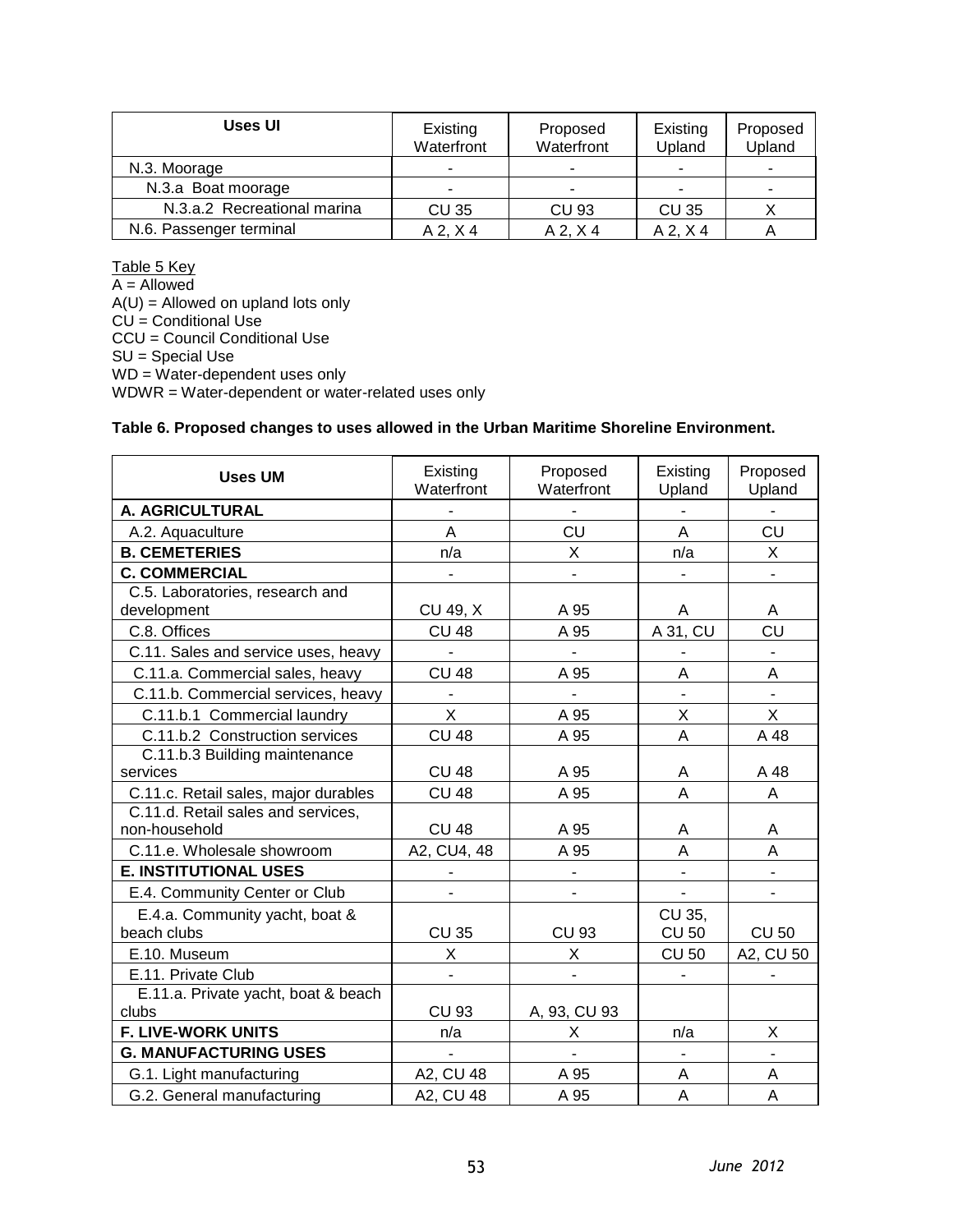| <b>Uses UM</b>                                       | Existing<br>Waterfront | Proposed<br>Waterfront | Existing<br>Upland     | Proposed<br>Upland |
|------------------------------------------------------|------------------------|------------------------|------------------------|--------------------|
| G.3. Heavy manufacturing                             | <b>SU2, CU 48</b>      | A 95                   | SU                     | SU                 |
| <b>H. PARKS AND OPEN SPACE</b><br><b>USES</b>        |                        |                        |                        |                    |
| H.1 General                                          | X                      | X                      | X                      | A                  |
| <b>K. RESIDENTIAL USES</b>                           | <b>CU 49</b>           | X                      | CU 49,<br><b>CU 50</b> | <b>CU 50</b>       |
| <b>L. RESTORATION AND</b><br><b>ENHANCEMENT USES</b> | n/a                    | A                      | n/a                    | A                  |
| <b>M. STORAGE USES</b>                               |                        |                        |                        |                    |
| M.1 Mini-warehouses                                  | <b>CU 48</b>           | A 95                   | А                      | A                  |
| M.2. Storage, outdoor                                | <b>CU 48</b>           | A 95                   | A                      | A                  |
| M.3. Warehouses                                      | <b>CU 48</b>           | A 95                   | A                      | A                  |
| <b>N. TRANSPORTATION FACILITY</b><br><b>USES</b>     |                        |                        |                        |                    |
| N.3. Moorage                                         |                        |                        |                        |                    |
| N.3.a Boat moorage                                   |                        |                        |                        |                    |
| N.3.a.2 Recreational marina                          | <b>CU 35</b>           | CU 93                  | <b>CU35</b>            | A                  |
| <b>O. UTILITY USES</b>                               |                        |                        |                        |                    |
| O.4. Recycling                                       | X                      | $A$ 2, $X$ 4           | А                      | A                  |

Table 6 Key A = Allowed A(U) = Allowed on upland lots only CU = Conditional Use CCU = Council Conditional Use SU = Special Use WD = Water-dependent uses only WDWR = Water-dependent or water-related uses only

#### **Table 7. Proposed changes to uses allowed in the Urban Residential Shoreline Environment.**

| <b>Uses UR</b>                                       | Existing<br>Waterfront | Proposed<br>Waterfront | Existing<br>Upland | Proposed<br>Upland |
|------------------------------------------------------|------------------------|------------------------|--------------------|--------------------|
| <b>B. CEMETERIES</b>                                 | n/a                    | X                      | n/a                | X                  |
| <b>F. LIVE-WORK UNITS</b>                            | n/a                    | X                      | n/a                | X                  |
| <b>K. RESIDENTIAL USES</b>                           |                        |                        |                    |                    |
| K.1. Accessory Dwelling Unit                         | n/a                    | X                      | n/a                | A                  |
| K.2. Adult Family Homes                              | n/a                    | X                      | n/a                | A                  |
| K.3. Artist studio/dwelling                          | n/a                    | X                      | n/a                | A                  |
| K.4. Assisted Living Facilities                      | n/a                    | X                      | n/a                | A                  |
| K.5. Caretaker Quarters                              | n/a                    | X                      | n/a                | A                  |
| K.8. Domestic Violence Shelter                       | n/a                    | X                      | n/a                | X                  |
| K.9. Floating home moorage                           | A                      | A 83                   | Α                  | A                  |
| K.10. Mobile Park Home                               | n/a                    | X                      | n/a                | X                  |
| <b>L. RESTORATION AND</b><br><b>ENHANCEMENT USES</b> | n/a                    | Α                      | n/a                | A                  |
| <b>N. TRANSPORTATION FACILITY</b><br><b>USES</b>     |                        |                        |                    |                    |
| N.1. Bridges and tunnels                             | A                      | A 96, CU 97            | Α                  | A                  |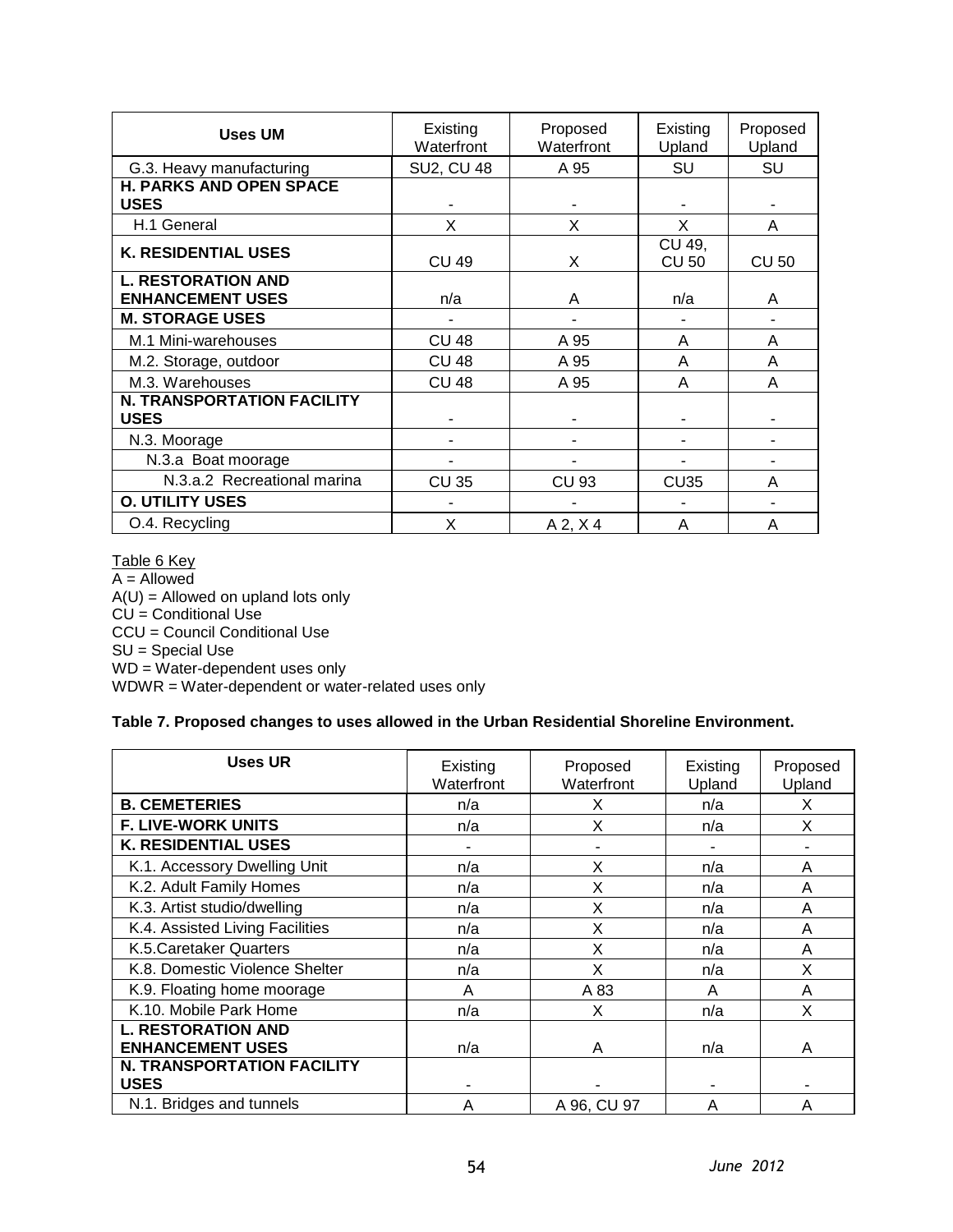| Uses UR           | Existing   | Proposed   | Existing | Proposed |
|-------------------|------------|------------|----------|----------|
|                   | Waterfront | Waterfront | Jpland   | Jpland   |
| N 11<br>Railroads |            | SU         |          | A        |

Table 7 Key

A = Allowed

A(U) = Allowed on upland lots only

CU = Conditional Use

CCU = Council Conditional Use

SU = Special Use

WD = Water-dependent uses only

WDWR = Water-dependent or water-related uses only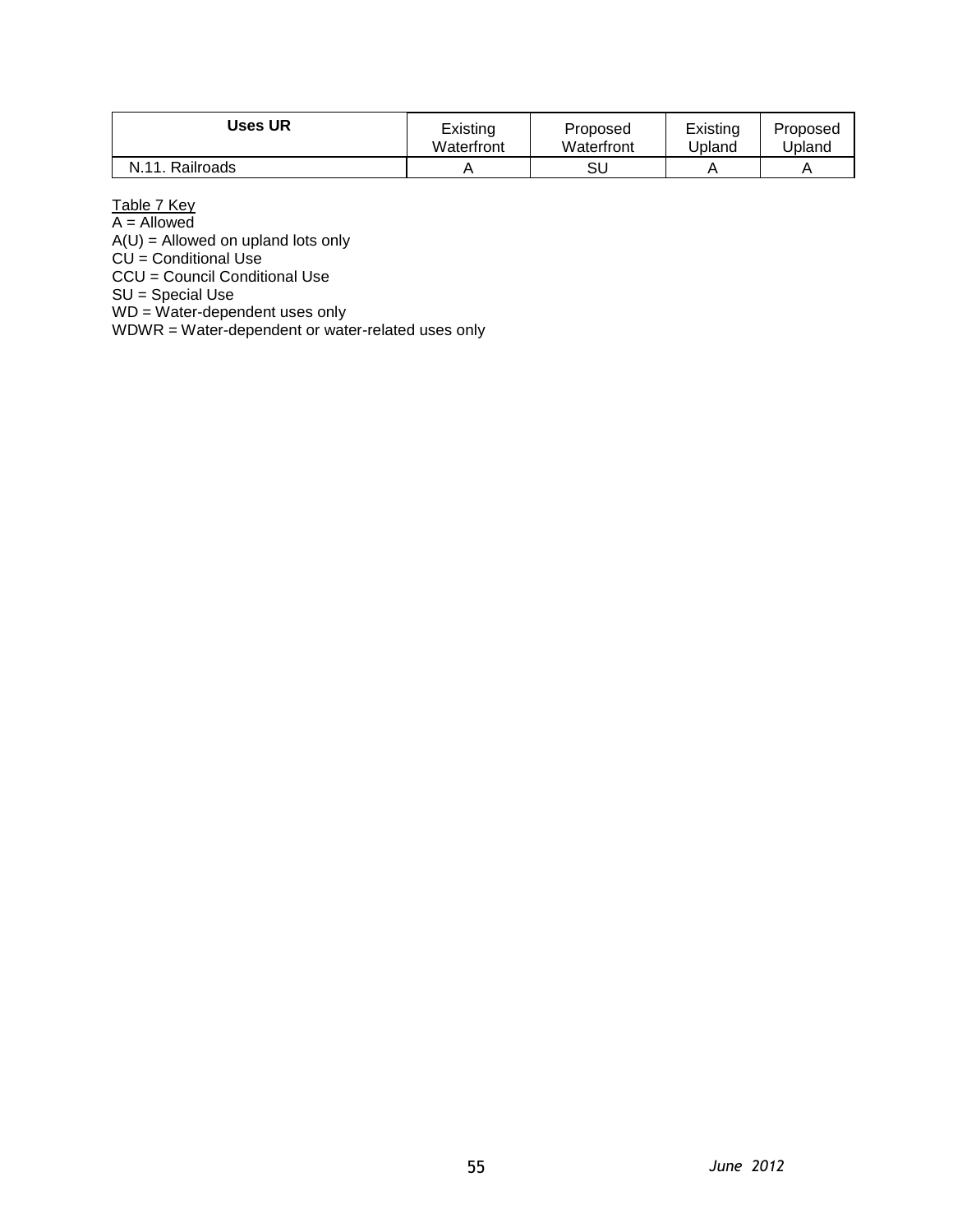#### **Conservancy Shoreline Environment Tables Indicating Proposed Changes**

| Table 8. Proposed changes to uses allowed in the Conservancy Management Shoreline |  |
|-----------------------------------------------------------------------------------|--|
| Environment.                                                                      |  |

| <b>Uses CM</b>                                        | <b>Existing</b>                  | <b>Proposed</b>         |
|-------------------------------------------------------|----------------------------------|-------------------------|
| A. AGRICULTURAL                                       |                                  | X                       |
| <b>B. CEMETERIES</b>                                  | n/a                              | $\overline{X}$          |
| C. COMMERCIAL                                         |                                  |                         |
| C.2. Eating and drinking establishments               | X, CU 21, CU 22,<br><b>CU 23</b> | CU 101, A 102           |
| C.3. Entertainment uses                               | $\overline{\mathsf{x}}$          | X                       |
| C.4 Food processing and custom craft work             | X                                | A 102                   |
| C.8. Offices                                          | $\overline{\mathsf{x}}$          | A 103                   |
| C.10. Sales and services, general                     | X, CU 22, CU 23                  | CU 101, A 102           |
| C.11. Sales and service uses, heavy                   |                                  | Χ                       |
| C.11.c. Retail sales, major durables                  | X, CU 22, CU 23                  | $\overline{\mathsf{x}}$ |
| C.12. Sales and services, marine                      |                                  |                         |
| C.12.b. Sale or rental of large boats.                | SU                               | SU, A 104               |
| C.12.c. Sale or rental of small boats, boat parts, or | X, CU 21, 22, 23                 | A 104                   |
| accessories                                           |                                  |                         |
| E. INSTITUTIONAL USES                                 |                                  |                         |
| E.3. Colleges                                         | $A(U)$ , $X(W)$                  | A(U), WD/WR(W)          |
| E.4. Community center or club                         |                                  |                         |
| E.4.a Yacht, Boat and Beach Clubs                     | SU 38, A 37                      | $\overline{\text{SU}}$  |
| E.4.b Other Community centers or clubs                | X                                | $A(U)$ , $X(W)$         |
| E.7. Institute for advanced study                     | A (U), SU 2                      | $A(U)$ , WD/WR(W)       |
| E.9. Museum                                           | $A(U)$ , SU 2                    | A(U), WD/WR(W)          |
| E.10. Private club                                    |                                  |                         |
| E.10.a Private yacht, boat and beach clubs            | SU 38, A 37                      | $\overline{\text{SU}}$  |
| E.10.b Other private clubs                            | X                                | $A(U)$ , $X(W)$         |
| E.13. Vocational or fine arts schools                 | $A(U)$ , $X(W)$                  | A(U), WD/WR(W)          |
| F. LIVE-WORK UNITS                                    | $A(U)$ , $X(W)$                  | X                       |
| H. PARKS AND OPEN SPACE USES                          |                                  |                         |
| H.1 General                                           | $\overline{\mathsf{x}}$          | $A(U)$ , $X(W)$         |
| <b>J. RESEARCH USES</b>                               | n/a                              | A 64                    |
| L. RESTORATION AND ENHANCEMENT USES                   | n/a                              | Α                       |
| M. STORAGE USES                                       | X                                | A 103                   |

Table 8 Key

A = Allowed

CU = Conditional Use

SU = Special Use

(U) = Upland lots

(W) = Waterfront lots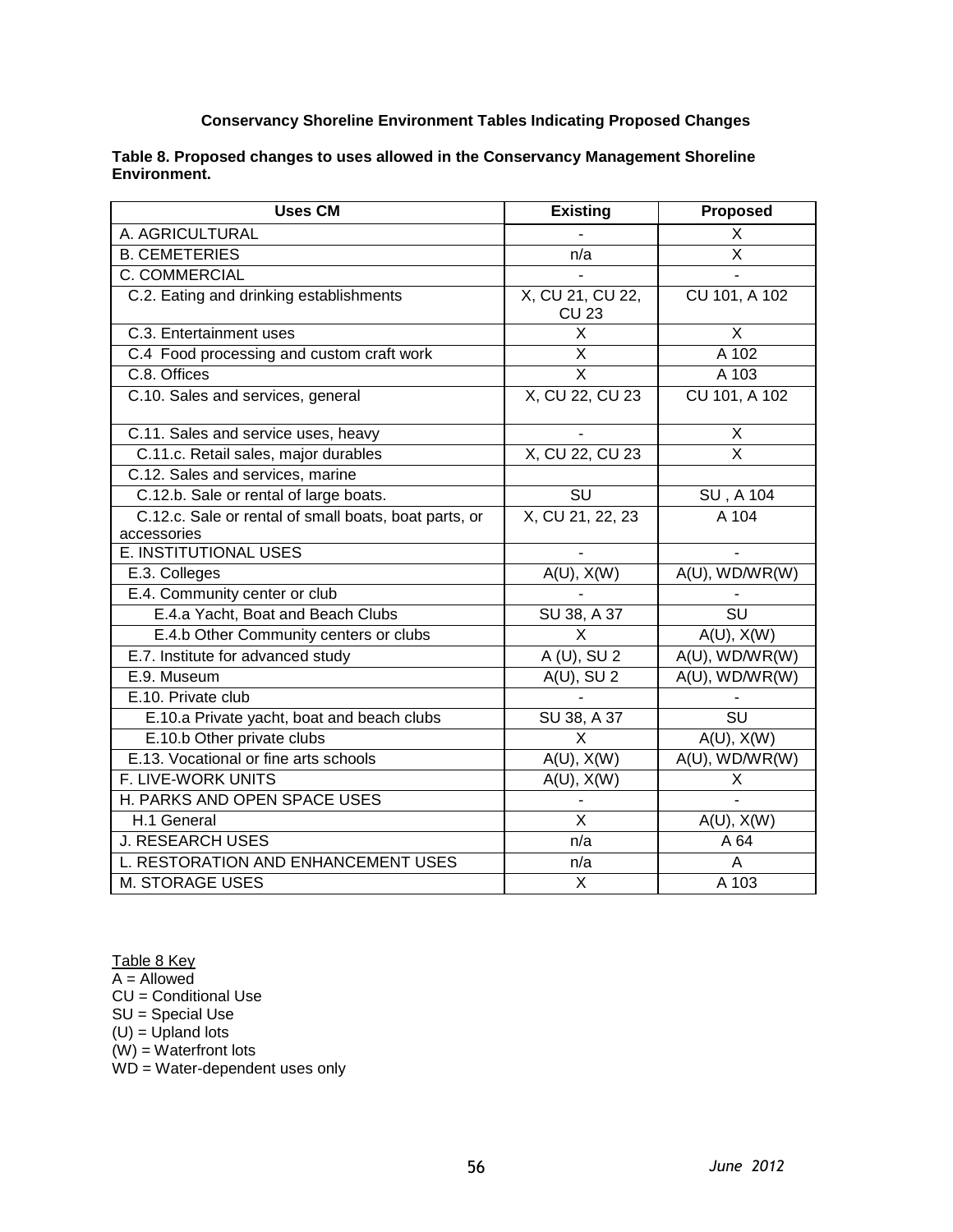**Table 9. Proposed changes to uses allowed in the Conservancy Navigation Shoreline Environment.**

| <b>Uses CN</b>                        | Existing       | Proposed     |
|---------------------------------------|----------------|--------------|
| A. AGRICULTURAL                       |                |              |
| A.1. Animal Husbandry                 | n/a            | X            |
| A.2. Aquaculture                      | SU             | X            |
| <b>B. CEMETERIES</b>                  | n/a            | X            |
| F. LIVE-WORK UNITS                    | n/a            | X            |
| <b>J. RESEARCH USES</b>               | n/a            | A 64         |
| L. RESTORATION AND ENHANCEMENT USES   | n/a            | A            |
| N. TRANSPORTATION FACILITY USES       |                |              |
| N.2. Cargo terminals                  | n/a            | X            |
| N.3. Moorage                          | n/a            | X            |
| N.3.a Boat moorage                    | n/a            | X            |
| N.3.b. Dry boat storage               | n/a            | X            |
| N.5. Parking, principal use           | n/a            | X            |
| N.6. Passenger terminal               | n/a            | X            |
| N.7. Rail Transit Facilities          | A              | A 98         |
| N.9. Transportation Facilities, Air   | $\blacksquare$ |              |
| N.9.a. Airports, Land-based           | n/a            | X            |
| N.9.b. Airports, water-based          | n/a            | X            |
| N.9.c. Heliports                      | n/a            | X            |
| N.9.d. Helistops                      | n/a            | X            |
| N.10. Vehicle storage and maintenance | n/a            | X            |
| N.11. Tugboat services                | n/a            | X            |
| N.12. Railroads                       | X              | <b>SU 98</b> |
| N.13. Streets                         | X              | <b>SU 98</b> |

Table 9 Key

A = Allowed

CU = Conditional Use

SU = Special Use

(U) = Upland lots

(W) = Waterfront lots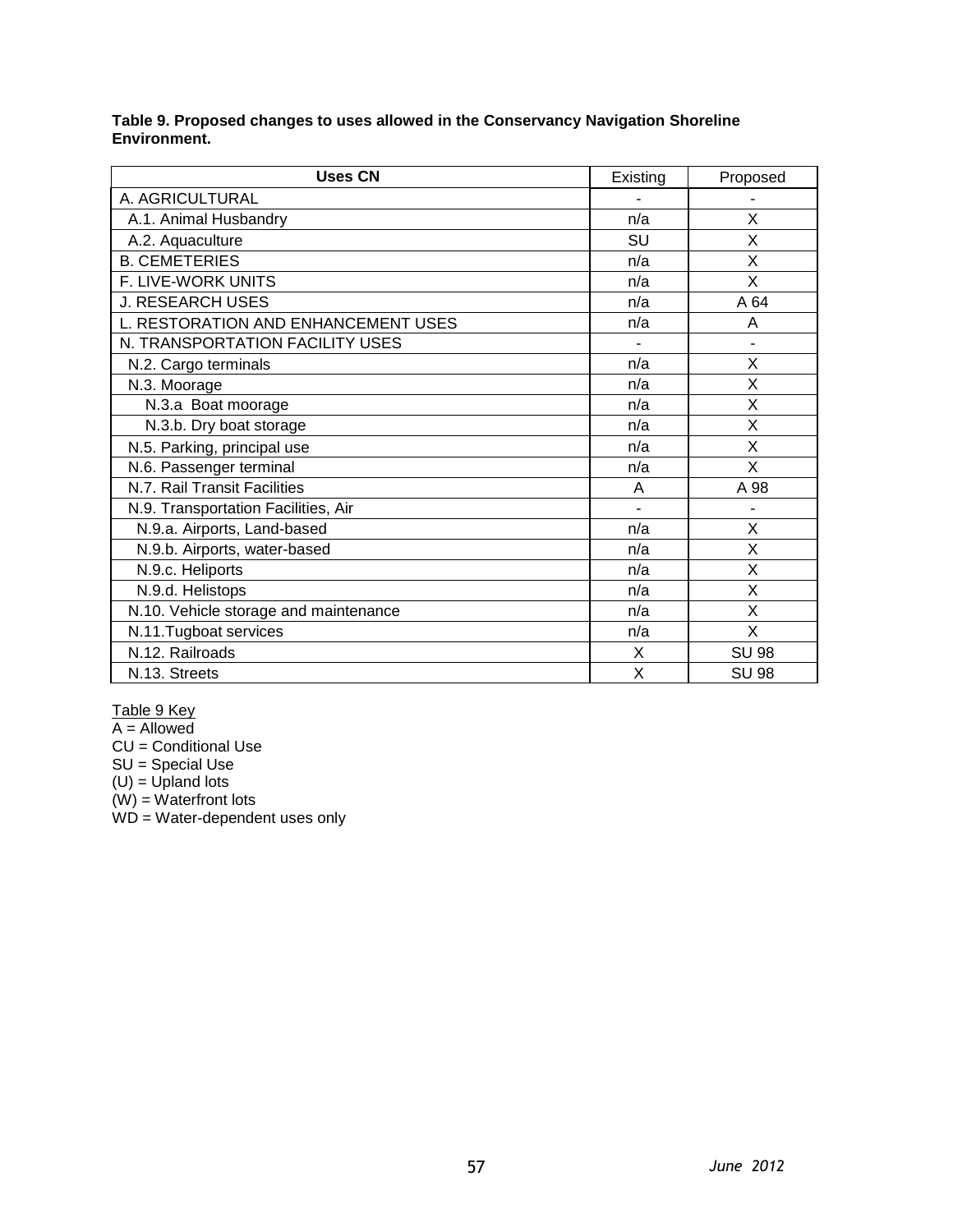#### **Table 10. Proposed changes to uses allowed in the Conservancy Preservation Shoreline Environment.**

| <b>Uses CP</b>                       | Existing        | Proposed      |
|--------------------------------------|-----------------|---------------|
| A. AGRICULTURAL                      |                 |               |
| A.2. Aquaculture                     | SU              | X             |
| <b>B. CEMETERIES</b>                 | n/a             | X             |
| L. RESTORATION AND ENHANCEMENT USES  | n/a             | A             |
| N. TRANSPORTATION FACILITY USES      |                 |               |
| N.1. Bridges and tunnels             | CU              | A 99          |
| N.2. Cargo terminals                 | n/a             | X             |
| N.3. Moorage                         | n/a             | X             |
| N.5. Parking, principal use          | n/a             | X             |
| N.6. Passenger terminal              | n/a             | X             |
| N.7. Rail transit facilities         | n/a             | A 100, CU 100 |
| N.8. Transportation Facilities, Air  | n/a             | X             |
| N.8.a. Airports, Land-based          | n/a             | X             |
| N.8.b. Airports, water-based         | n/a             | X             |
| N.8.c. Heliports                     | n/a             | X             |
| N.8.d. Helistops                     | n/a             | X             |
| N.9. Vehicle storage and maintenance | n/a             | X             |
| N.10.Tugboat services                | n/a             | X             |
| N.11. Railroads                      | CU              | X             |
| N.12. Streets                        | CU              | <b>CU 13</b>  |
| P. UTILITY LINES                     | SU <sub>8</sub> | 68            |

Table 10 Key

A = Allowed

CU = Conditional Use

SU = Special Use

(U) = Upland lots

(W) = Waterfront lots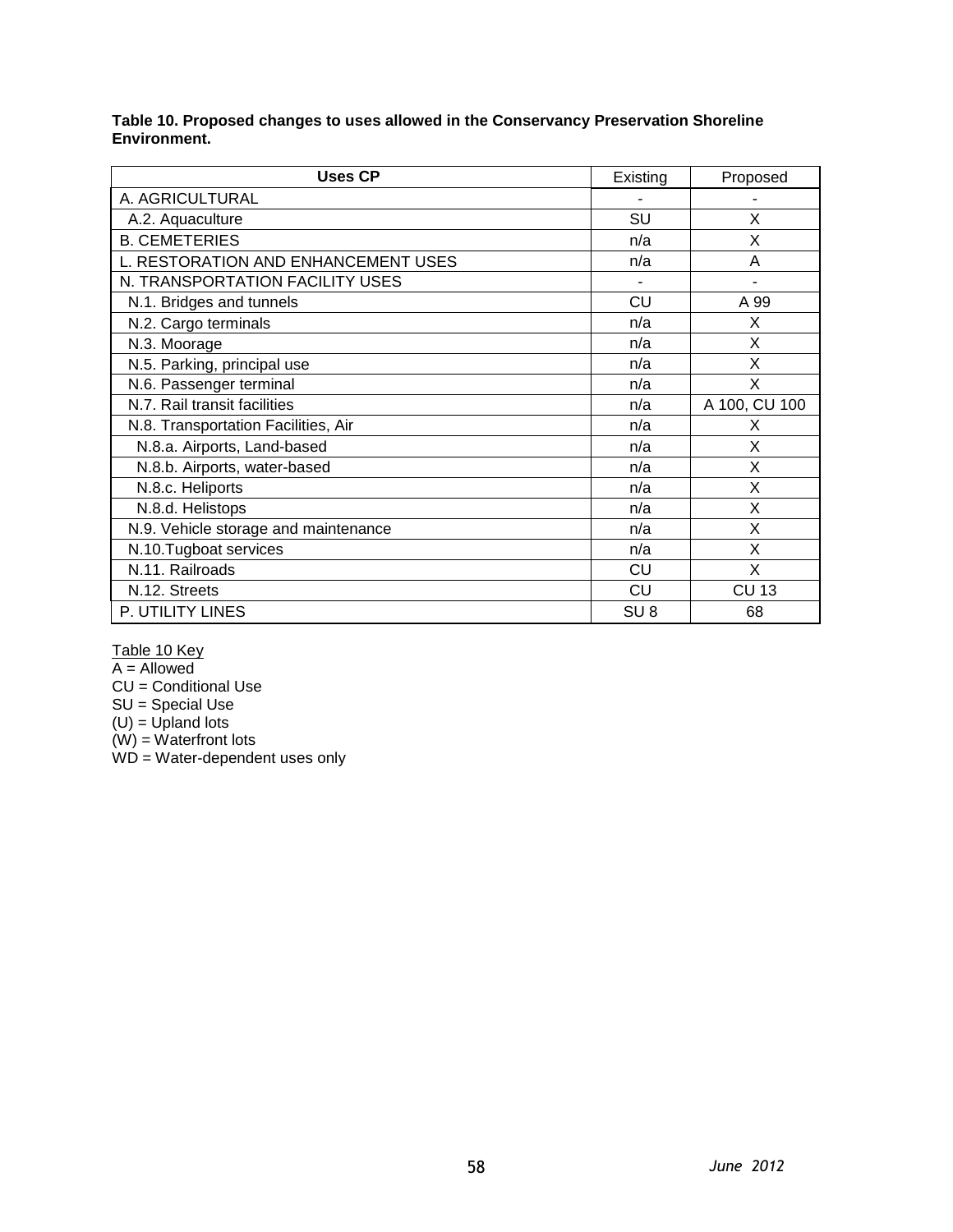**Table 11. Proposed changes to uses allowed in the Conservancy Recreation Shoreline Environment.**

| <b>Uses CR</b>                       | Existing                     | Proposed         |
|--------------------------------------|------------------------------|------------------|
| A. AGRICULTURAL                      |                              |                  |
| A.2. Aquaculture                     | A                            | X                |
| <b>B. CEMETERIES</b>                 | n/a                          | X                |
| <b>C. COMMERCIAL</b>                 |                              |                  |
| C.11. Sales and service uses, heavy  | $\overline{a}$               |                  |
| C.11.c. Retail sales, major durables | X, CU 23                     | X                |
| <b>J. RESEARCH USES</b>              | n/a                          | A 64             |
| K.12. Single-family dwelling units   | $\overline{X}$ , CU<br>11,12 | <b>CU 70, X</b>  |
| L. RESTORATION AND ENHANCEMENT USES  | n/a                          | A                |
| M. STORAGE USES                      | n/a                          | X                |
| N. TRANSPORTATION FACILITY USES      |                              |                  |
| N.1. Bridges and tunnels             | SU                           | SU <sub>8</sub>  |
| N.2. Cargo terminals,                | n/a                          | X                |
| N.3. Moorage                         |                              |                  |
| N.3.a Boat moorage                   |                              | ÷,               |
| N.3.a.1 Commercial marina            | n/a                          | X                |
| N.3.b. Dry boat storage              | n/a                          | SU               |
| N.5. Parking, principal use          | SU                           | X                |
| N.8. Transportation Facilities, Air  |                              | $\overline{a}$   |
| N.8.a. Airports, Land-based          | SU                           | X                |
| N.8.b. Airports, water-based         | SU                           | CU               |
| N.8.c. Heliports                     | SU                           | X                |
| N.8.d. Helistops                     | <b>SU</b>                    | X                |
| N.9. Vehicle storage and maintenance | <b>SU</b>                    | X                |
| N.12. Streets                        | SU <sub>7</sub>              | <b>SU7&amp;8</b> |
| O. UTILITY USES                      |                              |                  |
| O.7. Utility service uses            | X                            | <b>CU 57</b>     |

Table 11 Key

A = Allowed CU = Conditional Use

SU = Special Use

(U) = Upland lots

(W) = Waterfront lots